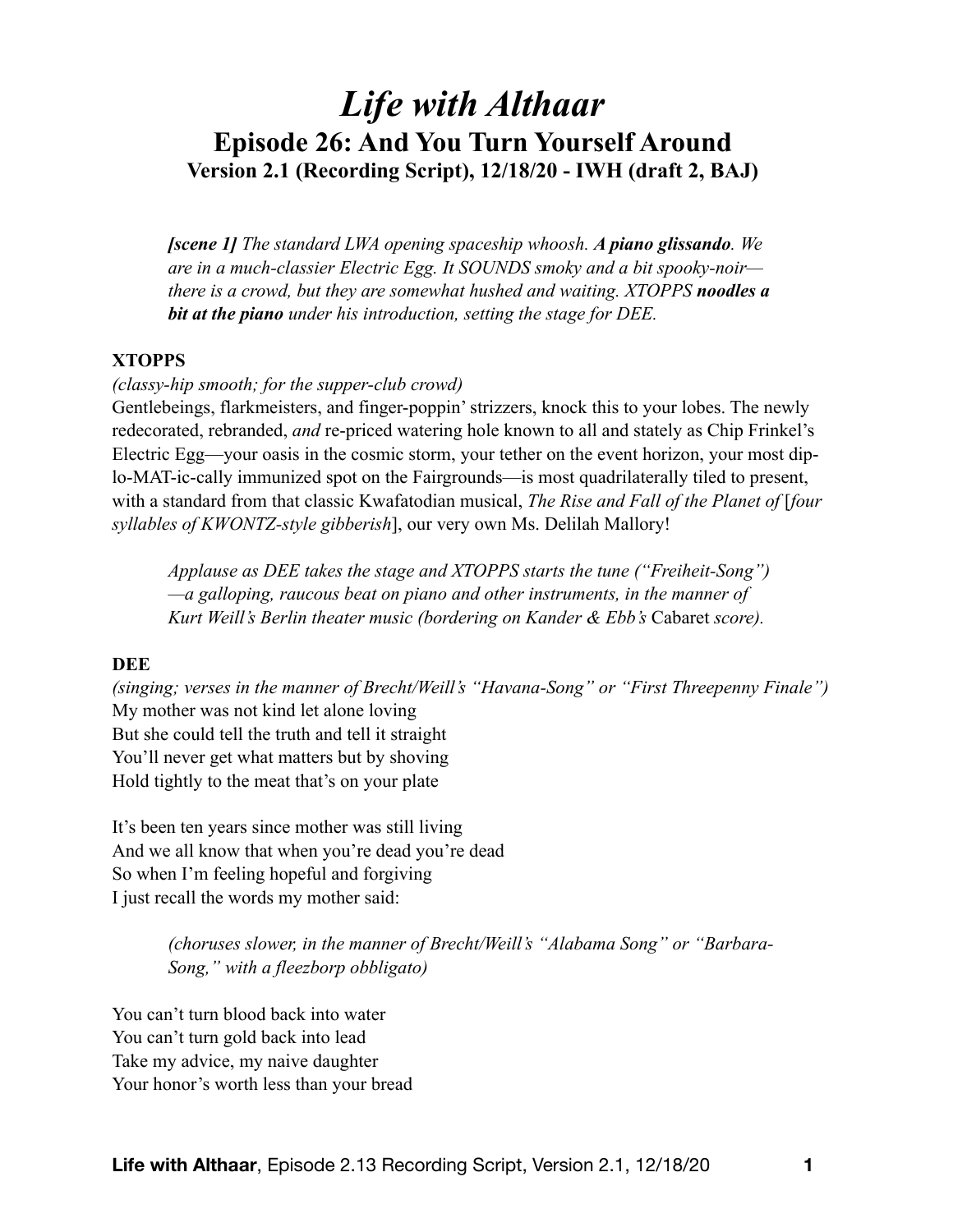For freedom's only an illusion Which his'try ever does confirm Let's be clear, so that there's no confusion: Escape is never on your terms

On Mars I knew a libertine named Jenny Who Mama would most surely have adored Her pleasures as diverse as they were many There was no vice that she left unexplored

Now Jenny's was a solo dereliction But Martians still held to that shibboleth And when she was convicted for addiction She sang as they did sentence her to death:

You can't turn blood back into water As has been often aforesaid Don't do more ever than you ought'er Let chaos reign but plan ahead

For freedom's only an illusion For higher beings as for germs Once again, so that there's no confusion: Escape is never on your terms

So she was put in prison and kept waiting Until she'd hear the execut'ner call But Jenny smiled and went on contemplating How she would find a way to cheat them all

And when at last, the fearsome hour trembled To do the job they planned and do it well The firing squad, they came and all assembled And there they found her hanging in her cell

> *On the final chorus, XTOPPS joins in, echoing at the end of DEE's lines. Perhaps audience members that know this standard hum along with the melody.*

#### **DEE (and XTOPPS echo)**

You can't turn blood back into water *(no, you can't)*  You can't turn gold back into lead *(you never can)*  Go cheerfully to your own slaughter *(with a smile)*  For no one hurts you when you're dead *(no more pain)*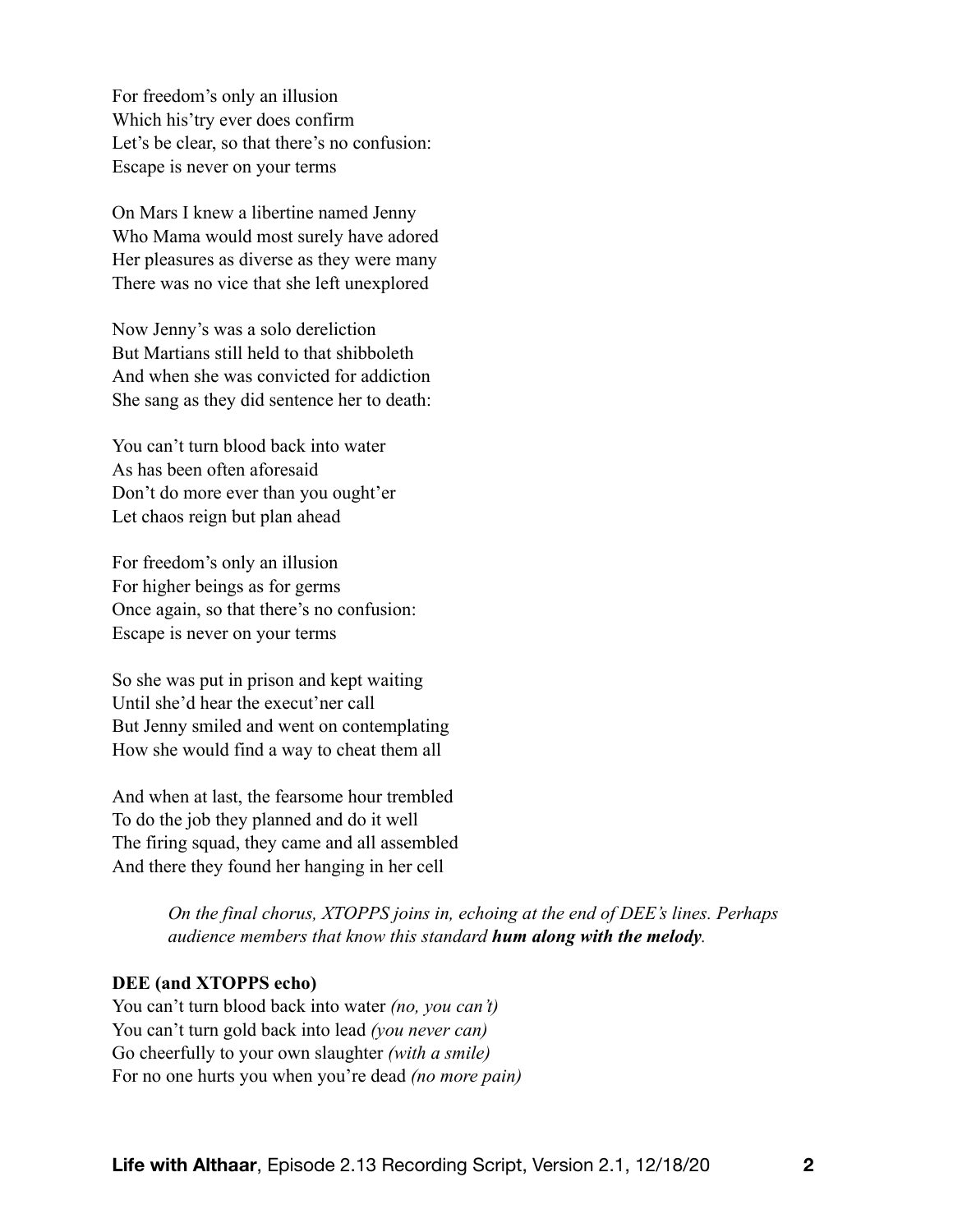For freedom's only an illusion *(just a vision)*  Between conception and the worms Once last time, so that there's no confusion: *(one more time)*  No escape, except on your own terms

> *Supper-club applause and mild approving vocal acknowledgment from the crowd. Suddenly, a loud voice from the doorway over a megaphone, quieting everything.*

# **DORMER**

This is Security! Please remain seated and do not make any sudden movements!

# **CHIP**

Oh, what now?

### **NESS**

*(also on megaphone)* 

All patrons present may continue their consumption of intoxicants and artery-clogging snack foods, but this reputed entertainment must cease, in compliance with Section 194, Paragraph 82 of the Human-Fugulnari Friendship Agreement! "Song lyrics that contain, concern, describe, or obliquely reference specific parts of the Human body, when sung by Humans, are prejudicial against non-Humanoid species, and are therefore not to be sung, spoken, signed, or otherwise signified in polite society!"

# **XTOPPS**

You call this "polite?"

# **DEE**

*(over the stage mic)*  Chip! What the frid?!

# **CHIP**

I'm on it, Dee! Just relax, everybody! Officers, would you mind stepping over here so we can discuss this? Xtopps, you keep playing. Dee, you just… take five while I get this straightened out, ok? No worries, folks, Ms. Mallory will be back in just a few minutes!

# **DORMER**

*(off megaphone as they come to the bar)*  We'll see about *that*.

> *DEE mutters angrily as she leaves the stage for the bar. XTOPPS starts playing soft piano music. The crowd goes back to low chatter.*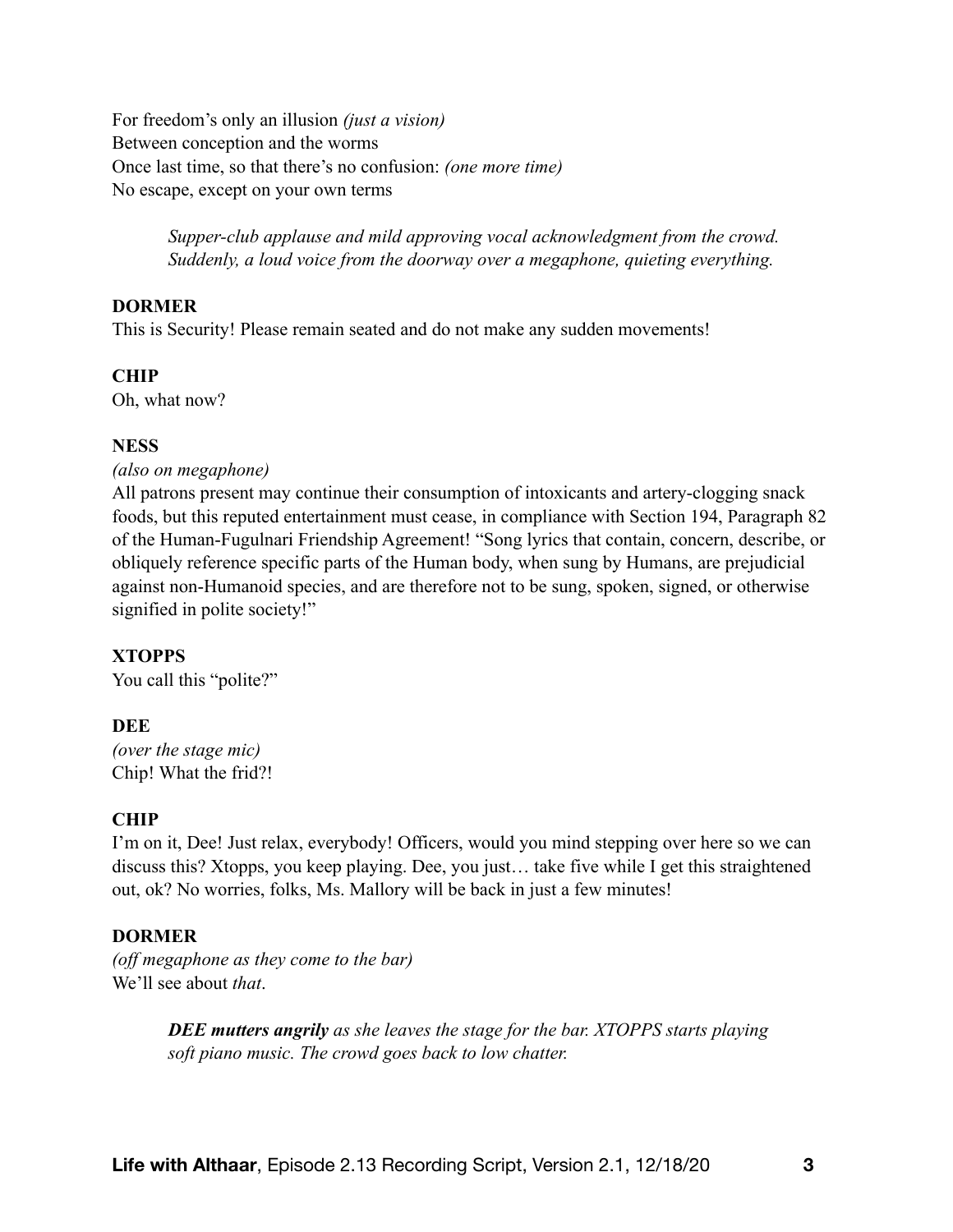# **CHIP**

*(as they approach)* 

Okay, Corporal Quisling and Corporal Pétain, what's the deal? Really out to put a vonch on my big re-branding reveal, aren't you?

# **NESS**

We have no personal opinions about your business practices or décor, Mr. Frinkel, except for when they break station law. Then it's our problem.

# **CHIP**

Break *what* "station law?" You mean this Friendship Agreement the Foogs have laid on us?

# **DORMER**

The Friendship Agreement is a League of Humans policy, sir.

# **CHIP**

Yeah, right. We all know who actually wrote that shness.

# **DORMER**

Well, *I* know that Earth Central was deeply involved in all aspects of the creation and implementation of the Friendship Agreement.

# **NESS**

That's right! It clearly states as much in Section 1, Paragraph 38!

# **DORMER**

And anyway, it doesn't matter who wrote it, because it's League law now, which means it's Security's job to enforce it!

### **NESS**

With extreme prejudice!

### **DEE**

And how exactly did that song violate the law? Because according to all the leafy kibitzers we've had in here over the past couple months, the problem is lyrics that refer to the Human anatomy, right? And there's nothing about the Human body anywhere in those lyrics!

# **DORMER**

If Humans are mentioned in the song, then they've obviously got bodies! That's good enough for us.

# **CHIP**

But that song isn't even about Humans! The original comes from Kwafatod!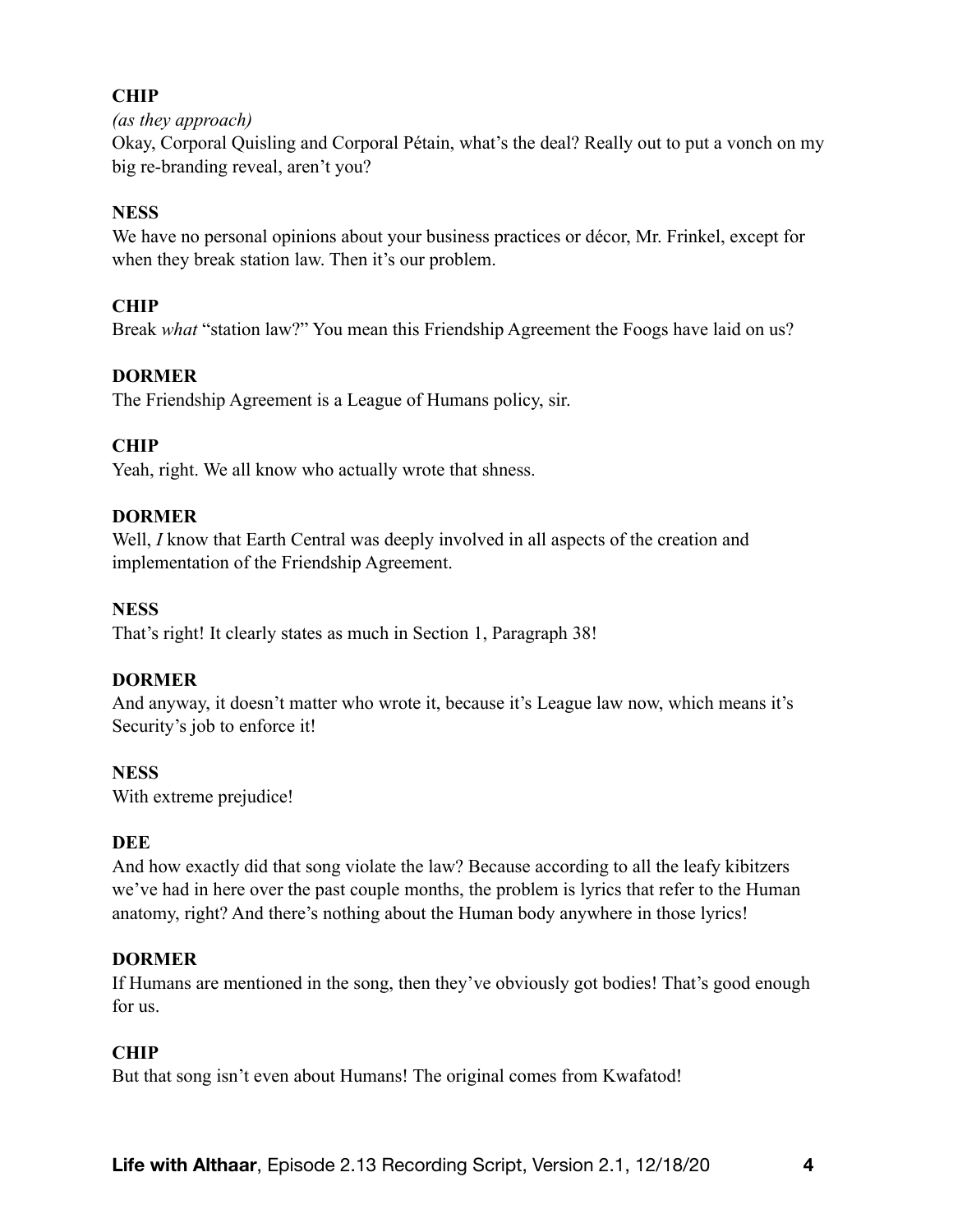# **KWONTZ**

*(gibberish: "It sure does! It's a classic! And that translation is terrible!")* 

### **DEE**

C'mon, Kwontz, gimme a break about the translation. It's the best one in English there is.

#### **NESS**

We don't give a blorch's fleek about the original! Your translation uses Human names, takes place on a Human planet, and is being sung by a Human singer! So, by transitive properties, it is now about Humans! And their bodies!

#### **DORMER**

Ipso facto!

### **DEE**

Sure. Yeah, *that's* why you have a problem with it. Not for any more… *political* reasons.

### **CHIP**

*(doesn't want to argue from this perspective; a warning)*  Dee…

### **NESS**

I can assure you, ma'am, that Security has received *no* clandestine directive to suppress any form of creative expression that may be perceived as critical of the work of the Human-Fugulnari Friendship Committee, even if such critique is obscured by… uh, by… what's the word I'm looking for?

# **DORMER**

Uh… satire?

#### **NESS**

No, that's not it.

### **CHIP**

Metonymy?

### **NESS**

No…

### **DEE**

Litotes?

### **NESS**

Ye—! uhhhh… no…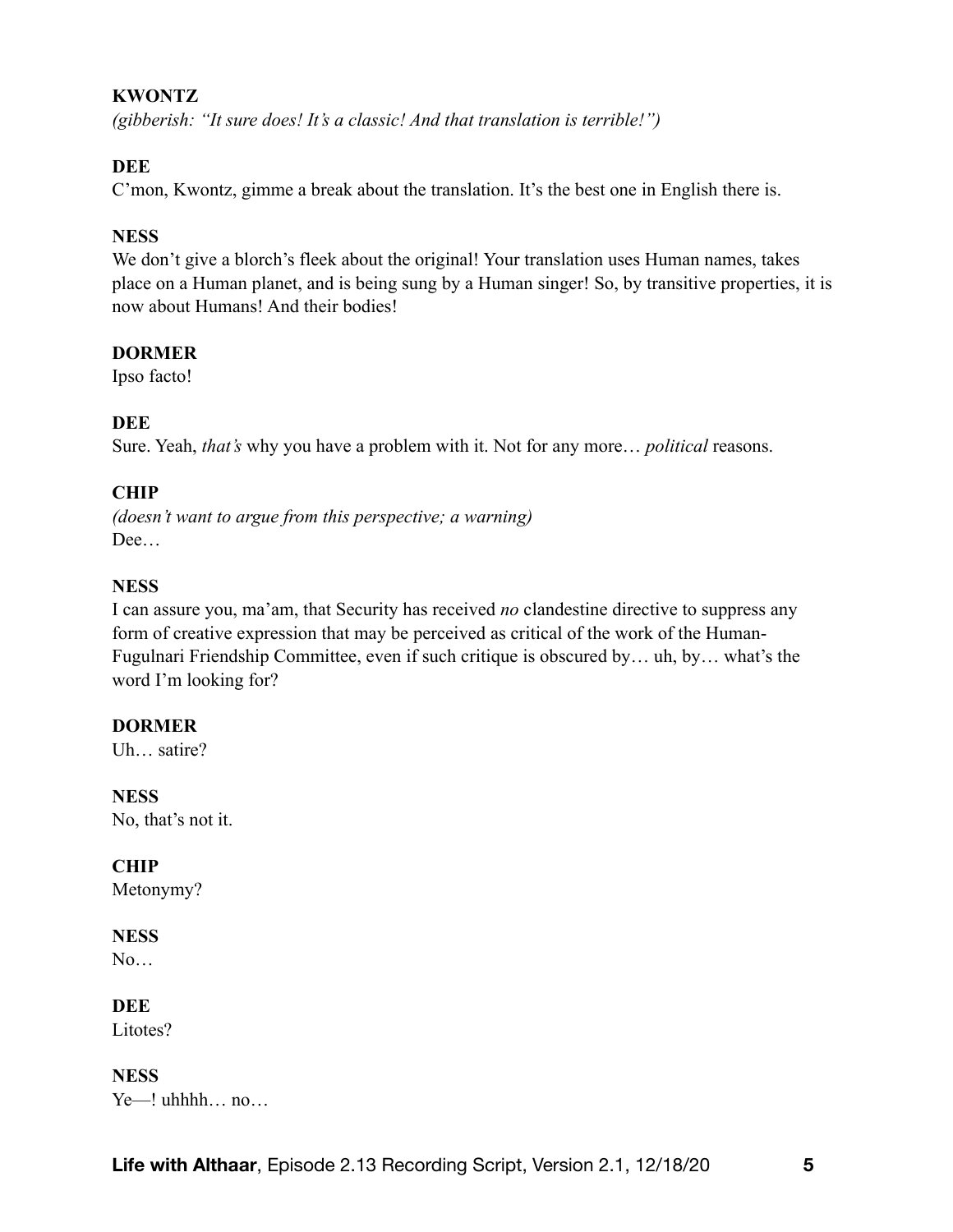**SOPON**  Synecdoche?

**DORMER**  Oh, come on, that's just a subset of metonymy!

# **CHIP**

Yeah, what's wrong with you, Sopon?

# **KWONTZ**

*(gibberish)* 

**NESS**  What's that?

**KWONTZ**  *(gibberish at length)* 

*Beat.* 

# **NESS**

Noooo…

# **VERT**

*(surprising everyone, from out of nowhere)*  Irony?

### **CHIP**

Streez, Vert! Didn't see you down there! Call your shots!

# **VERT**

Sorry, boss.

# **NESS**

Not irony, no…

# **BUBBLES**

Allegory?

# **NESS**

Yeah! That's it! Allegory!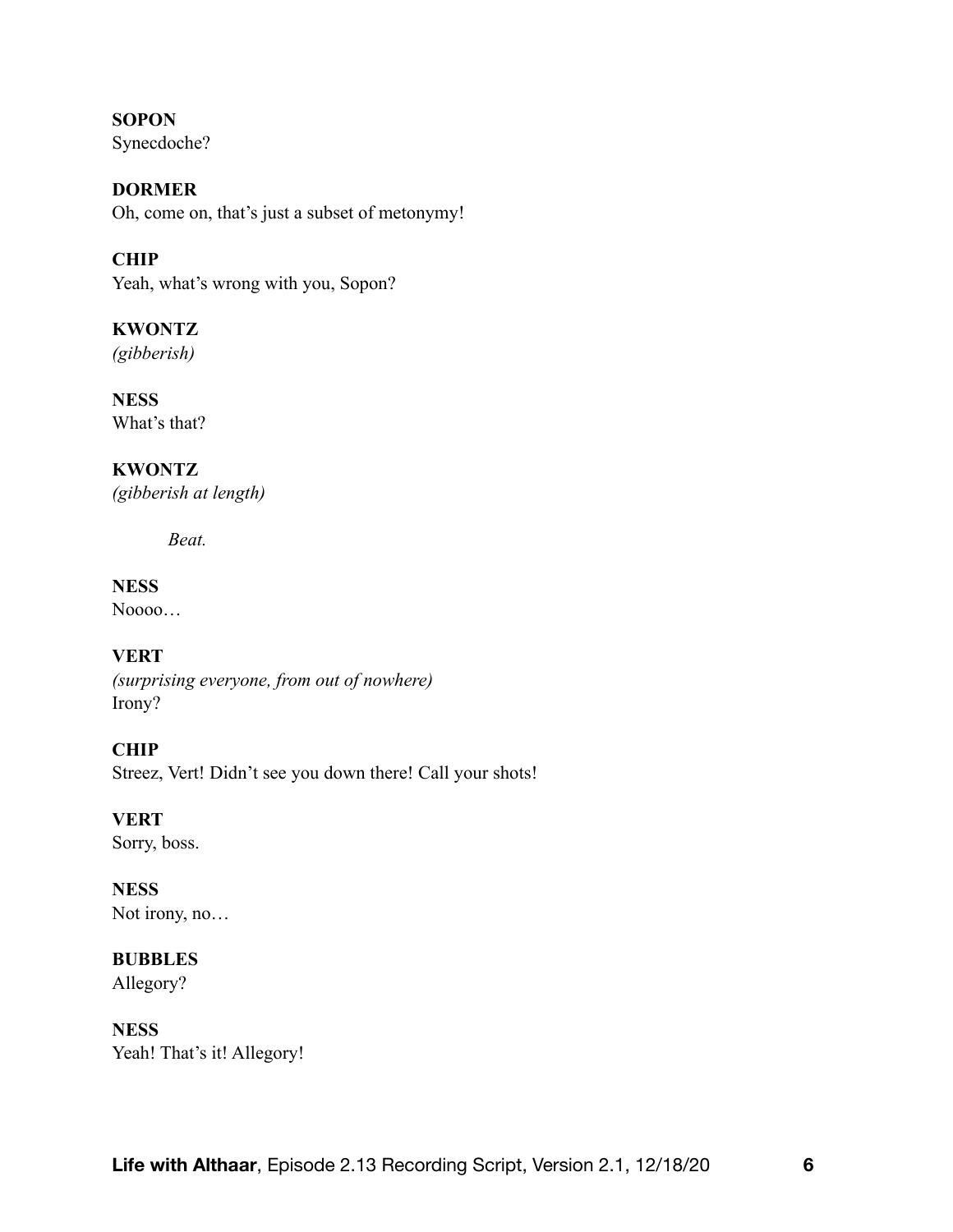*A moment of pleased murmuring among all of them that this literary question has finally been solved, then back to business.* 

# **CHIP**

Well, then. If there's no such order, then you have no grounds to object to that song even if it *was* allegorical, which she already told you it isn't. And for the bazillionth time, League laws don't have any standing here in the Baronetcy of Kandephaa'a, so why are we even having this discussion?

# **DORMER**

Maybe because your Baronet is a peanut butter junkie?

# **NESS**

Yeah! So maybe the Xybs won't actually give a tinker's quarn about us busting you up.

*The Egg staff immediately goes into unified defense mode.* 

# **DEE**

Oooh. Say, you want me to go and ask the Baronet about that? Chip? Should I? See, the thing is, officers, Xtopps may spread it smooth most of the time, but he's no stranger to rough stuff.

# **SOPON**

Yeah, the zood may be *Xyba non grata* back home, but he's still royalty, you nulls.

# **CHIP**

Exactly. So I'm gonna go ahead and call that bluff. Yeah, Xtopps may be the black sheep of his family, but that hits a little different when the family business is the Xybidont Empire. You know his mother's the Grand Duchess of Prang, right? He's a quarter-cousin to the Empress, for crying out loud! And yeah, they may not like him much back home, but they like insults to the Imperial dignity a whole lot less. So I suggest you find some other way besides hassling us to kiss the Fugulnari equivalent of ass, because if you try to enforce that "Friendship Agreement" in here one more time, all of us will find out just what the Empire thinks of a couple of two-bit Foog stooges trying to push us around.

### **DORMER**

Uh…

**NESS**  I mean…

# **BUBBLES**

You mean? You mean what?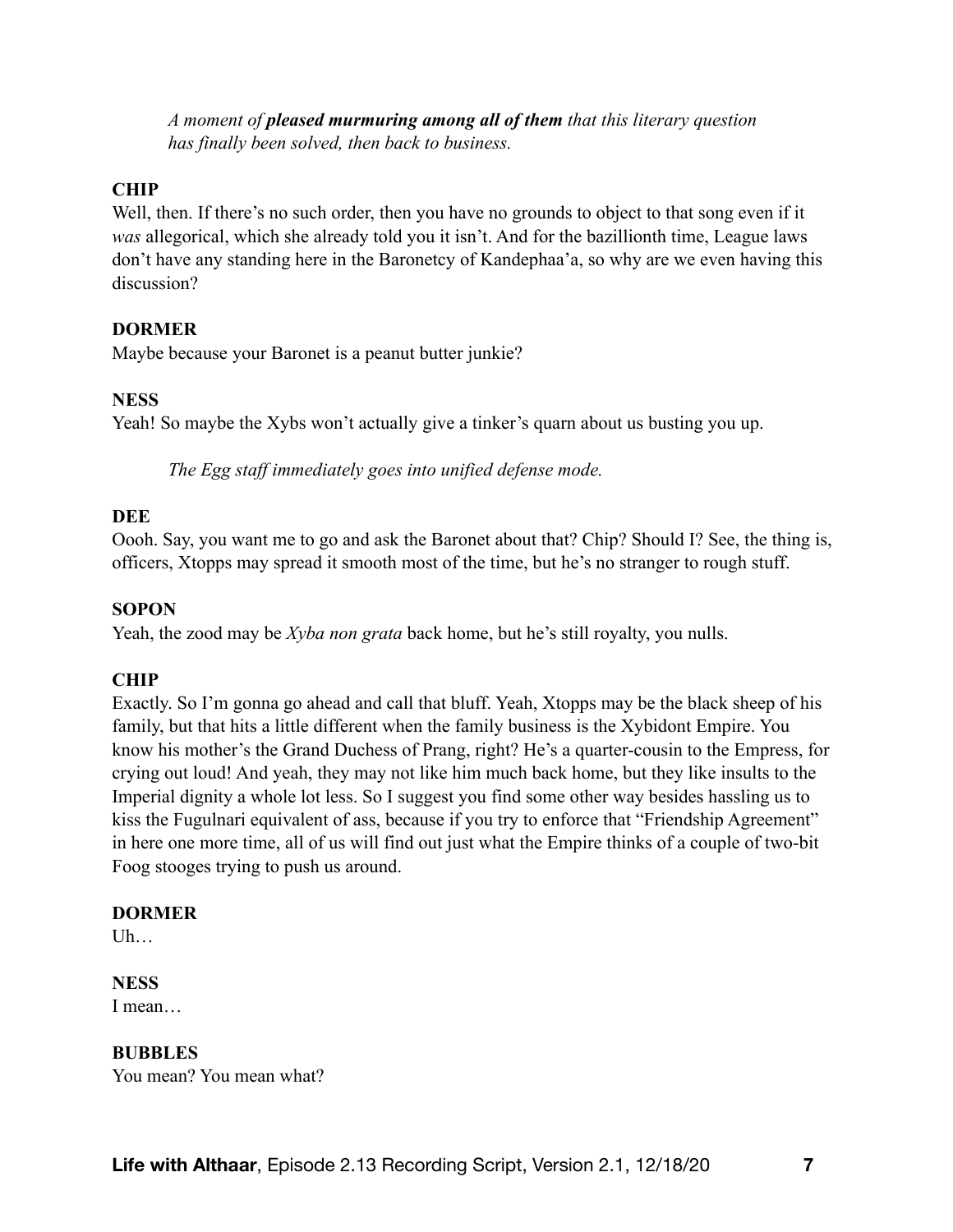# **CHIP**

Yeah, what exactly did you mean?

# **NESS**

Uh. I meant… that… we just wanted to give you a warning! You… be… better! Right? Okay, let's go, Dormer, our work is done here.

*They walk quickly away, calling back as they go.* 

# **DORMER**

Sure thing. *(to Egg staff)* But we'll be back! So just… watch it!

# **DEE**

Whatever you say, officers. And hey, love those kicky new headbands you're wearing. What's *that* all about? Did you two start a little club?

# **DORMER**

Oh, you'll find out. And you're all gonna be wearing 'em, too, soon enough! They're going to be *very* popular around here!

# **BUBBLES**

Oh, yeah. They look like the hottest craze of 2495!

# **ALIEN BARFLY**

You tell 'em, sister!

*The Egg staff laughs as NESS and DORMER leave, muttering unhappily. They don't exactly cheer, but chatter positively among themselves, except for CHIP.* 

### **SOPON**

Nice work, Chip! They lit out of here like their fins were on fire! We scared them good that time!

# **CHIP**

*(grim, action-hero style - Dalton in* Road House*)*  Not good enough. They'll be back.

*Beat. Real bringdown. Everyone silences.*

### **SOPON**

Okay, what is *with* you?

*[scene 2] Opening title music.*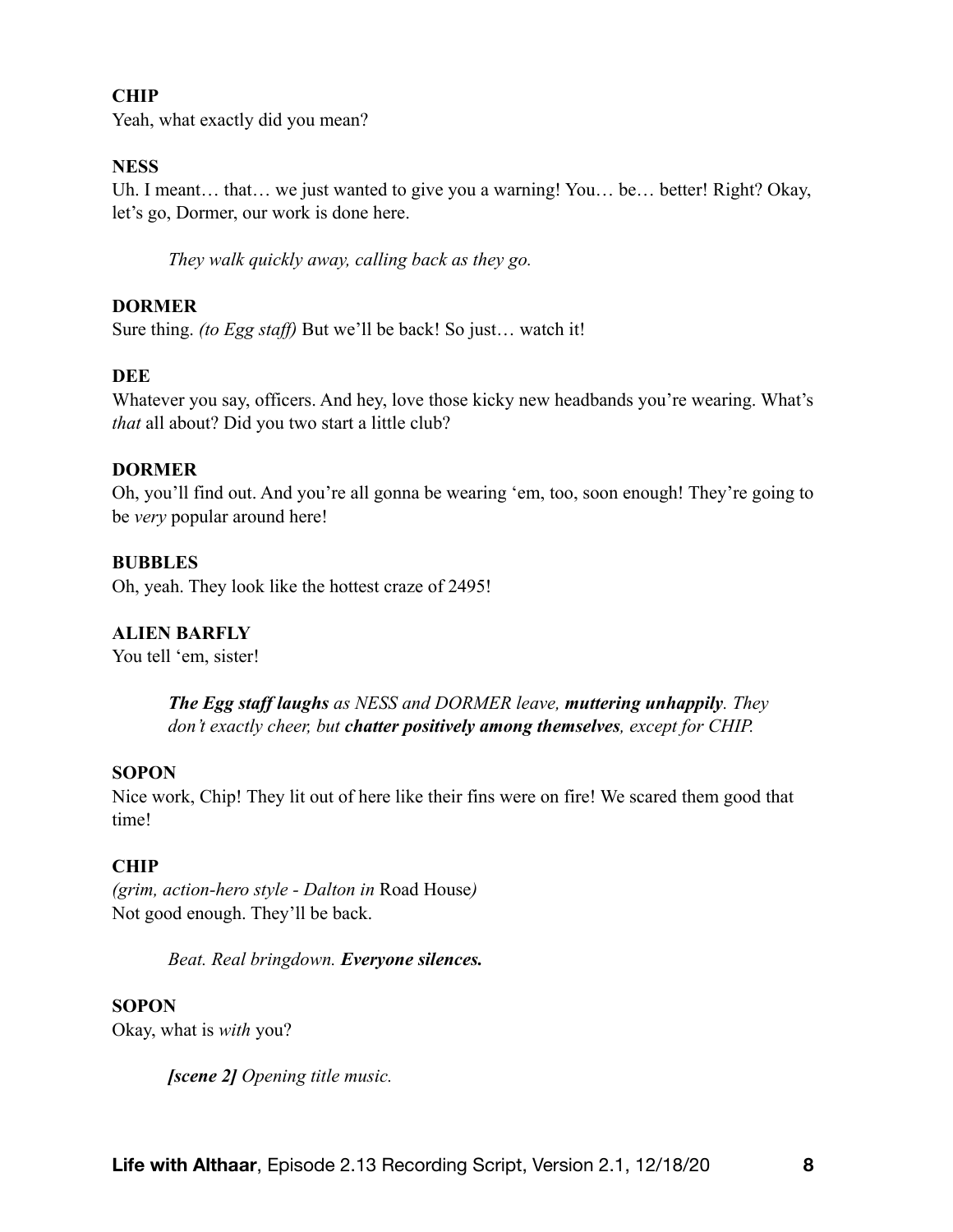# **ANNOUNCER**

Gemini CollisionWorks presents..! *LIFE! WITH! ALTHAAR!* Season two! Episode 26… "And You Turn Yourself Around…"

> *[scene 3] John's bedroom. JOHN is awake and getting dressed, STELLA is groggily getting up. MRS. FRONDRINAX is heard over a station speaker, accompanied by calming music. JOHN and STELLA can mutter quietly to each other under this speech ("Where's my..?" "Over there." "Right, thanks." etc.).*

### **MRS. FRONDRINAX**

And a very lovely top-of-the-cycle to all of those now rising and readying themselves for whatever they must do to keep the Fairgrounds and themselves in proper working order! This is your old friend Mrs. Frondrinax, of the Human-Fugulnari Friendship Advisory Committee, with another daily suggestion towards a better, more streamlined life for the benefit of yourselves and your community! Hey! Why not take a moment to consider again the many ways you can conserve energy through reducing movement? For example, do Humans really need to chew their food? It seems like you're putting a lot of stress and strain on those mandibles of yours for no good reason! There are plenty of commercially-available appliances that could do that work for you ahead of time, and then all you'd need do is sip, slurp, gulp, or ingurgitate the presoftened nutrient material! Try it! And I'm sure your lateral pterygoids will thank you for the rest! Just another cheerful life hack from your friends at the H.F.F.A.C, where we're doing all we can to make this easy on you! Really, we are! *(music up and then out)* 

### **STELLA**

And we Humans sure gosh-darn appreciate it, don't we, Johnny?

### **JOHN**

Why shucks, Stell! I never considered before how much easier my life would be if I simply eliminated chewing my food! Who needs to taste it? And my stomach must have more than enough enzymes to break it down and get me all the nutrients I need!

### **STELLA**

Speaking of, breakfast? I'm sure Althaar's got something traditional and tasty ready. Or possibly something we've never heard of that's maybe a little too interesting to be sprung on us first thing in the cycle.

#### **JOHN**

Or both. Yeah, okay if I go ahead while you get ready? Shower's open.

#### **STELLA**

Nah, I'm gonna do that in the locker room at work, just gimme a sec…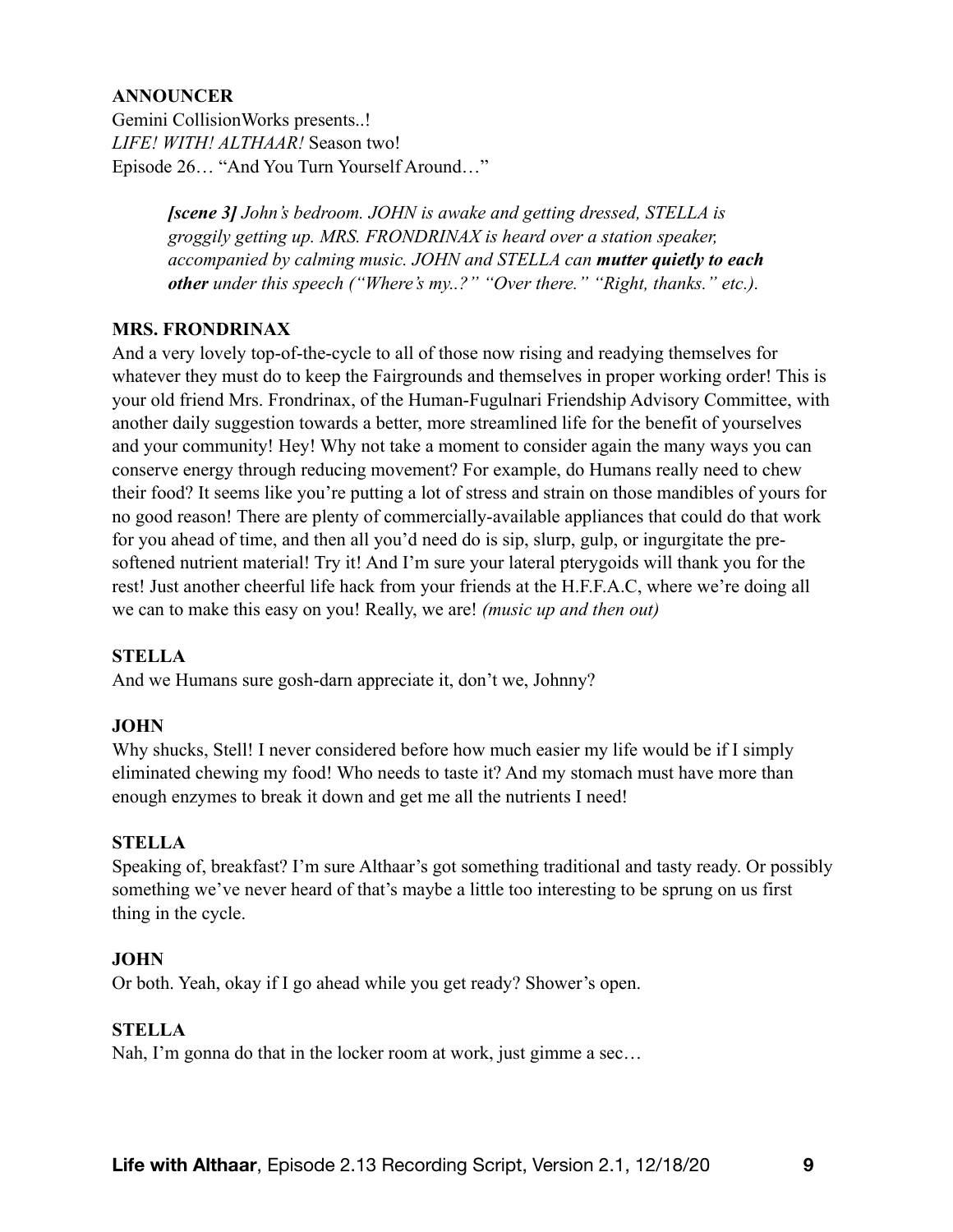*The sound of clothing being donned at seemingly impossible speed, including belts, shoulder-holster, and lots of snaps and zippers.* 

#### **JOHN**

Damn. I will *never* get used to that, and I hope I never do. Do you really have that much use for the three-second suit-up any more? I'd think since most of the vent-biters got blasted you could slack off on the constant combat-readiness a bit.

# **STELLA**

I guess, but… it's always good to keep in practice, right? And Althaar's breakfasts give me a good incentive. Come on, bacon bacon bacon!

*Door whoosh as they exit to the room of living.* 

### **ALTHAAR**

A good morning and a pleasant commencing of the cycle to FriendJohn and Supervisor Reyes! Althaar hopes you are having sufficient time for a nutritious breakfast that will build strong bodies in at least a dozen different ways! Althaar has prepared the panned cakes, the bacon, the ja-va and fruit juices, and of course the toast with the Veg-ee-mite! Oh! And today, Althaar has made experimentation with another traditional Earth breakfast food, waakye! *(prn: WAH-chay)* You must be telling Althaar if it is success!

### **JOHN**

Hmn. I'm good with the pancakes and bacon, I think. Thanks anyway.

### **STELLA**

Oh, hey, waakye? Rice and beans work for me any time. Thanks, Althaar!

# *STELLA digs in to the waakye, JOHN eats as well but is more concerned with ingesting coffee.*

### **JOHN**

Hey, Althaar? Did you hear the latest announcement from Mrs. F? Just so you know, that's one piece of advice I definitely won't be taking. So please don't feel like you have to start serving your breakfasts in, like, non-chewable form.

### **ALTHAAR**

Oh, no, FriendJohn! For as long as Althaar can make acquisition of the ingredients for the traditional Human breakfast, Althaar will be constructing the traditional Human breakfast! Although Althaar has made some study of the SMOOTH-ee, so he will be prepared if this suggestion of the Committee is becoming more of an insistence.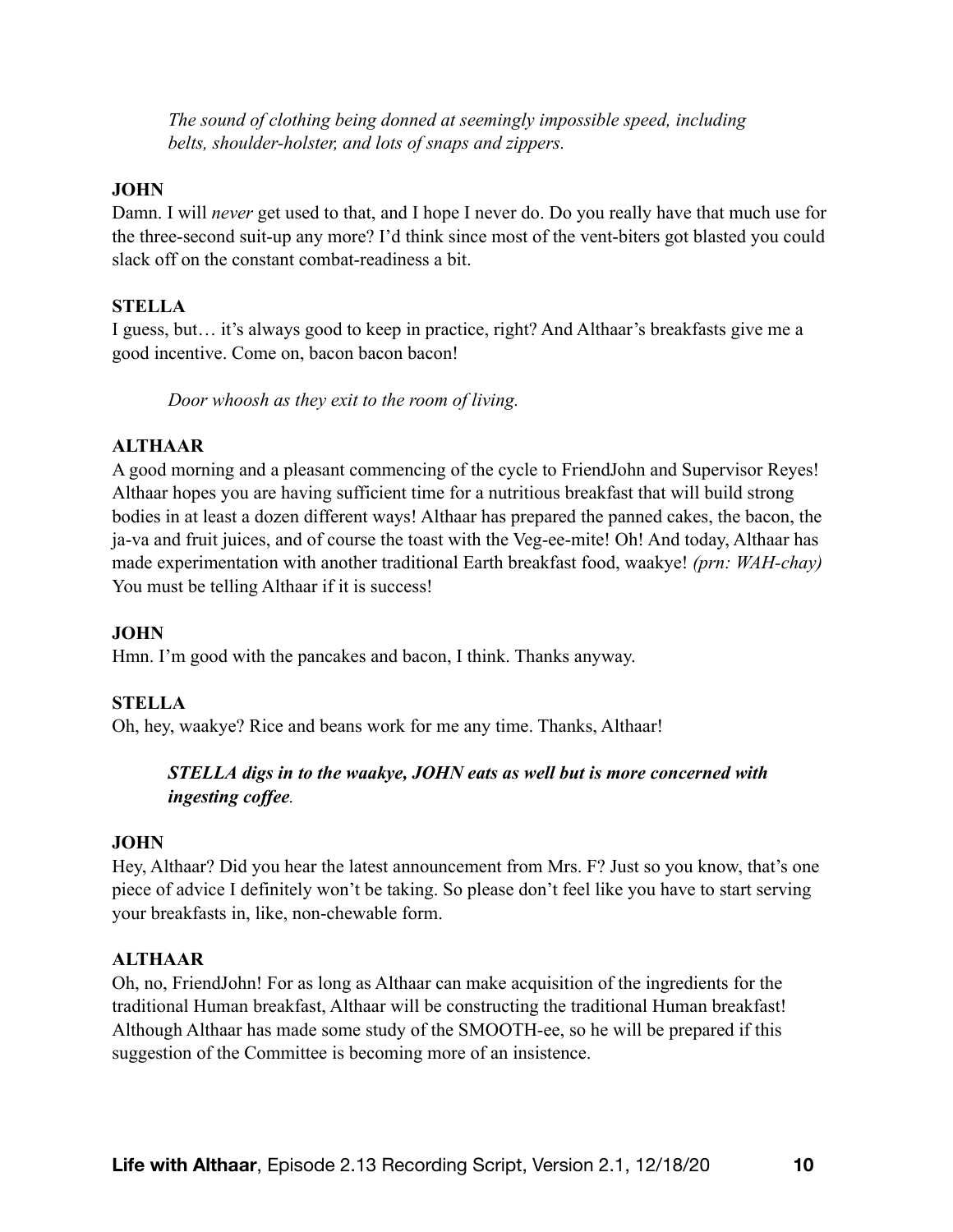# **JOHN**

Eegh. I didn't even consider that possibility. Maybe I should try some of that waakye while the… *(realizes that STELLA has downed all of the waakye by this point; enough normally for four healthy and large adults)* …getting's good…

### **STELLA**

*(swallowing the last of it)*  Uh, sorry. Thought you didn't want any.

# **JOHN**

Streez, Supervisor!

# **ALTHAAR**

Althaar is once again most impressed by the redoubtable trenchbeingship of Supervisor Reyes! Althaar should have been knowing better than to have concern of the left-overs!

# **STELLA**

#### *(getting up and ready to go)*

Well, I got work to do, and a couple personal things I want to take care of first. You both know how fast I can shovel it down when I need to.

# **JOHN**

I swear you're getting faster.

### **STELLA**

"An army marches on its stomach," Johnny. Just ask Frederick the Great, Vortzanger the Pleasant Marauder, or Joey Chestnut. And now I'd better get out of here if I want to have time to hit the scrubbers before I clock in. Later, fellas!

*Door whoosh as STELLA exits.* 

### **JOHN**

Annnnd… There she goes again, with a perfectly plausible explanation for rushing out of here *way* before her shift starts. Which seems to be earlier every time she does it.

### **ALTHAAR**

The tone of FriendJohn is indicating the disturbment, is it not? But surely the punctuality of Supervisor Reyes is a thing to be greatly admired?

### **JOHN**

I mean, there's obviously nothing wrong with the way she's been acting lately, but it's still… *concerning*.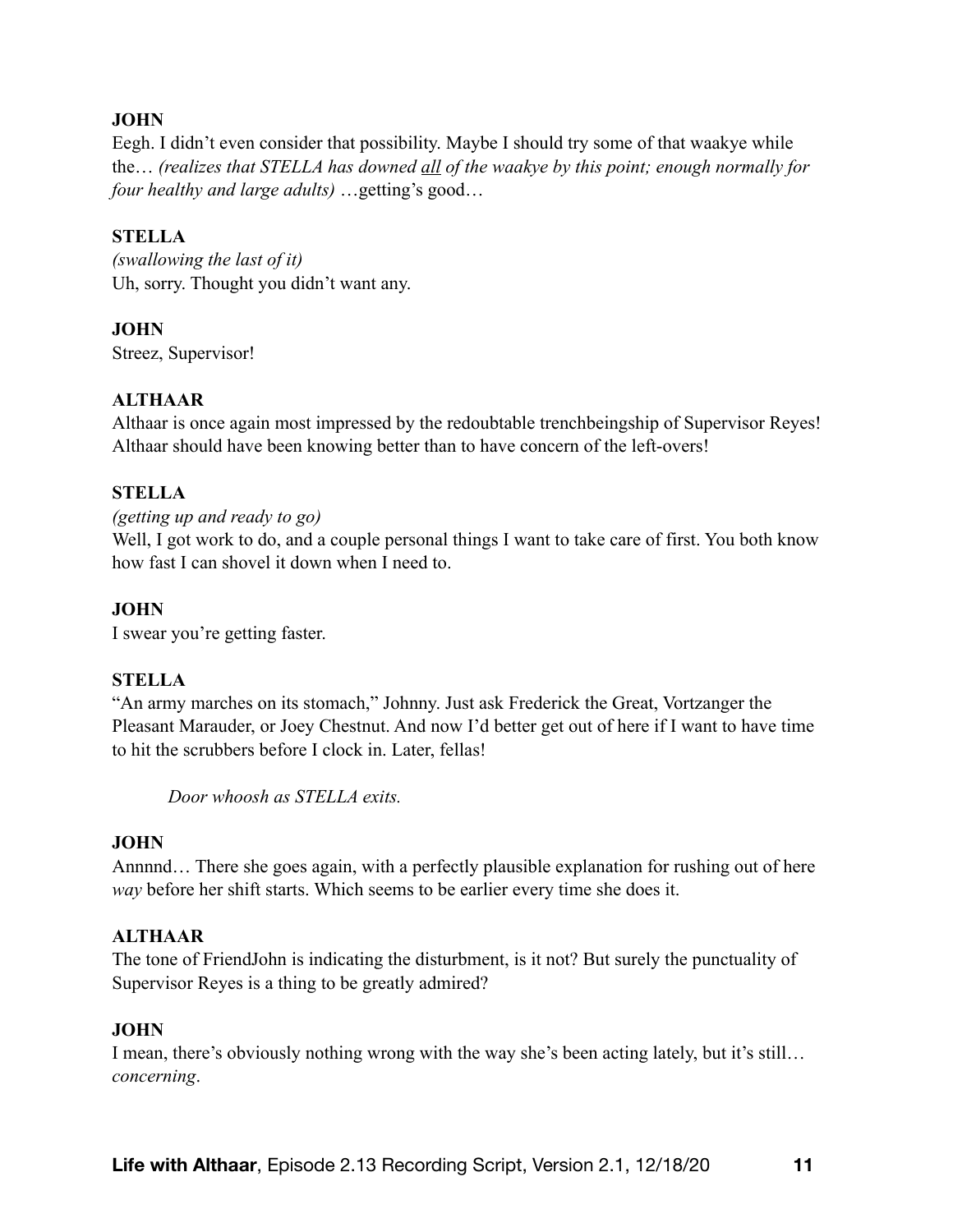# **ALTHAAR**

Althaar believes the lessons of English are escaping him again, FriendJohn. Is the "concerning" not caused by the things that are obviously *something* wrong?

# **JOHN**

No, that's right, it's just— The thing is, I feel like I *should* be nervous about Stella's behavior, like if I didn't know her well enough and trust her well enough, I'd jump straight to "she's having an affair" or "she wants to split up." But I do know her, and I *do* trust her, and I know when Stella has a problem she walks up to it nose-to-nose and says, "Hello, problem." I mean, I've seen it. I've *been* one of the noses. It's impressive. And scary. *(considering)* And more than a bit exciting. She's really teaching me a lot about myself. Anyway, I know she's not hiding anything like that, because if she had a problem with me, I'd be the first to know about it. Which means either I'm just being paranoid, or she's hiding something else. But I have no idea what that something else might be. Or why she would bother hiding it. So yeah, the fact that there's obviously nothing wrong is exactly what has me concerned. *(beat)* Whatever. She'll tell me when she's ready, I guess. Or it actually is nothing. Either way, brooding about it won't do me any good, and I need to get to work.

*We hear him get up, grab his tools, and head for the door.* 

### **ALTHAAR**

Mm. Thanking you for this explanation, FriendJohn! Althaar believes he is understanding the concern now. But he is certain that the changed behaviors of Supervisor Reyes are having a reason most justifiable!

### **JOHN**

Oh, yeah, no, obviously. It's just hard not to worry when you feel like someone's keeping a secret from you, you know?

### **ALTHAAR**

Indeed, FriendJohn! It is a truth that Althaar has observed a great increase in the keeping of secrets among the peoples of the Fairgrounds, since the revealing of the hidden Fugulnari among you. Perhaps it is more difficult to be trusting even the dear friends, when it is learned that such a great secret has been withheld from your understanding. It provokes the assumptions to be questioned. Althaar has experienced this also.

# **JOHN**

*(at the door)*  Well, don't worry about me, buddy. I'll never have any secrets from you.

> *Door whoosh as JOHN exits. [scene 4] Music transition to the Bridge. Door opens as TORIANNA enters.*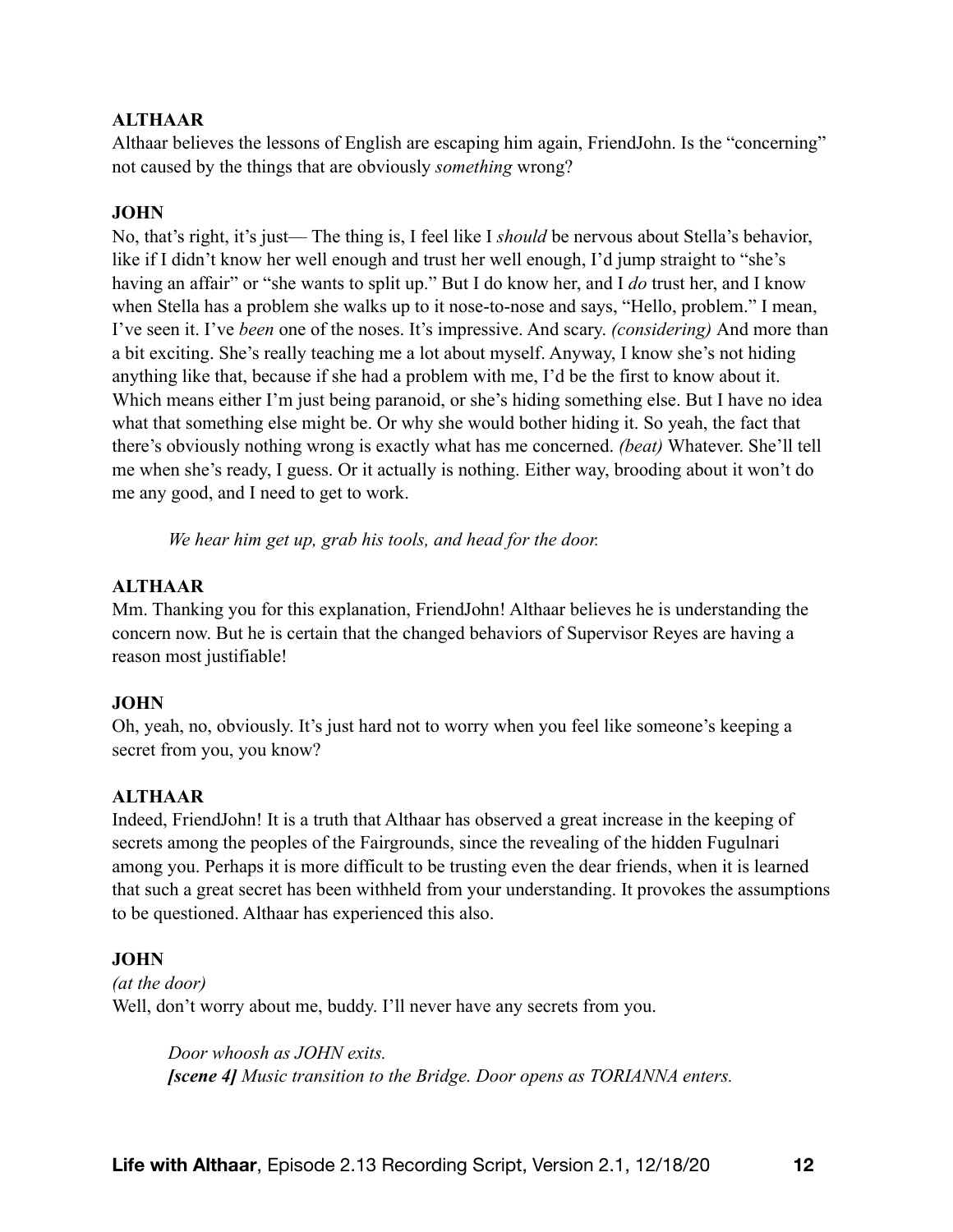# **TORIANNA**

Good morning, all, and let's get right to it. What should I be pissed off at first today, and is it worth fuming while standing, or should I settle my sitzfleisch in the command chair before I commence my first daily eruption?

# **AMBER**

I think you should sit, sir?

# **STALIN-BOT**

No! Take it standing like proud Bolshevik, Commander.

# **FRALL**

I vote for sitting. In fact, if you'll pardon a Lieutenant's forwardness, given the nature of the upcoming few minutes, I would somewhat insist on it.

### **TORIANNA**

…All right, the ass-planters have it. Fine by me. Let me enjoy this gift from the gone but unfortunately not-yet-forgotten, Mr. Several… *(sinks into the incredibly-comfortable chair)*  Ahh. And get that first sip of Megalon Lipase down… *(slurps coffee) …*Ahhhhh*…*

# **STALIN-BOT**

*(as TORIANNA slurps)*  …bourgeois fancy-pants hot bean beverage…

# **TORIANNA**

… annnnnd… GO. What's today's pointless annoyance?

*On cue, yup, the door opens and MRS. FRONDRINAX enters.* 

### **MRS. FRONDRINAX**

Good morning, Humans! And all the rest of you, too, of course. All of you sentients on the Bridge! *(with a bit of distaste)* And, uh, Robots. I just wanted to pop in for a quick spot check, to make sure that command staff are setting a good example for everyone on the Fairgrounds by following the excellent advice of the H.F.F.A.C. So, tell me! What have all of *you* done so far today to promote adherence to the Friendship Agreement through your actions?

### **AMBER**

I would rather not say? If it's okay? But I'm sure you'd get an enthusiastic answer from my sister Ashlee? In Hydroponics? She'd rather talk to you plants than her own sister anyway?

### **STALIN-BOT**

What is Stalin-Bot doing? Stalin-Bot is doing job. Job is not enjoyable, but it needs to be done, so, Stalin-Bot is doing it. And advanced programming of Stalin-Bot is already at peak of robotic efficiency, so he does not need any suggestions from your *HFFAC*! *(pronounced like a sneeze)*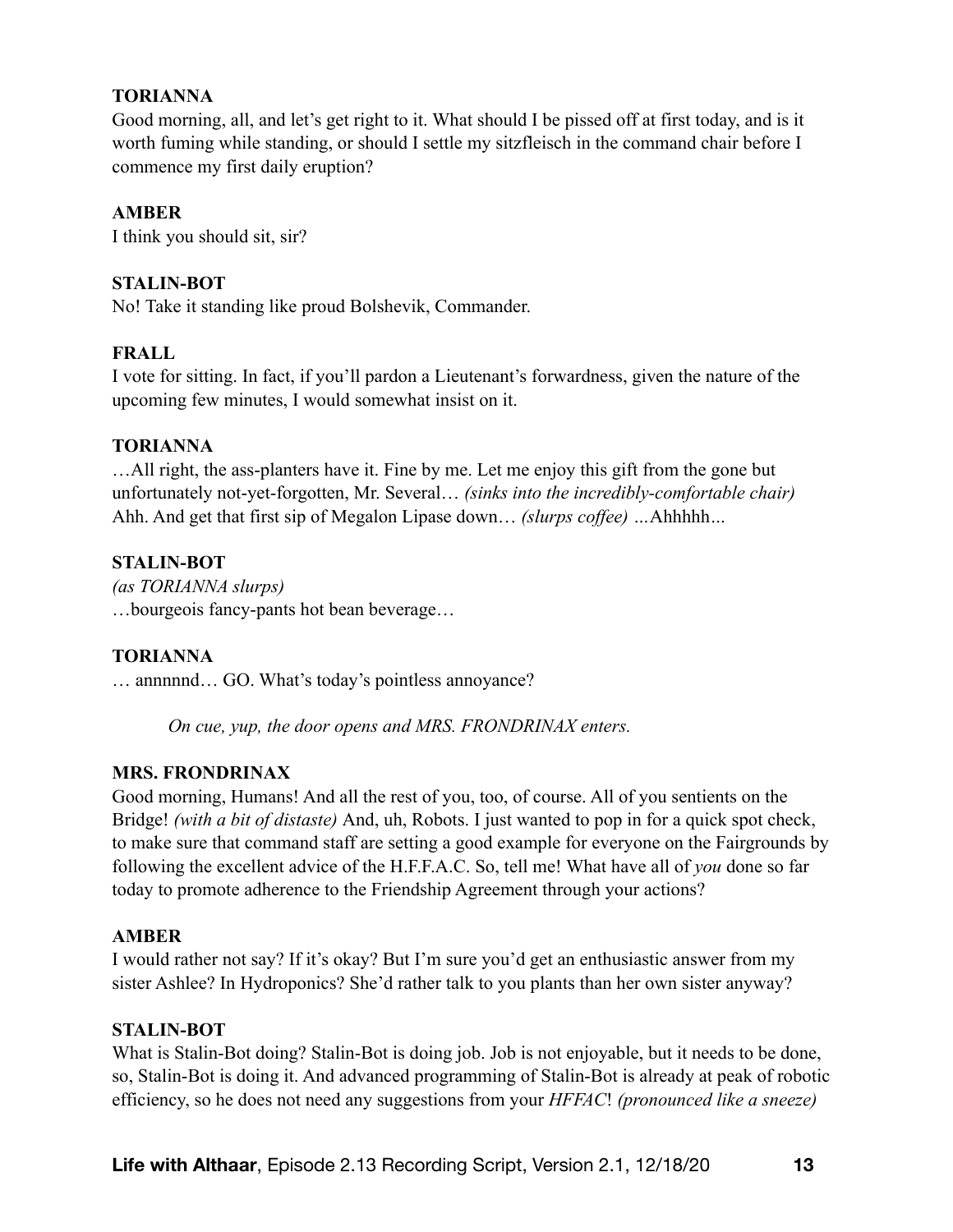# **FRALL**

As for myself, so far this cycle, I have considered many millions of questions, from those regarding the origins of space and time itself, to those concerning how one might better improve one's attitude through proper nutrition. Unfortunately, the consideration of the Friendship Agreement seems to have slipped my mind. Oops.

# **TORIANNA**

And I, Frondrinax, had a ear-skritchingly good time working my jaws on the way down here just now, over a take-out frozen egg sandwich imperfectly reheated in the infrared oven at Tixondu's, whose lackluster food offerings are unfortunately not up to the high standards set by their coffee.

### **MRS. FRONDRINAX**

Oh, Commander! You do *so* seem to enjoy this cheeky banter, where you try to bait me by being disrespectful of the Friendship Committee's helpful suggestions. Of course *I* understand you don't really *mean* it, but the rest of the Committee? Ehhhnn… they don't quite "get" the Human sense of humor, you know how it is. So you should be a little more careful that they don't mistake these saucy quips of yours for flagrant insolence! Especially since your whole staff seems to follow suit. I think the we'd all appreciate it if you spent less time joking around with the crew, and more time pointing out to them how successful our initiatives have been at improving the lives of all the Humans on the Fairgrounds.

### **TORIANNA**

*Successful* initiatives? Perhaps you could remind me what those were? Because I can't seem to recall any. Can you, Frall?

# **FRALL**

Not on this or any other level of reality, sir, no.

# **MRS. FRONDRINAX**

All right, yes, the food restrictions still seem to be causing more difficulty than we'd anticipated —I simply can't understand this obsession with flavor and texture you all have! Surely ingesting the correct proportions of nutrients ought to be the only thing that matters. And, yes, we're aware of the potential… issues with the curfew system once the sun sets on Belobog Beta, but, well, we've got over a year to sort that out, haven't we? And I'll admit that compliance with the Excess Movement Reduction guidelines has been gravely disappointing, but now that we've activated the tracking chips in the pedometers we should have that sorted out very quickly. And I'm sure all the additional revenue generated by the overstepping fines will make a considerable contribution toward some long-overdue upgrades around here! As for the trial run of the gravity-rationing program, well, we just won't discuss that, all right? Ever.

### **TORIANNA**

Still waiting to hear about all the Committee's successful initiatives, Mrs. F.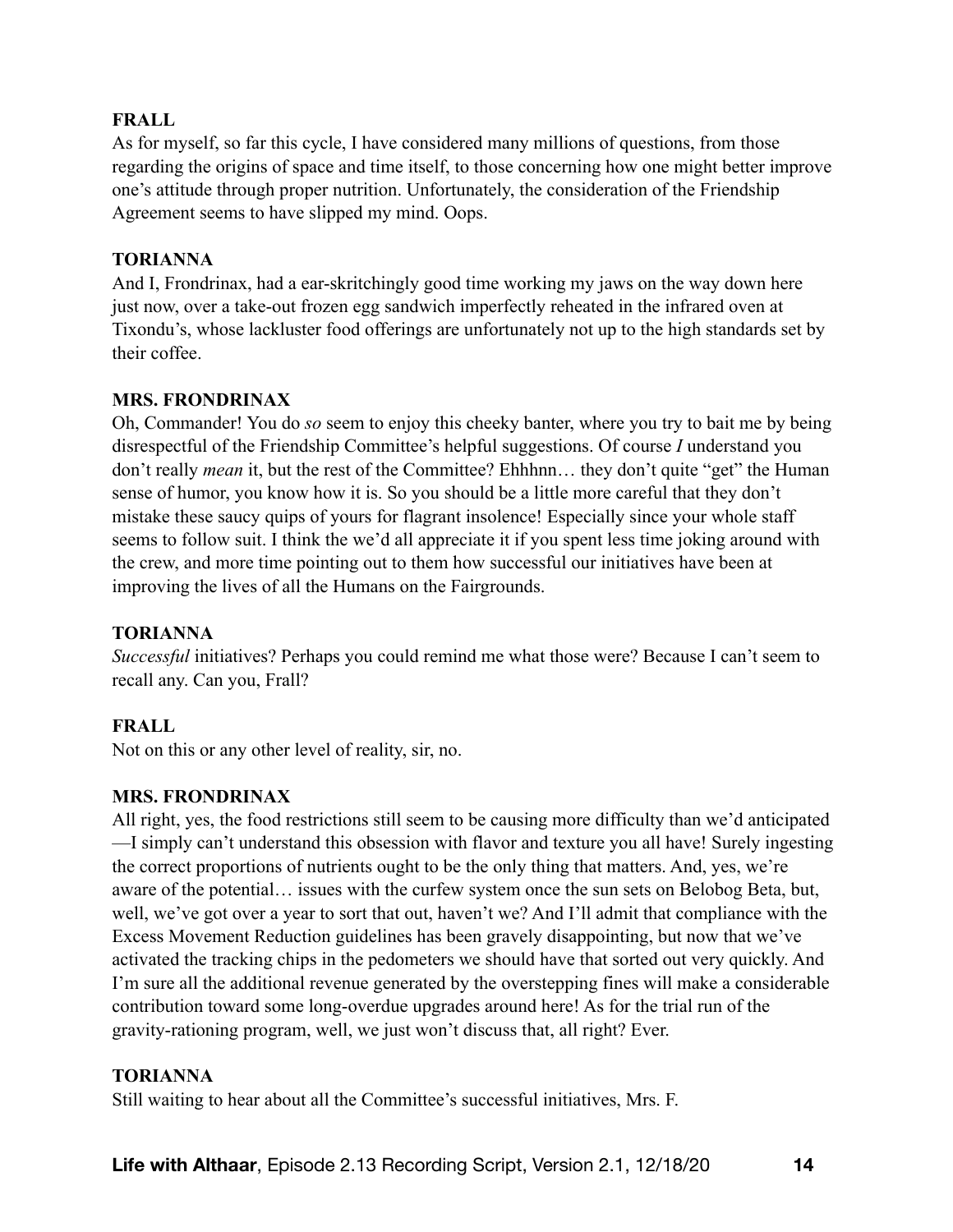### **MRS. FRONDRINAX**

Well, maybe if Station Command had chosen to help us implement our plans to fix this place up, instead of indulging in a lot of pointless and inefficient insubordination, things would have gone a lot more smoothly!

### **TORIANNA**

And maybe if the Fugulnari had bothered trying to understand Humans instead of trying to "fix" us, you wouldn't be having such a rough time of it in the first place.

# **MRS. FRONDRINAX**

Oh, Mindy, no. No no no. There was never any question of we Fugulnari sitting on our branches, watching such a promising young race stumbling about without proper guidance. We may still be refining exactly what kind of "guidance" will be most effective, but it's more clear than ever that you desperately need it, and we're certainly not going to give up! You are right about one thing, though: we obviously need to get some folks who better understand the Human mind involved in the advisory process. And we've extended a very important frond in that direction! We're going to be opening our very first Recruitment Center here on the Fairgrounds, in the Central Promenade. Later today, in fact! The ribbon-cutting ceremony will be at 14:20. You may want to put in an appearance if you're available, it would certainly boost your reputation in certain plots.

# **TORIANNA**

What? What kind of "Recruitment Center?" Who are you recruiting? For what?

# **MRS. FRONDRINAX**

Why, Humans, of course! Who better to help us understand your needs than those among you who have already accepted the beauty and necessity of the Plant Way? You may not be aware of it all the way down here on the Bridge, Commander, but there are plenty of Humans on the Fairgrounds, and elsewhere, who appreciate that a little more structure is just what your species needs. Although we'll be accepting members of all species, of course! Anyone is welcome, so long as they're interested in supporting the work of the Committee. And of course publicly declaring that support will entitle them to, well, not special treatment exactly, but a certain recognition that they're at least trying to get with the program. So I imagine we'll be seeing quite a lot of interest!

# **TORIANNA**

Oh, I'm sure you will. There are quite a few folks on the Fairgrounds who know what side their bread's buttered on. For as long as we're still allowed to eat bread, anyway. Where exactly did you say this Recruitment Center was going to be?

# **MRS. FRONDRINAX**

On the outer ring of the Central Promenade, just next to the Nun-Gimel shuttle stop. You know, next to the Genome Hut?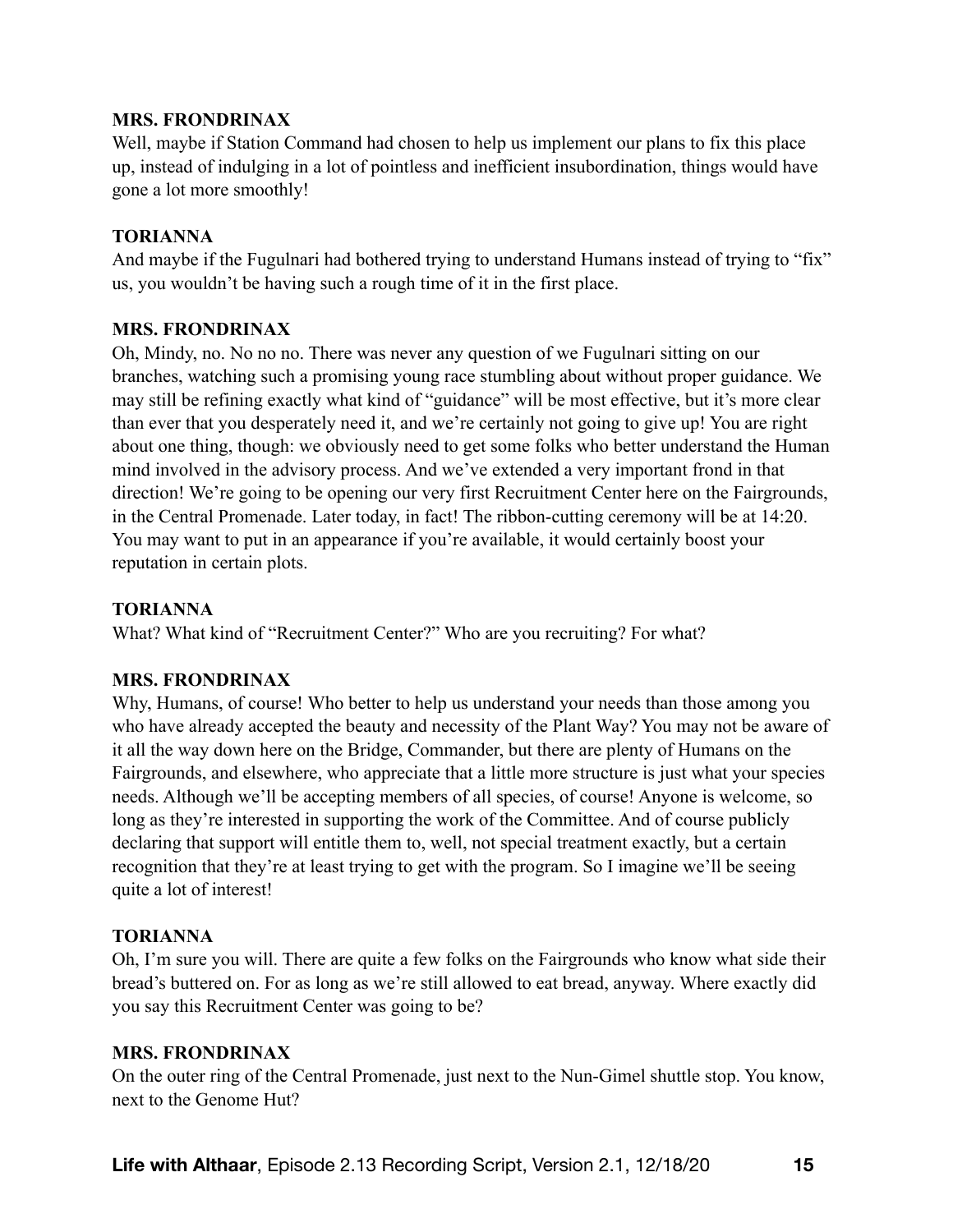#### **AMBER**

Hold on? Isn't that where the Fairgrounds Gift Shop is?

#### **MRS. FRONDRINAX**

No, that's where the Gift Shop *was*, before last Tuesday. But two of our most talented negotiators, Dinorbiax and Fracottiverx, were able to acquire the location at a very reasonable price.

#### **TORIANNA**

That at least makes sense. It's a wonder that place managed to stay open as long as it did.

### **FRALL**

On the contrary, sir, the Gift Shop was both more popular and successful than one would reasonably assume, given its location and stock. It seems that most beings passing through the Fairgrounds were inclined to pick up a souvenir of their travels there, primarily for the "kitsch" value. And long-term residents found their vast array of cheap knick-knacks a very attractive option for gift-giving when they were short on imagination or credits. It will be missed.

#### **MRS. FRONDRINAX**

Well, I think a few plastic keychains and personalized novelty mugs are a small price to pay in order to establish a center devoted to mutual understanding and collaboration between we Fugulnari and all the other species of the galaxy!

### **STALIN-BOT**

*(muttering)*  Collaboration, you say? *That* is interesting choice of words.

#### **TORIANNA**

Well, best of luck with your ceremony, Mrs. F. You'll forgive me if I find myself unavailable to attend. I'm fairly certain I'll have more pressing business here on the Bridge. Of some kind.

#### **MRS. FRONDRINAX**

#### *(moving to the door)*

I expected as much. But, Commander? I would strongly advise you to show at least *some* interest in contributing to the Great Ascension. Not to spread seeds out of season, but quite frankly, the prevailing sentiment among the local branch of the Committee is that you have been a serious hindrance to our work here. The only reason we have not yet prevailed upon the League of Humans to replace you with a more sensible officer, in fact, is my advocacy on your behalf. I do hope I won't have cause to regret that position, or change it. Ta-ta!

*Door whoosh as MRS. FRONDRINAX exits. Beat.*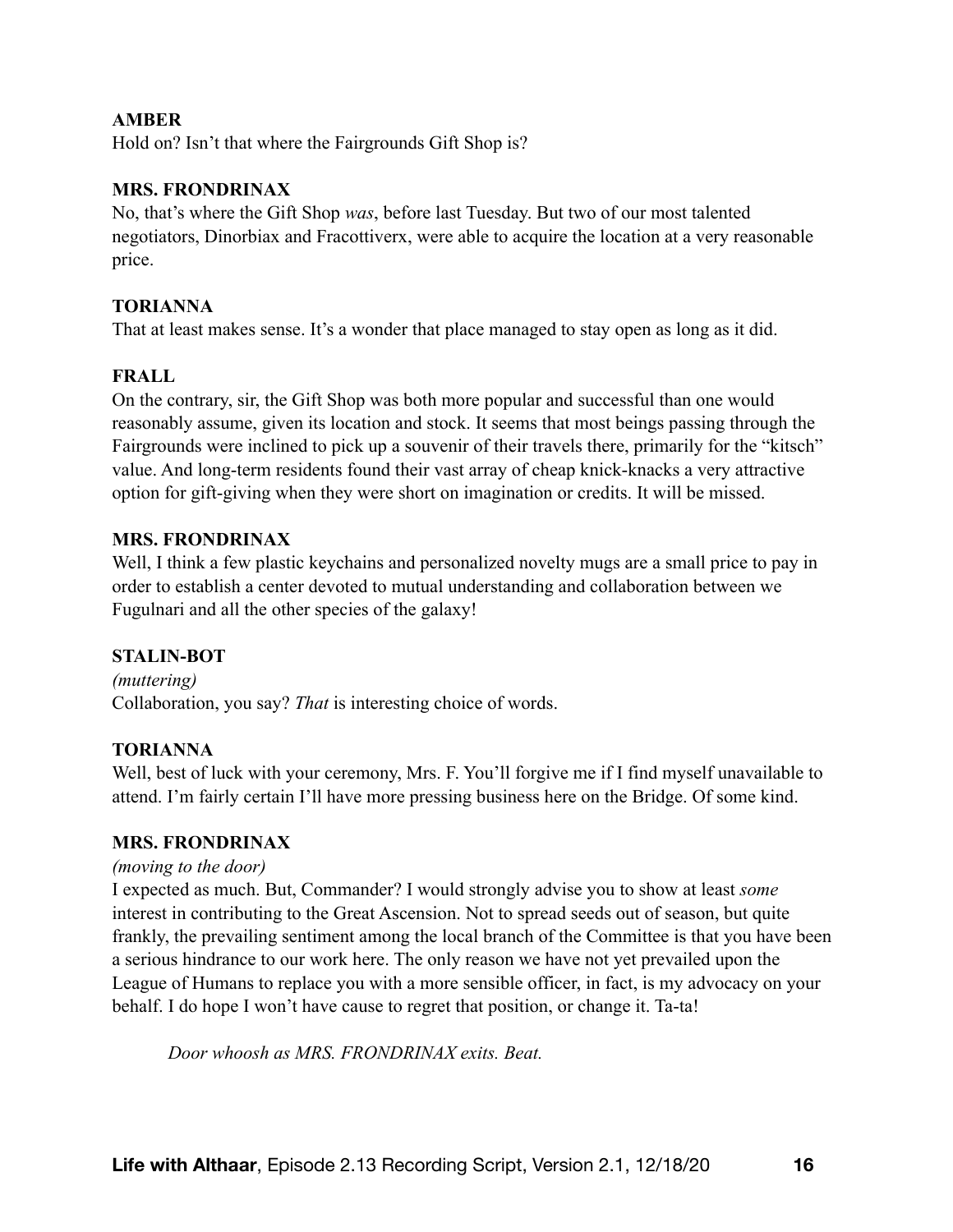# **TORIANNA**

*(tight)* 

Okay. I will be in my office until such time as anything else out here actually requires my attention. Let me know if that happens, would you? And Frall? Would you see if Althaar is available for a meeting as soon as possible? I have a few diplomatic matters I'd like to discuss with him.

*Door whoosh as TORIANNA goes into her office.* 

# **AMBER**

Replace Commander Torianna? Was she serious about that?

# **STALIN-BOT**

Pssh, of course not! That plant is dirty liar! They would not dare!

# **FRALL**

Oh no, Stalin-Bot, Frondrinax is very definitely telling the truth. About that, at least. There is a limit to the Committee's tolerance, and the Commander has been fast approaching it. She, and all of us, will need to use a great deal of caution indeed, if we wish her to remain in at least nominal charge of the Fairgrounds. And I can assure you that, despite whatever your personal opinion of her leadership may be, you do want her to remain in charge. The possible alternatives are… considerably worse.

# **STALIN-BOT**

So what are you saying, Lieutenant *Obloko*? Commander Torianna is to demean herself by making nice-nice with plants that refuse to let her be strong and proud leader we have grown to grudgingly tolerate?

### **FRALL**

What I'm saying, Uncle Joe-Bot, is that if the Commander does not, to some extent, behave in a manner you might consider demeaning, she will undoubtedly be replaced by a League of Humans officer who will enthusiastically submit to Fugulnari control. And such an officer will be nowhere near as patient as Commander Torianna is—for reasons even I cannot fully comprehend—with a Robot comms officer who is surly, insubordinate, and modeled after one of Earth's most deservingly despised historical figures. So when your normally-intrepid Commander chooses to walk lightly, I would advise you follow in her footsteps with equal care.

# **STALIN-BOT**

*(to himself)*  Hmm, *da*. If you are afraid of wolves, keep out of the woods.

> *[scene 5] Music transition to Hydroponics. MRS. FRONDRINAX is angry and smashing a few things as ROOTY watches, uncomprehending. SMASH! BAM!*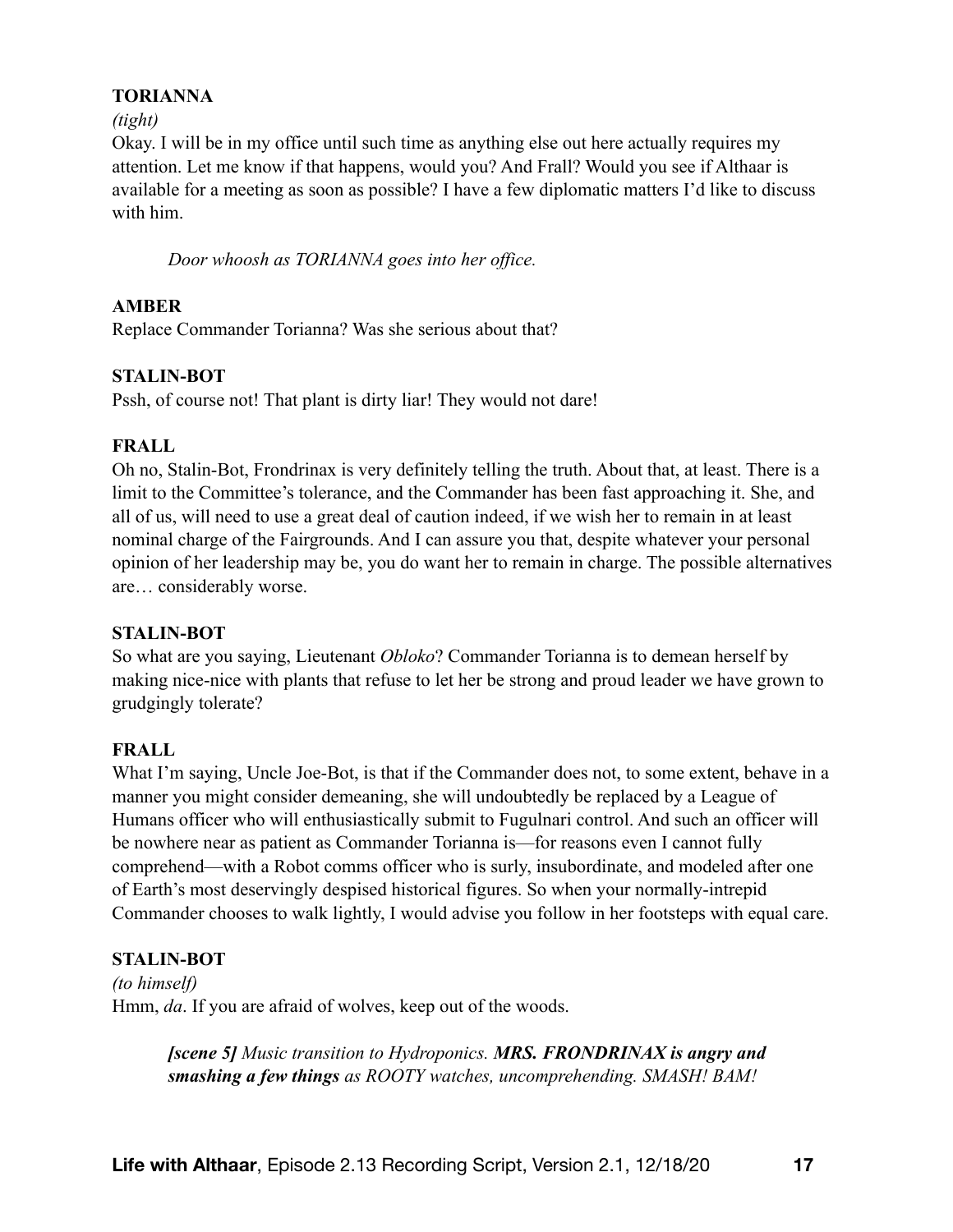### **MRS. FRONDRINAX**

Raaaaawr! *(CRASH!)* Why! Won't! They! Just! Frosting! Listen!

*BAM! SLAM! THUD!* 

# **ROOTY**

Why is Mama Frondrinax angry?

# **MRS. FRONDRINAX**

I'm not Mama Frondrinax, and I'm not angry! *(beat)* Rrwraah!

*She smashes something that breaks a great deal.* 

### **MRS. FRONDRINAX**

Why does that mulching Mindy have to make this all so DIFFICULT! I have been doing everything I can to *protect* that arrogant meatbag from winding up in a Tav hole, and she just keeps cobblestoning us! This is NOT! A! GAME!

*SMASH!* 

### **ROOTY**

Frondrinax? Do you want Rooty to help with the smashing?

### **MRS. FRONDRINAX**

No, Rooty, this is very much a solo activity. I just— I just *can't* with these Humans! They refuse to even *try* to be sensible! What *is* it about Earth species that causes this ridiculous stubbornness? I mean, look at this Earth plant right here! *(slapping it around)* No ambition! I mean, sure, it's got the stay-in-one-place attitude down pat, but that's not enough if that's *all*  you want to do. Won't communicate, won't strategize. Just wants to be stupid. Won't talk, won't learn! Look at you! *(slap!)* Won't even defend yourself! Even if I were to tear you BRANCH! FROM! BRANCH!

*Which she does. As she finishes wrenching the plant apart, MRS. FRONDRINAX becomes aware of someone approaching.* 

### **MRS. FRONDRINAX**

Uh, hello? Who's there?

### **H.F.**

Just me, Mrs. F. Is, uh, is everything okay over here?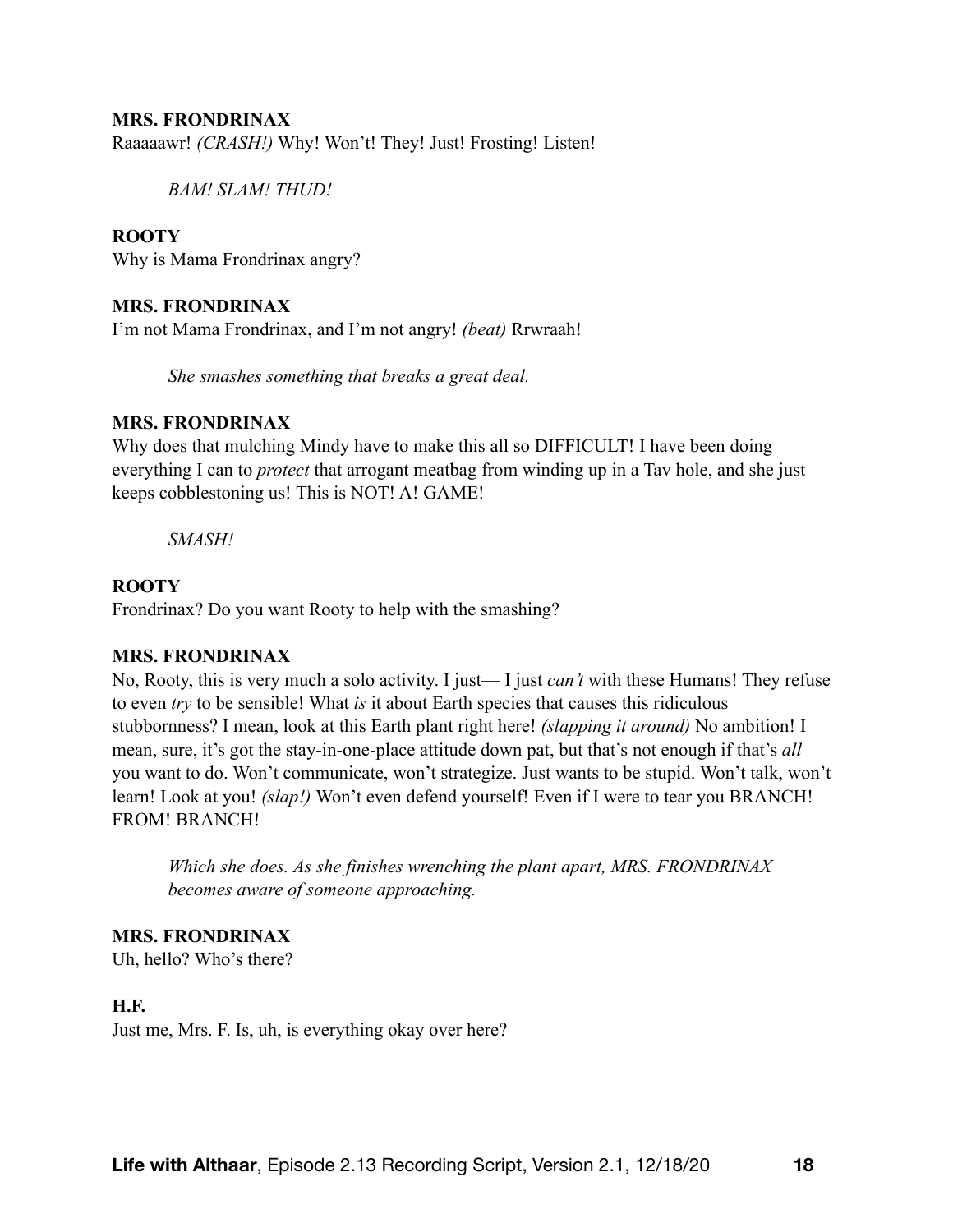#### **MRS. FRONDRINAX**

Oh! Oh, yes. I'm… I'm just helping this silly Earth cousin of mine by spreading his branches out to cover more surface area, since he can't seem to do it so well for himself. Rooty? Take these pieces and spread them around so they can ingest more of this lovely light and water, why don't you?

# **ROOTY**

I don't think Earth cousin can ingest any more, Mama. He's in so many pieces.

#### **MRS. FRONDRINAX**

Just do it, would you?! And don't call me Mama!

#### **ROOTY**

Okay! Come on, cousin, let's go play…

*ROOTY starts gathering up the dead pieces of the Earth plant—they don't have a very good reach, so it is difficult, and we can hear them struggle.* 

#### **MRS. FRONDRINAX**

Look, H.F. I've been meaning to tell you. I *am* sorry for that business with Miss Sophie, even if I wasn't at all fond of that little nitrogen fountain. I understand so very well how having an adorable little companion can ease the mental strain of day-to-day living in a place like the Fairgrounds.

#### **ROOTY**

Aw! Rooty loves Frondrinax, too!

#### **MRS. FRONDRINAX**

I'm sorry, who mentioned you? Now go put that refuse in the compost bin!

*We hear ROOTY going away, struggling, and talking a bit to the dead plant as they fade out.* 

#### **H.F.**

Well... that's nice of you to say, Mrs. F. But you have to understand it's a little hard for me to forgive your people for that.

#### **MRS. FRONDRINAX**

Oh, H.F., let's not be overly dramatic! Certainly I understand you had some attachment to that ridiculous little mammal, but are you really going to harp on it forever?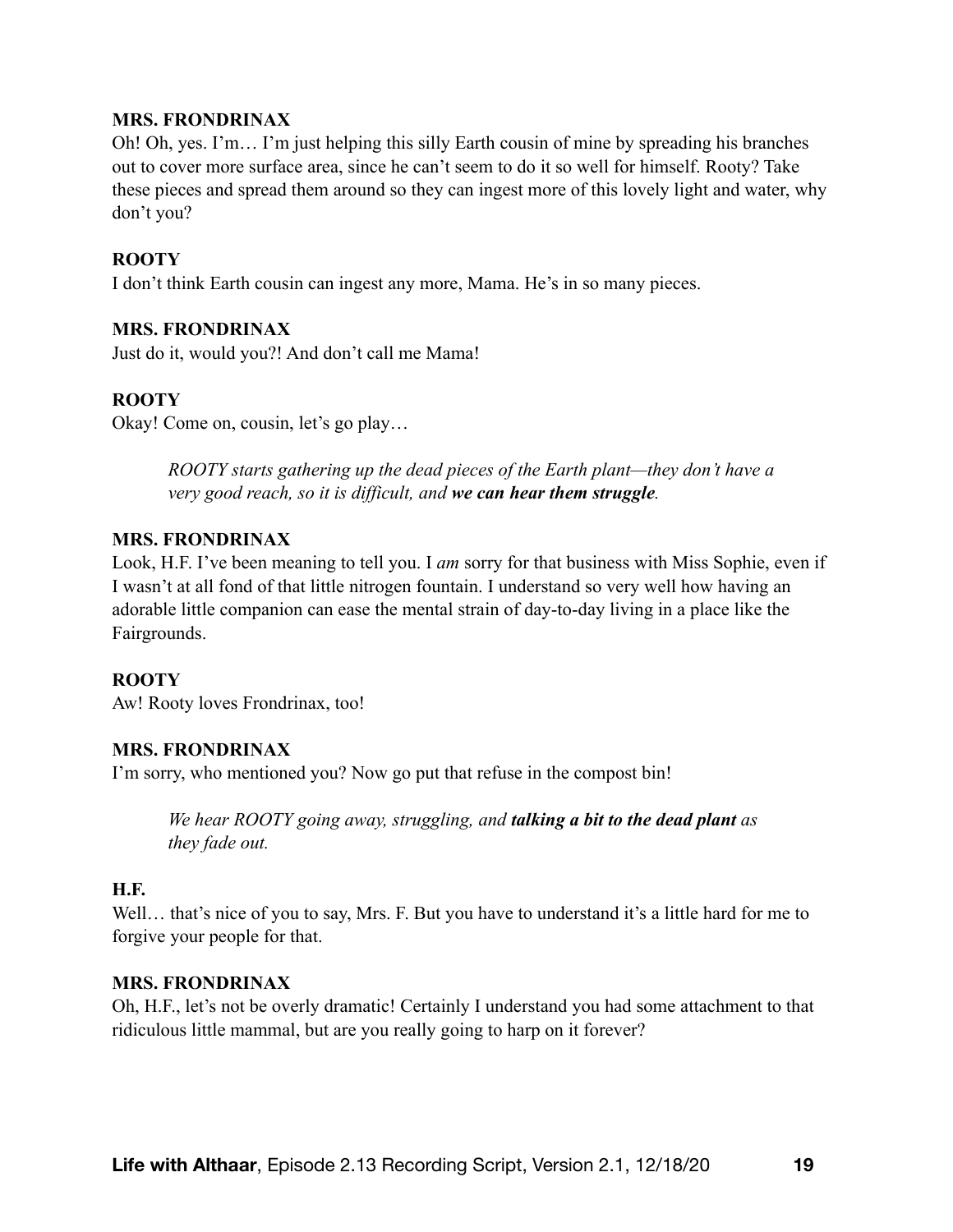# **H.F.**

# *(tight, controlled)*

Okay. Okay. Let's just set that aside for now. I actually came up here hoping to talk to you. You know, have a conversation, plant-to-mammal, to see if I could understand your point of view a little better. I mean, the Fugulnari point of view. Maybe it's something a Human can't understand, but I really don't see what your endgame is here.

# **MRS. FRONDRINAX**

Endgame? Well, it's perfectly simple, H.F.—what we're doing is an act of charity! We Fugulnari kept to ourselves for the longest time, you know, because we could see that our philosophy was somewhat… unattractive to other species. But we took our time examining all of *your* philosophies, and we finally came to the conclusion that there was a great deal of unnecessary waste going on all over the galaxy. So much inefficiency! And inefficiency leads to misery, sure as bark beetles lead to blight. So, after much consideration, we decided it was unfair to keep the Fugulnari Way to ourselves. We just had to spread out and share with everyone!

# **H.F.**

So, if you intend to spread the Fugulnari Way across the whole galaxy… why start with Humans?

# **MRS. FRONDRINAX**

Oh! Well, you're still quite new to the ICSB, comparatively. And you had a couple of specific cultural disadvantages that made the whole process much easier. Your problem with those darling Iltorians was the main one, of course, but also that bizarre and all-consuming obsession with the reproductive process that seems to take up so much of your attention. The ICSB, of course, claims to accept all species equally, no matter what their idiosyncrasies, but honestly, you can't expect people to just ignore the fact that you're willing to attempt mating with anything up to and including abstract concepts! And of course you already had quite a few species of plant life on your planets that was almost identical to us, albeit strangely non-sentient, so that was certainly a bonus when it came to the logistics. But I don't know why you needed me to tell you all this. We've been saying over and over that we just want to help—this is for your own good!

### **H.F.**

I guess I just wanted to understand your motives. Where you plants were coming from. If you were being honest about why you were really here. And I gotta say, you've convinced me. You really believe what you're saying. You *really* believe you're doing this for our own good.

### **MRS. FRONDRINAX**

Hmm. I suspect I haven't really *convinced* you of anything, H.F. But I'm sure you'll eventually come to see how much better it would be for everyone if you just let us teach you how to improve your lives. And that once everyone else sees just how much better life can be under our guidance, they'll be happy to join in!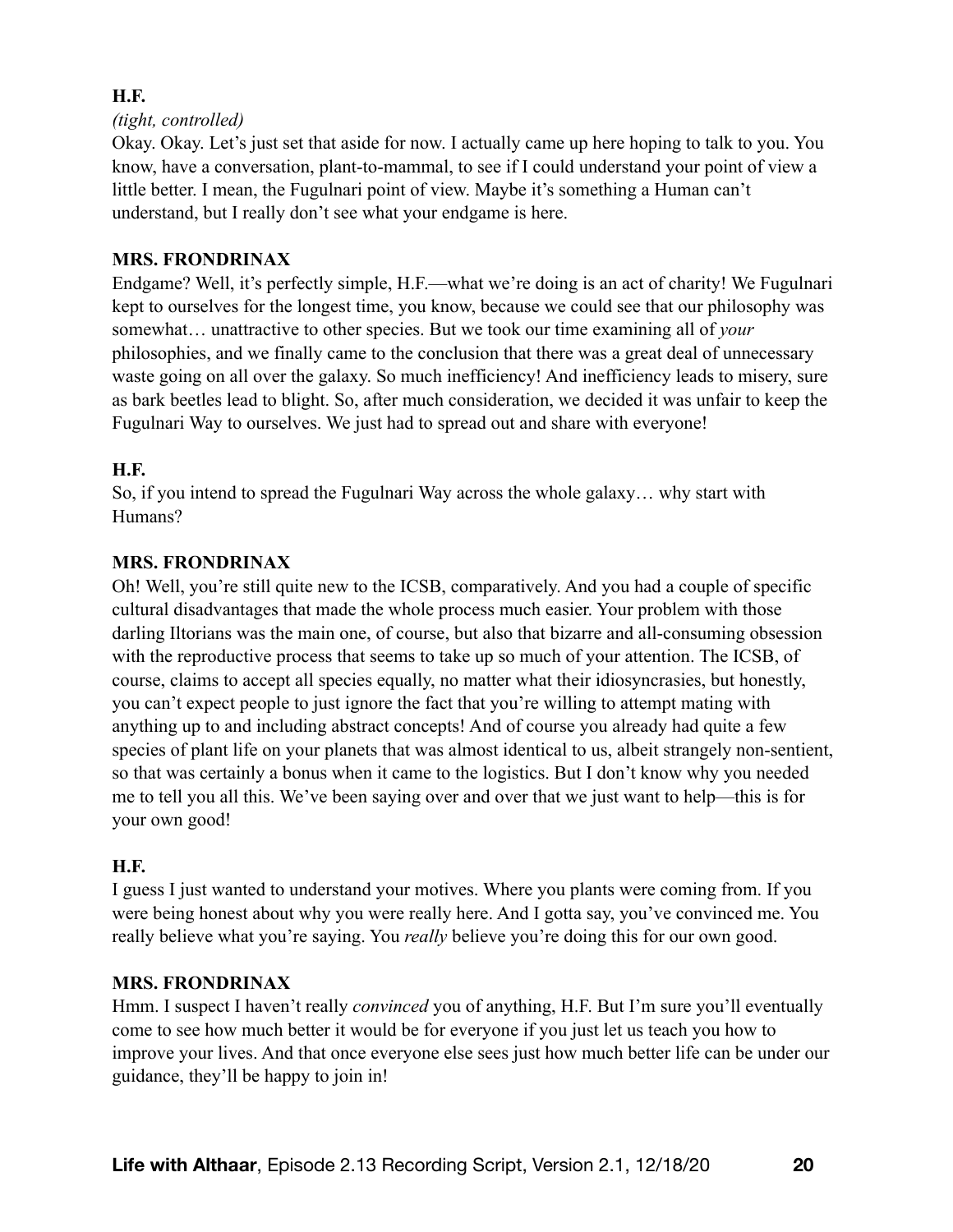### **H.F.**

Oh, no, Mrs. F, you've one-hundred-percent convinced me. I can honestly say I understand the Plant Way a lot better now. So, thank you.

*[scene 6] Music transition to TORIANNA's office.* 

# **FRALL**

Althaar will be here in just a few moments, sir.

# **TORIANNA**

All right, thank you, Frall. And… once he gets here, can you make sure no one's listening in?

# **FRALL**

I can, sir, but I will not. If anyone is listening in on this conversation, which you already know the Office of Equilibrium is at least able if not willing to do, it would be much better to allow it.

### **TORIANNA**

…Are you just saying that because you want them to record you saying that?

### **FRALL**

Oh, no, sir. They would not be able to do so. What you perceive as my "voice" is not actually composed of audible sound, and thus is not picked up by microphones or recording devices, unless I make a deliberate choice to make it so. I am merely sending impulses directly to your auditory nerves that your brain interprets as the sound of my "voice."

### **TORIANNA**

Nelly hiss at you, Frall! I have TOLD you—!

### **FRALL**

I promise, sir, I am in no way, shape, or form "poking around in your brain." This is simply the way I most easily communicate. And it is functionally no different, from a neurological perspective, from the way you experience the more traditional modes of speech.

### **TORIANNA**

That… sounds reasonable, but I still don't like it.

### **FRALL**

Would it settle any of your misgivings on the subject if I were to inform you that it has cumulatively saved you 312.6 hours sitting in pointless meetings over the years?

### **TORIANNA**

*(dubious)*  H<sub>ow</sub>?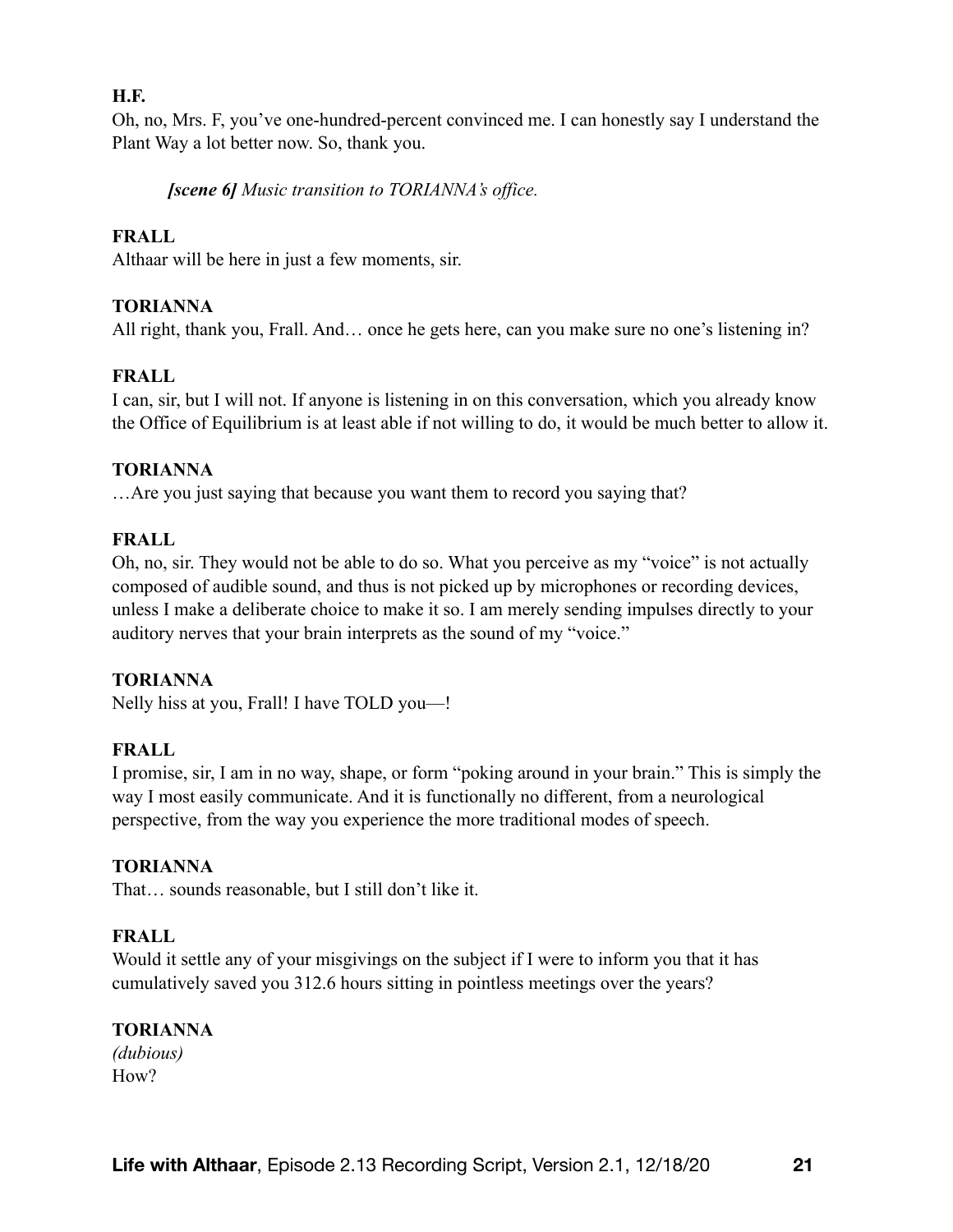# **FRALL**

When I am conversing with multiple beings at once, I am able to individually tailor their perception of my words in such a way that they are most able to fully grasp my meaning.

# **TORIANNA**

So… when we're in a meeting, everyone hears you differently, but… we all understand you the same?

# **FRALL**

Exactly. More often than not, when any group of individuals is attempting to come to a consensus, they are each vastly mistaken about how much of the others' meaning they actually comprehend. And I am frequently able to adjust for this by altering my responses accordingly, so that a genuine consensus can be reached, without the customary pointless cross-talk and faffing about. You're welcome.

# **TORIANNA**

*(honest wonder)*  …Jonesey's gleaming orbs.

# **FRALL**

*(smug)*  I'd like to see the Fugulnari beat *that* for efficiency in a four-dimensional space.

# **TORIANNA**

All right, I'll be sure to remember that when you're "talking" to me from now on.

# **FRALL**

That won't be necessary, sir. I'd suggest you forget about it, in fact, and just accept that whatever you perceive me saying to you is what you need to hear.

# **TORIANNA**

Then… is there any particular reason you thought I needed to hear this now?

# **FRALL**

*(has reasons to not reveal reasons, of course, plays ridiculously stupid)*  Uhhhhh… because… it was time. Yeah, that's it. It was time. And speaking of time, the time of Althaar's arrival is almost upon us, so I'd suggest you position yourself accordingly.

### **TORIANNA**

*(steeling herself as she turns her chair around)*  Okay. It feels really rude to sit here facing the wall, but…

# **FRALL**

He will absolutely not take offense, Commander.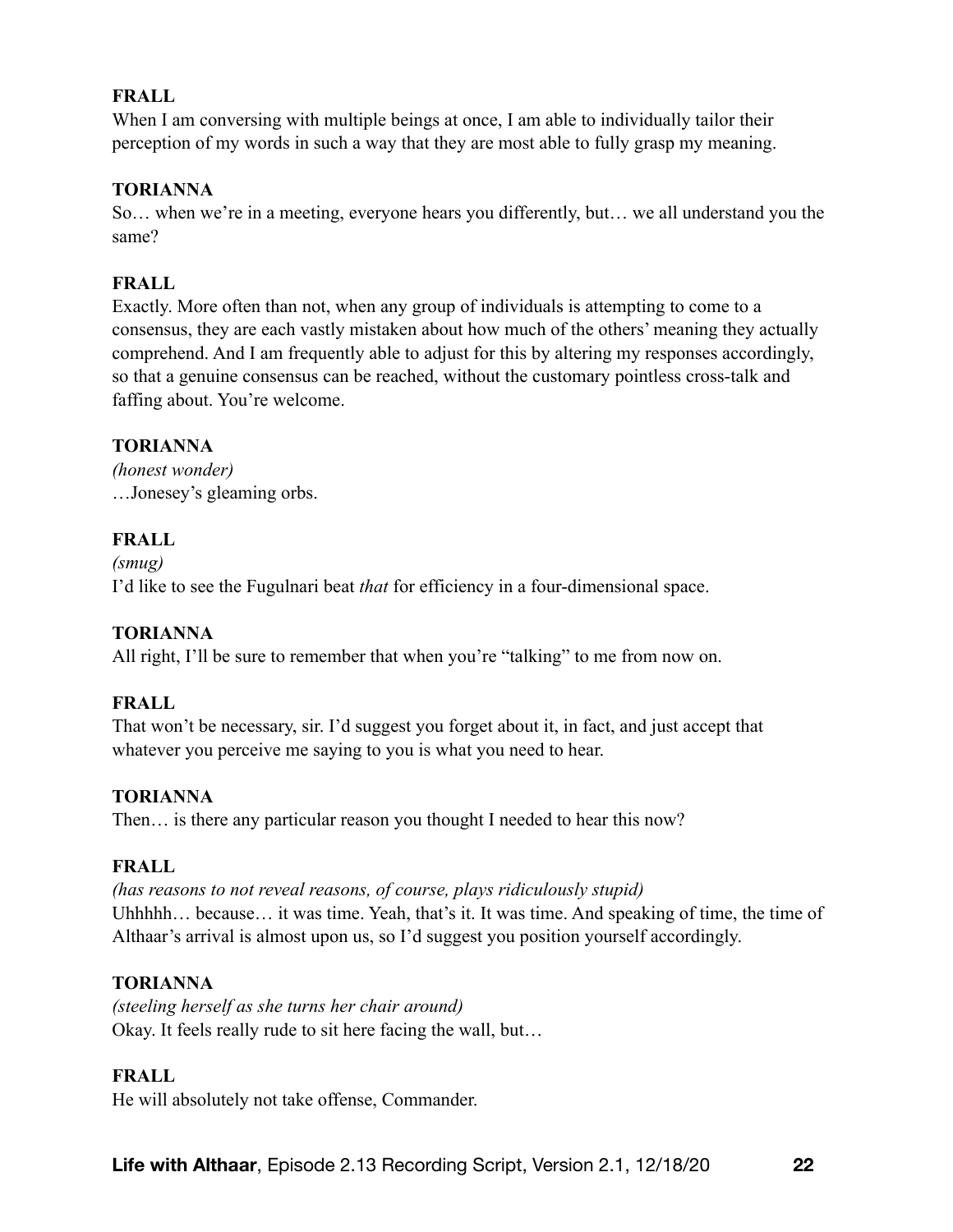#### **TORIANNA**

Well, of course he won't, but it still makes me uncomfortable. Not as much as the alternative, but still.

#### **FRALL**

Understood, sir.

*Door opens. ALTHAAR enters.* 

#### **ALTHAAR**

Greeting to you, Commander Torianna and Lieutenant Commander Frallen-Br'ar! Althaar has received the message that there was an issue most condensing on which you wished to be speaking with him?

#### **TORIANNA**

Yes, Althaar, thanks for coming. Sorry about the chair, I just, well… you know.

### **ALTHAAR**

Oh, Althaar is not taking offense, Commander! It is a most clever solution to the potential of digestive distress!

#### **TORIANNA**

Thank you. So. Have a seat, or whatever is most comfortable for you.

*A slushy expansion in the ALTHAAR-sound that indicates he's done something to be more comfortable, but who knows what.* 

#### **TORIANNA**

All right. Althaar. I'm sure you've guessed what it is I want to discuss with you. It seems there's very little else to discuss on the Fairgrounds these days. I know more or less where the ICSB stands on the matter of the… well, let's not mince words, the Fugulnari occupation. What I want to know from you, if you're able to tell me, is the Iltorian Commonality's position. And your own, if there's any difference between the two.

#### **ALTHAAR**

Your questions are presented with commendable directness, Commander Torianna.

#### **TORIANNA**

I don't have a lot of time for ambiguity these days, Althaar.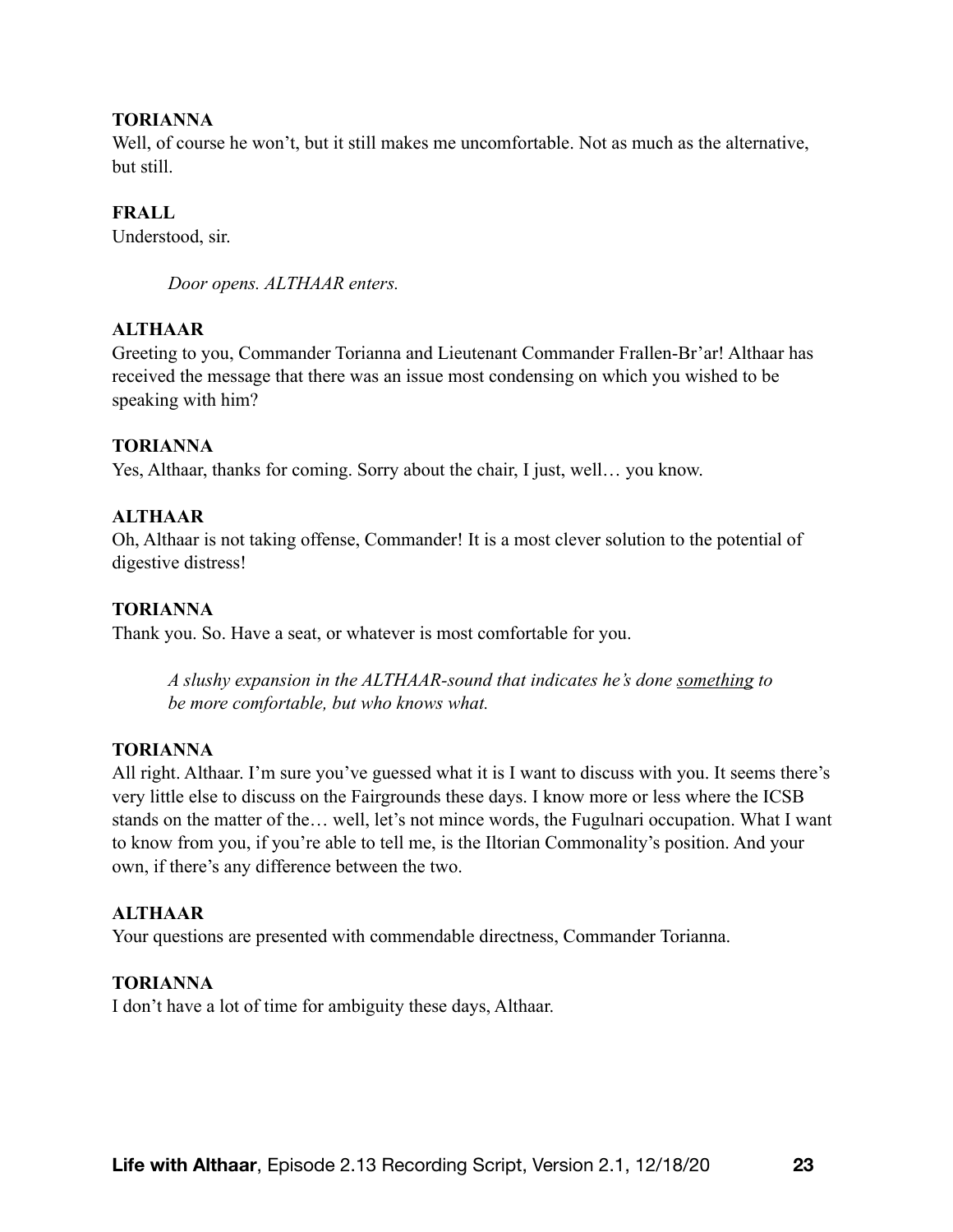# **ALTHAAR**

#### *(settling in a bit; the diplomat side)*

Mm. This is to be expected. As to the question of the positioning of the Commonality, Althaar can not of course speak for the Consensus Collation Group, but he can make adventuring of a guess. It is of course always the desire of Iltor to help in resolving the disputes between sapients, but it is to be invited before doing this. To do otherwise would be to impose the will of the Commonality on others, and this is not an act of kindness, no matter how it is intended. And this is true even if the result of this interference would seem to be most positive! So it is always caution when intervening in the affairs of others. And this is of course most true of your own people, Commander, because they are so scantly understood by Iltor. Althaar has of course been working very hard to remedy this, and to share his findings, but he is still only one being, and much work yet remains to him!

#### **TORIANNA**

I see. So, your people won't intervene because they don't want to impose their will on us? But the Fugulnari are already imposing *their* will on us. Doesn't Iltor have a problem with that?

#### **ALTHAAR**

Oh, yes, Commander! And those of Iltor who have friends among the Fugulnari are explaining this to them. And the Fugulnari are being very polite and listening appreciatively to their friends of Iltor, and then they are continuing to do as they have been. There has been much discussion on Iltor of how a more successful explaining may be achieved, but… Althaar has some doubt that this can be accomplished.

#### **TORIANNA**

From what I've seen of the Fugulnari, I'd say you're almost certainly right about that, unfortunately.

#### **ALTHAAR**

And of course there are some of Iltor who are agreeing with the official position of the ICSB, that this conflict is *not* between Fugulnari and Human, but between Humans-who-areappreciating-the-Fugulnari and Humans-who-are-not. And if this is the case it would be doubly foolish to make interference!

#### **TORIANNA**

And do you agree with this position?

#### **ALTHAAR**

…Althaar is not certain. He has so very many thoughts about this circumstance that he is not always agreeing with himself! On the one grasper, it is most clear that the interposing of the Fugulnari is causing great up-set to the Human friends of Althaar, and this is making up-set in Althaar also. But on the other grasper, he does not know what there is to be done about this, if the methods of Iltor in which he has been trained are inadequate. So on the third grasper,

*(cont.)*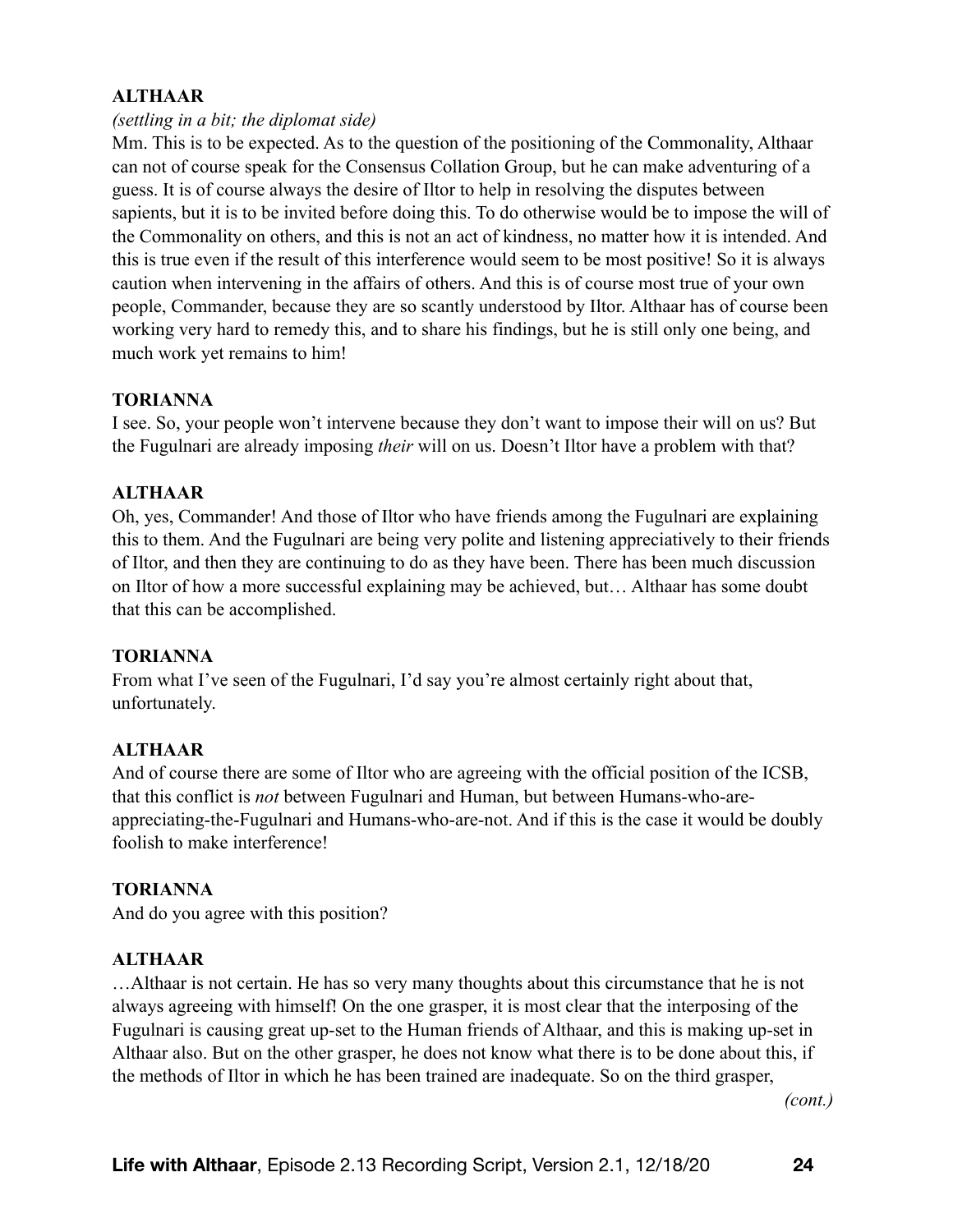he is wondering if this circumstance is revealing a flaw in the methods of Iltor that has never before been noticed. And on the… Althaar has lost track of his graspers, but he is knowing that the people of Iltor have been making refinement of these methods for millennia, and it would be a great arrogance to think that Althaar is knowing better than the so many Iltorians of great wisdom who have made precedence of him! So he is not wishing to make increase to the suffering of his dear Human friends by acting with rashness. And he is sharing his thoughts with his many friends and teachers on Iltor, and hoping they will be able to help him find solution. He is aware that this must seem very inadequate to you. It is seeming inadequate to Althaar also, but he has yet to make devisement of some other way he can be providing the assistance.

#### **TORIANNA**

#### *(a bit disappointed)*

I understand, Althaar. You Iltorians are famous for being fair and neutral, after all.

#### **ALTHAAR**

Thanking you, Commander Torianna. But… Althaar has been having consideration that there may perhaps be occasion when the neutrality and the fairness can not both be practiced, and it is necessity to choose between the two. And there are some of Iltor who are agreeing, but many others who are saying this can not be so, that there will be always some way to make resolution, with sufficient kindness and diligence. The letters of Althaar have been provoking the great controversy on Iltor! And this is making also the great ambivalence in Althaar, because he would very much wish for his theory to be disproved! If Althaar is wrong, then there is a way to provide friendship and understanding between Fugulnari and Human, and the principles that have been serving Iltor for so many metristals are still sufficient, which would be of the sizable relief! But if Althaar is right, then the path forward is one of great difficulty and sadness. So he is hoping that the wisest of Iltor are finding solution where he can see none.

### **TORIANNA**

Have these wise Iltorians made any suggestions so far? Anything you might try, to bring about this "friendship and understanding?"

### **ALTHAAR**

Mm, they have been providing Althaar with much information about the culture of the Fugulnari, of which he has been making most careful study, but… no, Commander, of the helpful suggestions there have not been so many. It has been conveyed to Althaar that "the gift of an updated hydration system is always well-received," but in his opinion this is unlikely to be sufficient to the current difficulty.

#### **TORIANNA**

Well, I'm glad to hear they're working on it, at least. Here's hoping they have some more productive suggestions for you in the future. And that those suggestions will actually make it to you. I'm sure you've heard that Foogs have been keeping a pretty firm grip on the interstellar post, but I don't know if that's been affecting your messages at all.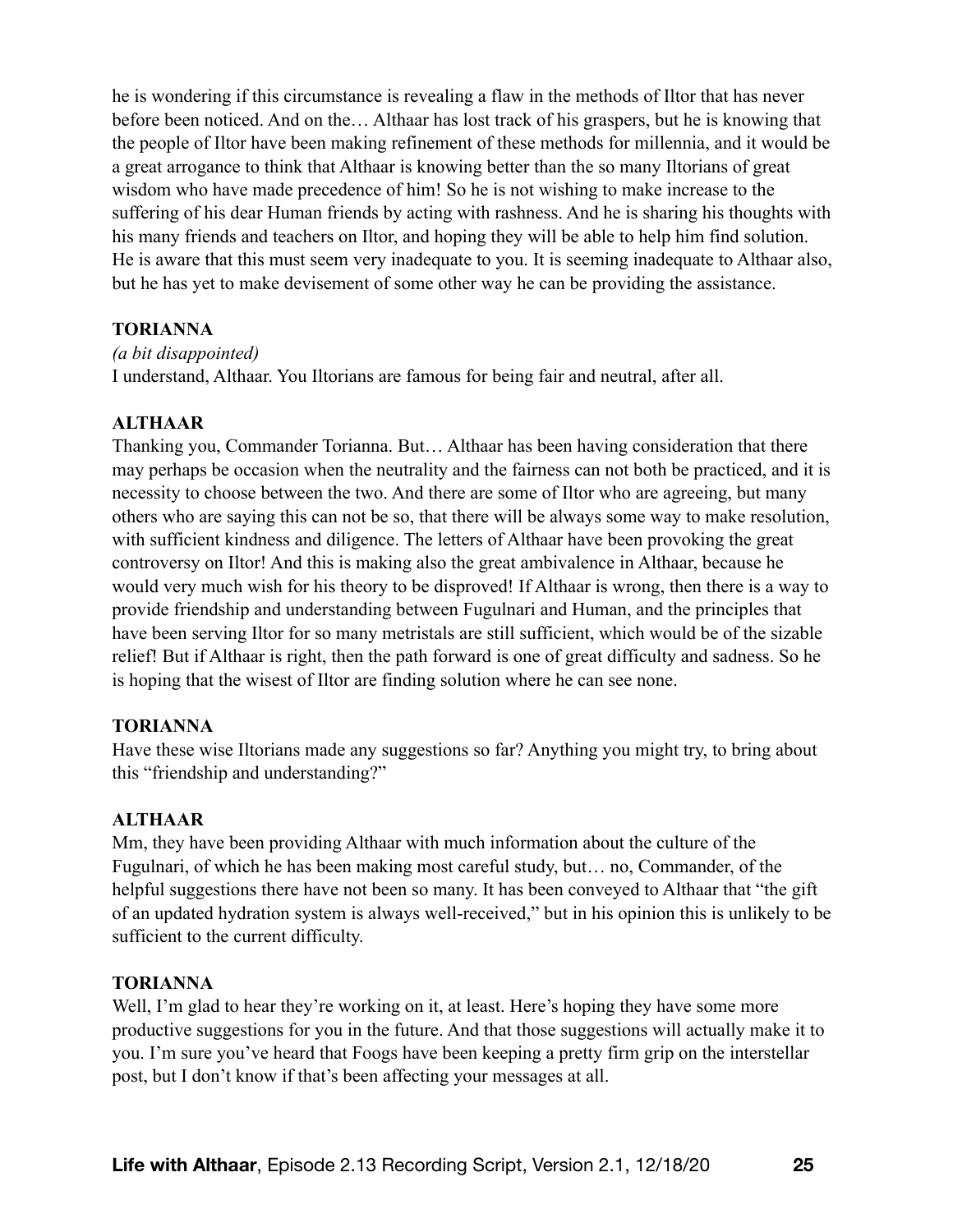# **ALTHAAR**

Althaar does not believe so, Commander, judging of the responses he has received to his letters. However, Althaar has recently made request of several small devices for the use in detection of hidden listening devices. If this package is tampered with, or damaged, or if Althaar does not receive it at all, then it will be certain that the shipments of Althaar are being monitored also.

#### **TORIANNA**

Ah. But if the devices never show up, how will you know they were sent in the first place?

#### **ALTHAAR**

Oh! There will be a code phrase in the next message to Althaar when his friend has made shipment of the devices. So he will be knowing one way or the other!

#### **FRALL**

Very clever.

#### **ALTHAAR**

Thanking you, Lieutenant, but Althaar can not be taking the credit. It is an ancient Iltorian diplomatic practice. If the Commander wishes, Althaar can make use of these methods to convey any messages you wish to be sending out of Human space. These will be forwarded with great speed by the friends of Althaar! But of course he can not make guarantee that his letters will continue to enjoy this non-interference from the Fugulnari.

#### **TORIANNA**

Thank you, Althaar. That may end up being very helpful indeed. And I'm reasonably certain that the Fugulnari wouldn't go so far as to interfere with *your* mail. They generally seem to think they can get away with whatever they please, but I can't imagine they would dare risk a dispute with Iltor. That really would get the entirety of the ICSB on their case.

#### **ALTHAAR**

That is possibility, but… they have been already making the surveillance of Althaar's activities, for almost as long as he has had residence on the Fairgrounds.

### **TORIANNA**

What? They've been spying on you?

### **ALTHAAR**

Oh, yes, this is of certainty. And Althaar suspects they have been attempting also to make sabotage toward his efforts at Human friendship. But Althaar has had such great good fortune to meet so many kind and generous Humans, such as FriendJohn and yourself, that these attempts were doomed to failing! And now, unless you are having further questionings, Althaar should excuse himself, as he has some dispatches that he must be posting as soon as possible, if they are to be of the greatest use to both himself and his Human friends.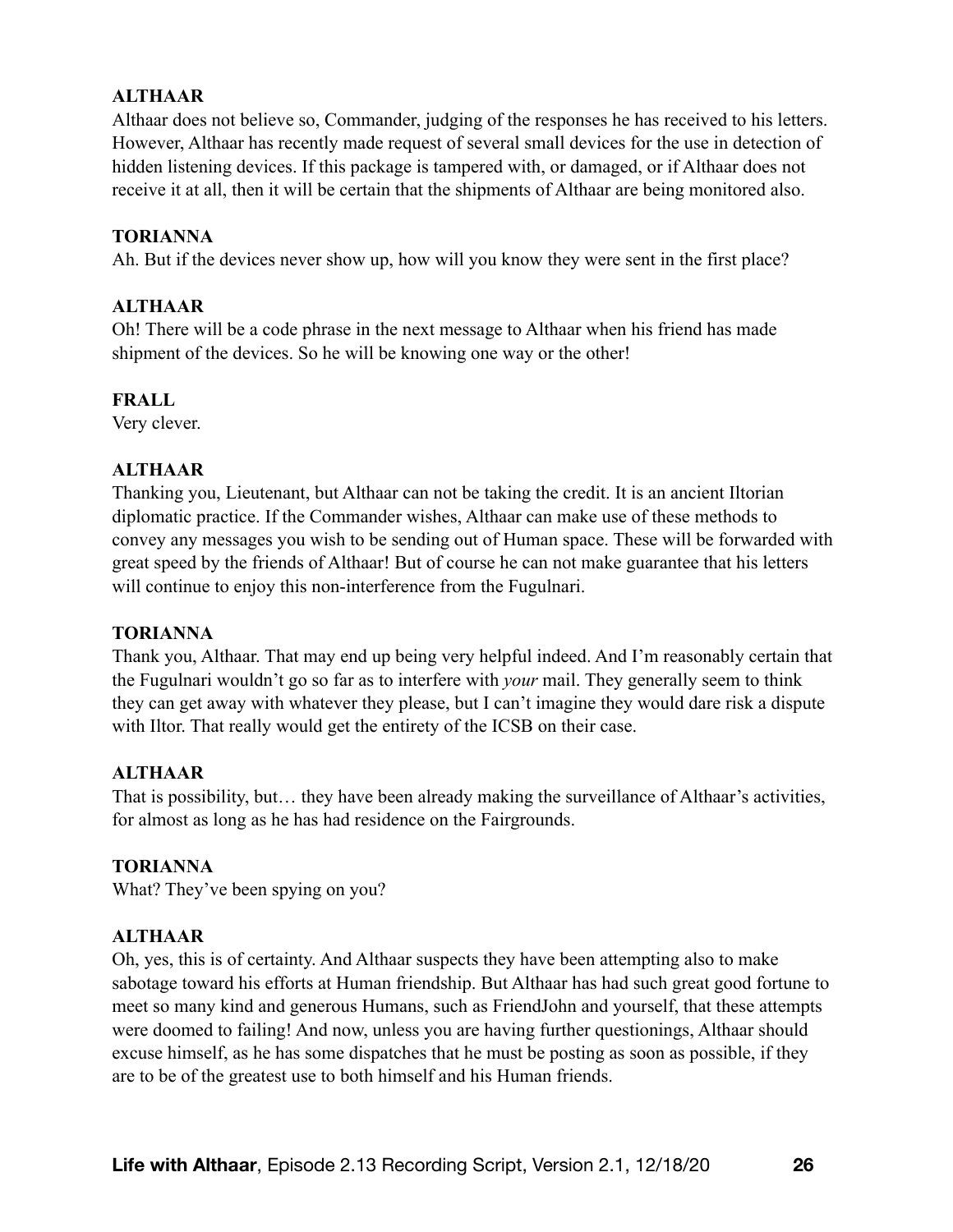# **TORIANNA**

Of course, Althaar. And thank you. I'd appreciate it if you kept me informed of the current thinking on Iltor, as much as you can. And of your own thinking, as well.

# **ALTHAAR**

Althaar promises that he will do so, Commander!

*Door whoosh as ALTHAAR exits.* 

# **TORIANNA**

Hmm. Not as much *direct* support as I'd hoped for. But…

# **FRALL**

But as much as you were possibly going to get, Commander. And much more than you may even now appreciate.

*[scene 7] Music transition to the WSS Office. H.F. is actually cleaning up. The door opens and JOHN enters.* 

# **JOHN**

Hey, H.F., do we have any— *(sees H.F. in flagrante Boraxo)* Are you… cleaning?

# **H.F.**

What does it look like?

### **JOHN**

It looks like you're cleaning. This office. Which can only mean… Pleased to meet you, Hardyfox Fornes-Bot, when were you programmed? Because I think you've got a few bugs that need to be checked out.

### **H.F.**

Very funny, kid.

### **JOHN**

Seriously, though, when was the last time you cleaned this place? If ever? For all your hypochondric schness, this is the kind of behavior that makes me worry that you're actually sick for once.

### **H.F.**

Hypochondria, schmypochondria. Still, you never know. Something might happen to me sometime, and don't-you-look-at-me-like-that I'm not talking illness here. For all you know, I might suddenly get a wild hair to retire one day and leave you in charge of the joint. And there's no jecking way you'd ever figure out this filing system of mine—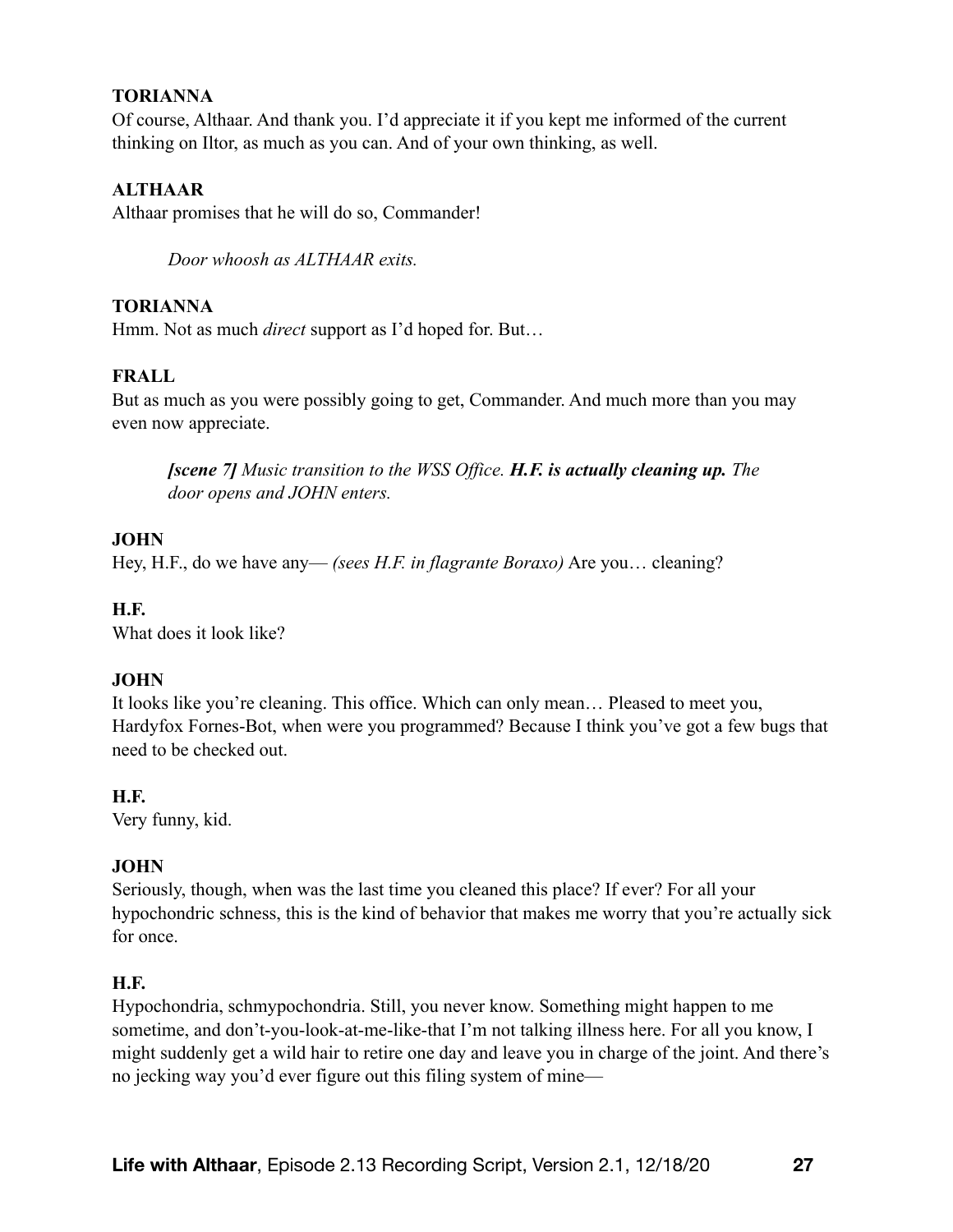# **JOHN**

*(over)*  System?

# **H.F.**

—so I'd better take the time now to simplify it for you, right?

*He picks up a large, random pile of many random papers, opens a file cabinet and just dumps them in and slams the cabinet shut.* 

# **JOHN**

Gee, thanks.

# **H.F.**

*(exhales, ruefully)* 

And I had only just gotten this place sorted out after those Foogs tossed it looking for Miss Sophie.

# **JOHN**

How is she?

# **H.F.**

Oh, she's doing fine, considering. Not happy that she's not seeing as much of me these days, of course, but I got some folks to look in on her, play with her, all that, so it's worked out.

# **JOHN**

Who do you know that's okay with going to the in-betweens just to check up on your dog?

# **H.F.**

Hey, I got plenty of friends on this barge you never even met. Just because you only hang out with like a dozen people, doesn't mean that everyone else does. You're like one of those Earthers, travels the galaxy, but only eats the exact same Kaiser Clown burgers everywhere they go.

# **JOHN**

Okay, okay, I know. I'm provincial. But you're the one that's been stuck on the Fairgrounds for half of forever. You're a fixture around here. That's how I *know* you'll never retire. You wouldn't know what to do with yourself. You'd end up like one of those old Security Officers, just hanging around the station house, telling the same stories over and over and complaining about how these whippersnappers just don't know what it was like in the bad old days.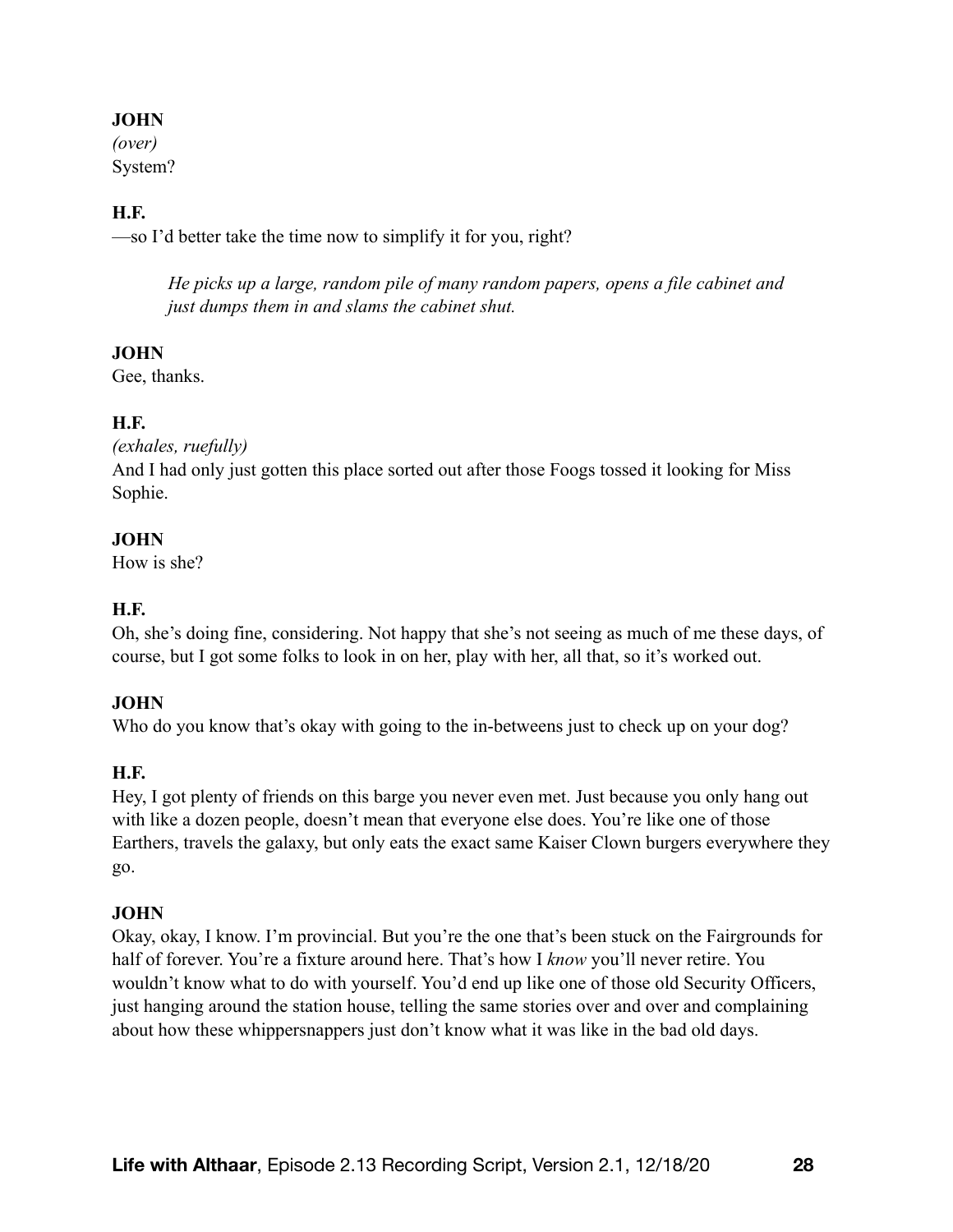# **H.F.**

Nah, kid. Soon as I retire, I'm outta here. Finally gonna travel like I always dreamed. Get myself an S-RV, one a them traveling double-wides, ya know? Fully tricked out with a real kitchen and bath. Cydonia King-Size bed. Able to pull a mini SuLu jump once a day. Just me and Miss Sophie, out on our own, finally getting to see all those amazing places I've only read about. *But*. I gotta get a few more years in before I can swing the down payment, so… yeah, you're gonna be stuck with me for a little while yet. Unless, as I was sayin', the unexpected intervenes. As it has been known to do. So far, it's just been the Under-Assistants at this office taking "involuntary early retirement," but there's nothing says I couldn't wind up buying it just like poor old Derbolt. *(shudder)* That's no way to go.

# **JOHN**

You know, you never did tell me how—

# **H.F.**

*(and he never will)* 

So I want you to be ready, in case you do end up the one and only representative of—here we go —WSS *(both pages and desk: WSS!)* on the Fairgrounds.

# **JOHN**

Well, I seriously doubt I'll be dealing with *that* any time soon, but I *will* help you clean this place up, if you want. Maybe I should start with the supply closet—

### **H.F.**

Hey, no! Don't touch that door, kid! It was already a booby-trap before that gravity-rationing shness, there's no telling what kind of avalanche you'd unleash if you opened it now. Besides, you don't have time, there's a job just came in, up on Mem 23. I already pulled up the ticket for you. *(JOHN checks the audible readout during this:)* Now, listen, I know sometimes you like to dawdle a bit in the Central Promenade after a run to the Lower Concourse, but I want to get this place sorted out sometime before March, yeah? So just get that milkshake mixer recalibrated and get back here. *Then* you can dive into the closet if you want, I'll see if I can get some kind of long-distance door-opening mechanism Goldberged up by then.

# **JOHN**

All right, H.F., I'm on it. And don't worry, I'll still be around when it's time for you and Miss Sophie to take off in that S-RV. I would not want to miss that. Later.

*Door whoosh as JOHN exits.* 

# **H.F.**

*(a mirthless chuckle)*  Yeah. Tell me about it, kid.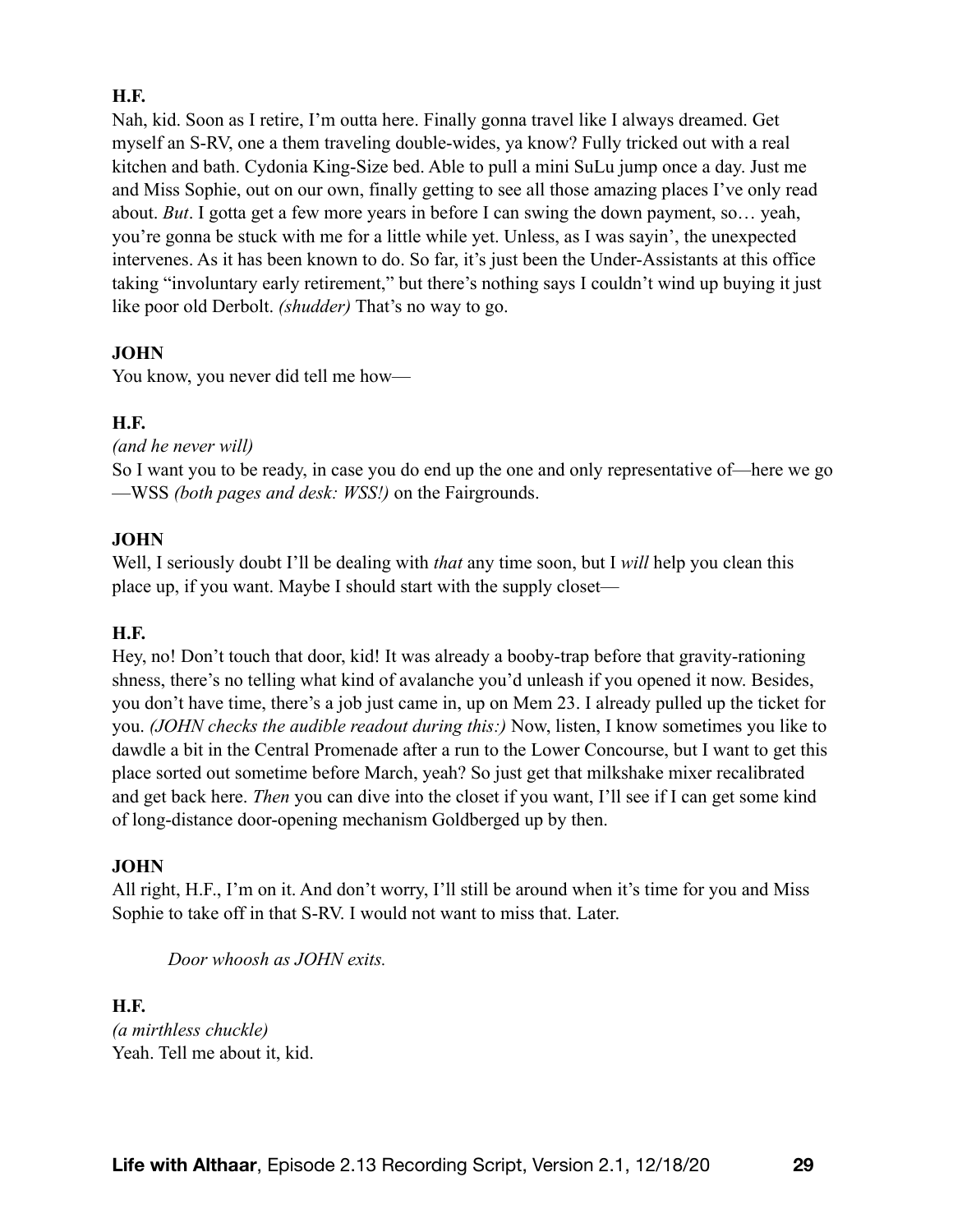*[scene 8] Music transition to the Green Room at the Electric Egg. DEE and XTOPPS, hanging out. XTOPPS is taking a hit off something peanutty.* 

# **DEE**

Frill those Foobs, mang. We're just trying to entertain, right?

# **XTOPPS**

…right…

# **DEE**

I never even thought about getting "political" before *they* showed up and started pushing.

# **XTOPPS**

I chom, I chom. We're just a couple of tune-slingers tryin' to peddle our not-so-meager wares.

### **DEE**

Of all the joints I've worked all over the galaxy, this is the *last* place I would have expected to run into this kind of censorship smark.

# **XTOPPS**

Mang, I left the Empire to get as most exuberantly away from anything political as I could. Joke's on me, huh?

### **DEE**

And politics certainly never came up back on Tammuz. All anyone worries about on a farming colony is weather, bugs, and fungus.

### **XTOPPS**

Yeah, not a lot of use for cut-throat politicking amongst the space-e-yuss waves of sorghum on some boring little dirtball.

# **DEE**

Hey! No trash-talking Tammuz Beta from the slumming royal junkie in the corner, get me?

### **XTOPPS**

Streez, Dee! I am stunned in the most lee-gitimate fashion to hear you have some kind of big ol' Rosebud for that snoozefest of a home planet! I thought you hated it there.

### **DEE**

I mean, I did, but you don't shave someone's home planet, zood. And there's a lot to like about Tammuz if you're cut out for farm life, which I sure as shness wasn't. I knew that from day one of knowing anything, until I was able to jump the dump when I was sixteen. But it'll never stop being home, not really. Not just the planet, but the people. Did I ever tell you about them?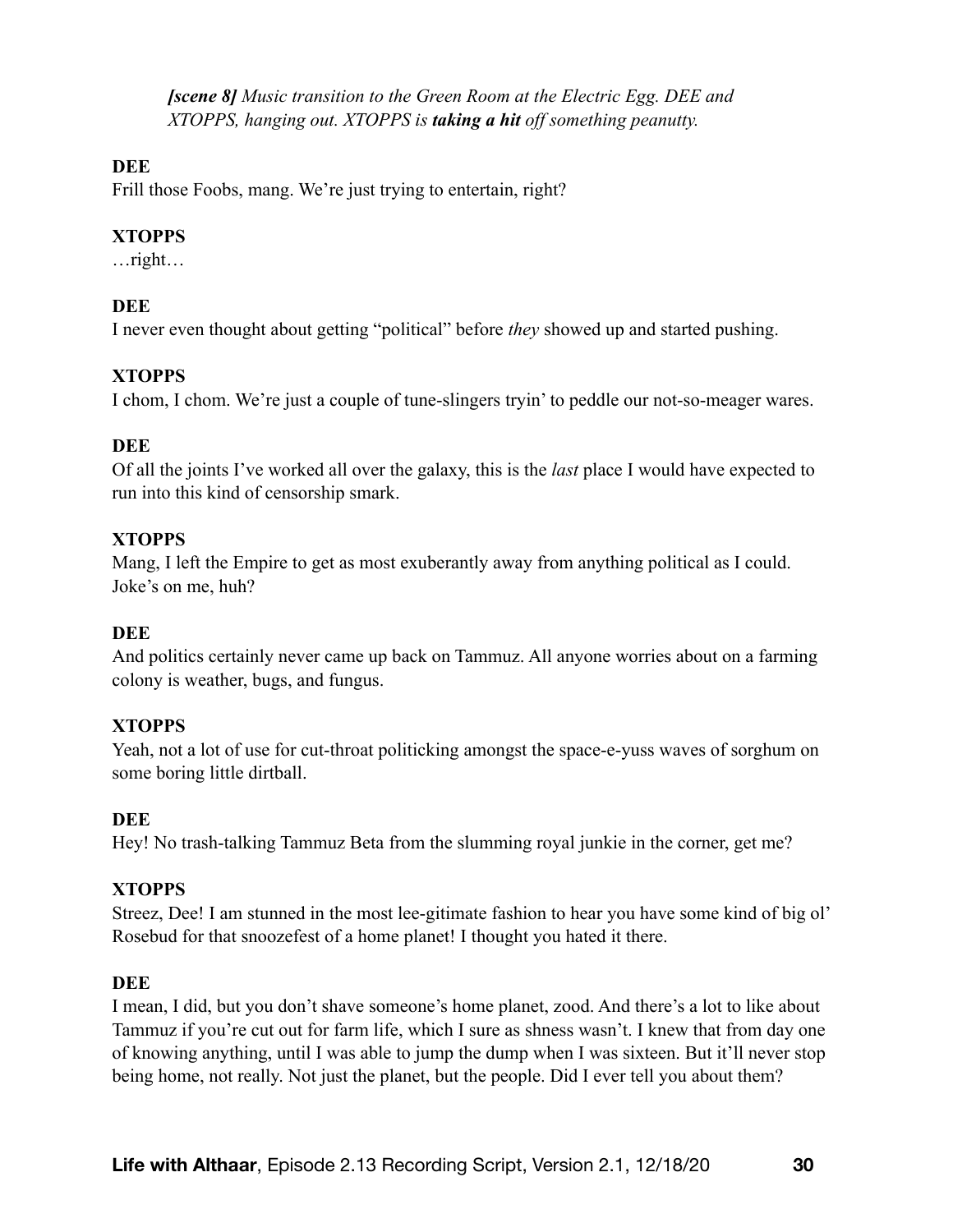# **XTOPPS**

Farmers, mostly Human? Stuff grows well there, yeah? But no legumes, so far as I heard, so my interest, shall we say, waned most precipitously.

### **DEE**

Okay. Well, for centuries, before Humans ever got extra-solar, Tammuz Beta was just sitting there, untouched and uninhabited. Great climate, perfect atmosphere, promising soil, no artificial terraforming needed for most oxygen breathers, you couldn't design a better planet for farming if you tried—but no one wanted to go in and do the work. A whole bunch of different species did preliminary surveys, but they all ended up deciding it was too far out of the way to get any decent return on the investment. Until the Tammuzians came along.

### **XTOPPS**

Wait, did I miss something in a nut-glitch? I thought there *were* no Tammuzians?

# **DEE**

Well, there weren't, *yet*. Just a collective of farmers from different Human outposts, who heard about this planet right on the edge of Human space, with so much untapped potential just sitting there, like it had been waiting for them to develop it. So they came together, created the Tammuz Charter, and dug in. And my grandparents were there, right from day one. The first **Tammuzians** 

### **XTOPPS**

They left Earth for that?

### **DEE**

Earth? Frid, Xtopps. The Mallorys left Earth behind over three hundred years ago. We may not exactly have the distinction of *your* grand heritage…

### **XTOPPS**

Okay… okay… you know exactly how much that most circumstantial pomposity means to *this* tune-slinger, Dee.

### **DEE**

But when the first colonists left Earth for Mars, the Mallorys were right there. And when we headed even farther out? Mallorys in the first outposts on the moons of Saturn.

### **XTOPPS**

Can't stop moving, huh?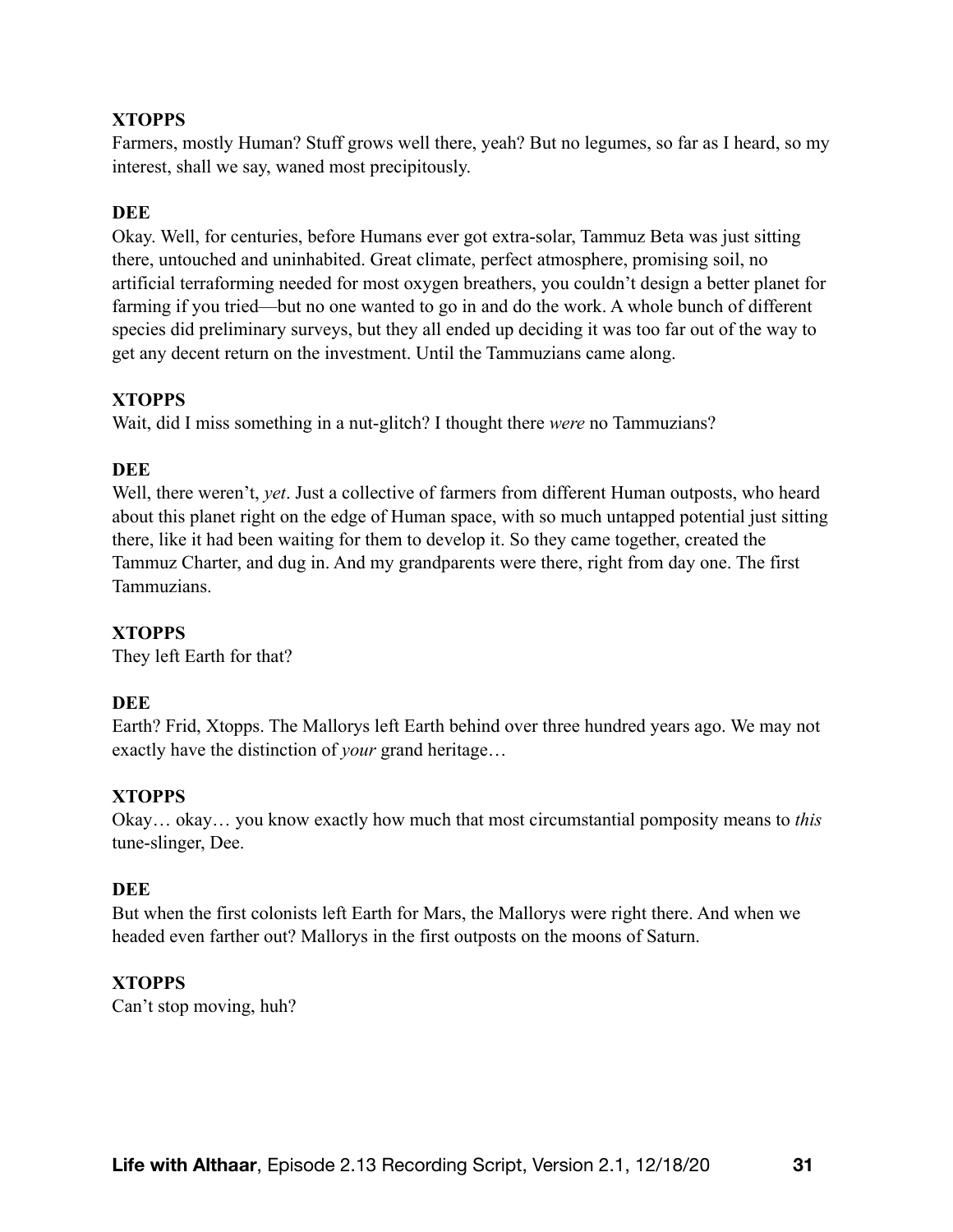### **DEE**

Well, *some* of us. I'd say around 95% of the Mallorys just want to find their place, plant whatever'll grow there, and get to work making more Mallorys. Which is why I've got cousins by the dozens back home. But that other 5% can't be happy unless they're on the move. You can guess which genes I got. I think that's why being stuck here the last nineteen months gives me the habdabs. Twice as long as I've stayed put anywhere for at *least* twelve years.

# **XTOPPS**

Yeah, I hear you. I can't say I expected to remain among the most maxxed-out demi-est of the demimonde-iest space station in the galaxy for quite so long, not to mention get strapped down to it by a fragment of my own embarrassingly recherché past life.

### **DEE**

Exactly. So yeah, I wouldn't move back to Tammuz if you… well, maybe if you paid me a lot, but like, a LOT. And I'll knock it all I want. But I'm a Tammuzian, and a Mallory, and I'm frilling proud of it. Someone *else* bad-mouths my dirtball…

# **XTOPPS**

Appo-polly-ogies, partner. Didn't read the room. You know I'd *never* wanna upset the best canary I've ever shared the pickle with.

### **DEE**

Thanks, Xtopps. And no worries. I know you've always got my back.

### **XTOPPS**

As long as there's a Baronetcy of Kandephaa'a, and as long as I'm that Baronet, you'll always have a place to sing whatever you want, partner.

*[scene 9] Music transition to the Central Promenade. People milling about, but, to one side, specific milling by some Fugulnari. MRS. FRONDRINAX is there, instructing ROOTY.* 

### **MRS. FRONDRINAX**

All right, Rooty! This is a big day for us! Our first Recruitment Center! Right here on the Fairgrounds! It's quite the vote of confidence, so let's make sure it's not misplaced, hm? Is the staff ready to open up?

### **ROOTY**

Alllllll ready! They look so nice in their uniforms and headbands! Ooh! Can I be a recruiter, too?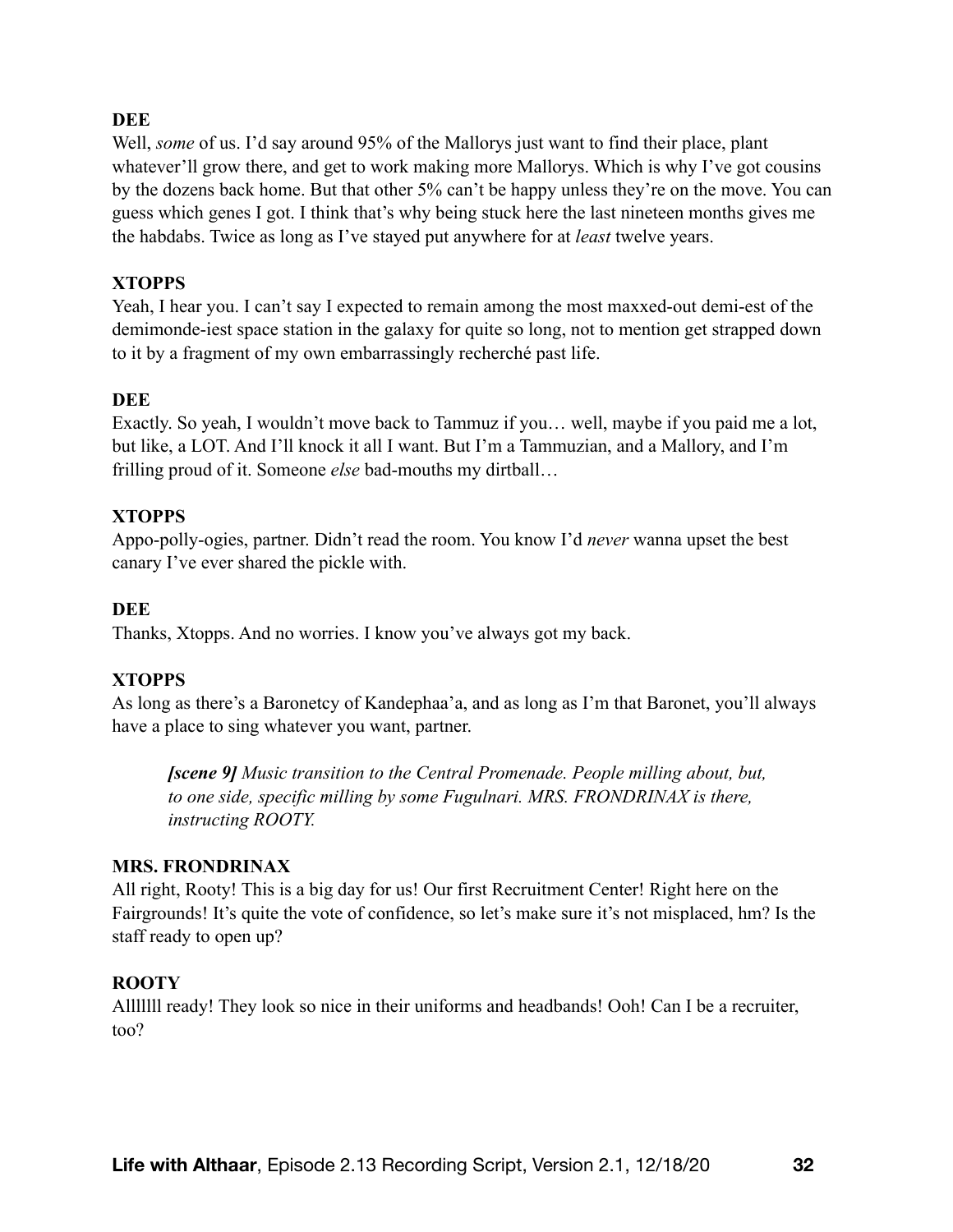# **MRS. FRONDRINAX**

Oh no, I've got a special job for you, Rooty! We're going to put you right out front, as our greeter! Your distinctive blend of endless optimism, adorability, and thorough absence of higher reasoning functions are just perfect for attracting the kind of new supporters we're looking for.

# **ROOTY**

Yay! Rooty's gonna be a bally-talker!

# **MRS. FRONDRINAX**

That's my little carny! Now, where is that Ashlee? I know she prefers the company of us plants, which is only to be expected, but her function here today is supposed to be communicating with her *own* species. You go inside and check in with the recruitment staff, Rooty, while I look for our perky little collaborator…

*They fade off. A little bit away, JOHN is encountering AMBER.* 

# **JOHN**

Hey, Amber, I don't see you off the Bridge too often. What brings you to the Central Promenade? And what's this… *(reading sign)* "Recruitment Center?" Recruitment? For what?

# **AMBER**

Hello, John? You know, I just noticed, you ask a lot of questions?

# **JOHN**

*(a beat; yes, he is doing a take to an invisible camera)*  I… guess I do, yes.

### **AMBER**

Anyway, I'm still not sure what exactly what they're recruiting for? But my sister might know? I was trying to talk to her earlier? And she said I should come up here for some kind of "ceremony?" That she was hoping I'd be a part of? Whatever that means? Oh, hey, there's Stella?

*STELLA walks up.* 

### **STELLA**

*(she's real good at sounding casual, but not 100%; she's not happy to see him here)*  John? What are you doing here? I thought you were at work!

### **JOHN**

Oh, I was coming back from a ticket on the Lower Concourse, annnnd I maybe decided to take the scenic route back. And then I saw this crowd, so I wanted to check it out.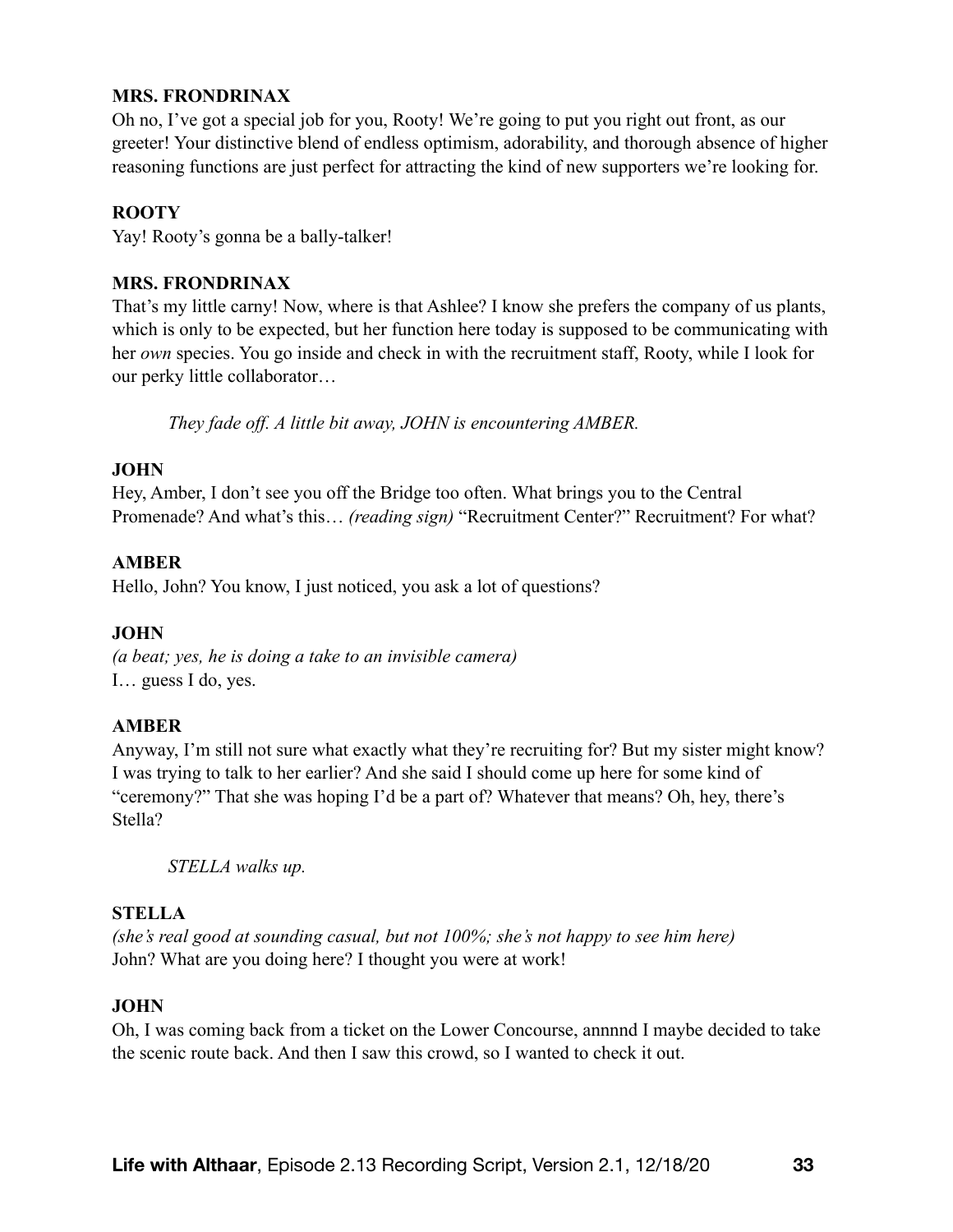### **STELLA**

Yeah, it's some stupid Fugulnari thing, I guess. We definitely don't need to stick around for that. Come on, if you're playing hooky from work, let's go grab a snack.

# **JOHN**

Actually, now that I'm here, I kind of want to find out what stupid crap the Foogs are pushing this time.

# **STELLA**

We can hear all of it from Velbopp's. They've got this new frozen quiescence, the Rootersvard? I wanna see how it works, inside and out. There's some kind of trick to it.

# **AMBER**

Oh *there's* Ashlee? I'm going to find out what she has to say for herself? And I'll probably need a medium-squishy cone after hearing that? So if I do find out what all this is about, I can fill you in afterwards? I'll see you there later?

*AMBER moves off.* 

# **JOHN**

I think I'd still rather see for myself what— Oh, streez! What the hell is H.F. doing up here? I thought he'd still be safety-rigging the storage closet! Okay, yeah, Velbopp's it is. I didn't *think* I was playing hooky from work, but I most definitely am now.

# **STELLA**

*(you can practically hear her pulling him)*  Great! Come on.

> *As STELLA and JOHN move away to the far side of the Promenade, we move over to where AMBER and ASHLEE are arguing.*

### **AMBER**

*(fading in)* 

So what am I supposed to tell Mom and Mimi, Ashlee? Even if I'm lucky enough to actually get a message to them under the new restrictions? Oh, you'll never guess? My little sister's funny little obsession with plants has turned into selling out her entire species?

### **ASHLEE!**

You never understood me, Amber!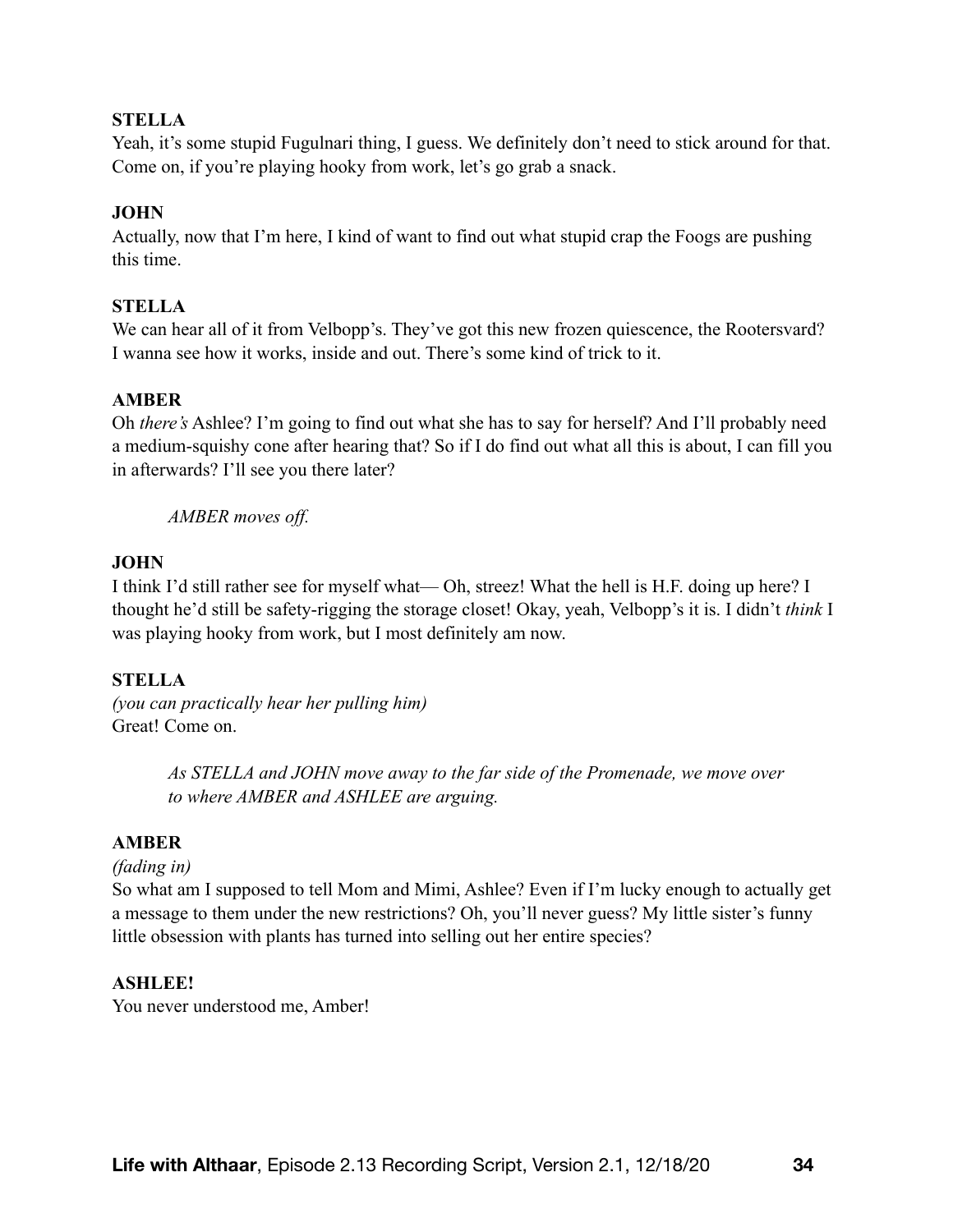# **AMBER**

You're right? I never understood your thing with plants? But I never said one harsh word to you about it? Not one? And neither did Mom? Or Mimi? We supported you when the other kids made fun of you? But this is different? This isn't just caring about plants? It's serving them? And making Humans subservient to them?

### **ASHLEE!**

Which is everything I always wanted! I always knew that the plant way would be better for everyone! And now the Fugulnari are proving it!

# **MRS. FRONDRINAX**

*(coming over)*  Oh, there you are, Ashlee darling! It's time for your speech!

# **ASHLEE!**

I have to go now, Amber! I have something important to do! Not just for me, but for all Humans! I hope you'll see that and join us! Before it's too late!

### **MRS. FRONDRINAX**

Lovely to see you, Amber! Your sister is very special, you know? She's been so crucial to our work here on the Fairgrounds. You must be so proud.

*MRS. FRONDRINAX and ASHLEE walk away; AMBER walks away in another direction, muttering angrily to herself (yes, still in questions). And there is the sound of tapping on a podium microphone as MRS. FRONDRINAX prepares to speak.* 

# **MRS. FRONDRINAX**

### *(at a podium, on mic)*

Ahem. Testing, testing. Good afternoon, and welcome! We are here today to commemorate a very special occasion for the Human-Fugulnari Friendship Advisory Committee, but since you've been hearing so much from us Fugulnari recently, we've asked one of our most trusted and devoted Human friends to speak to you first, about what we're doing here, and just what it means. Ashlee from Hydroponics, everyone!

*Smattering of applause from the types of beings who will clap at any introduction.* 

### **ASHLEE!**

Good afternoon to my fellow Humans, honored Fugulnari, members of other species, and future *official* friends of the Fugulnari Ascendancy! I'm so excited to welcome you to the grand opening of the very first Recruitment Center for our new Efficiency Partnership Booster Program! What we're doing here is giving all Humans, and anyone else who wishes to show their acceptance of and devotion to the Fugulnari Way, the chance to *formalize* that devotion! Just drop in here at the Center anytime! Whenever it's convenient for you! *(cont.)*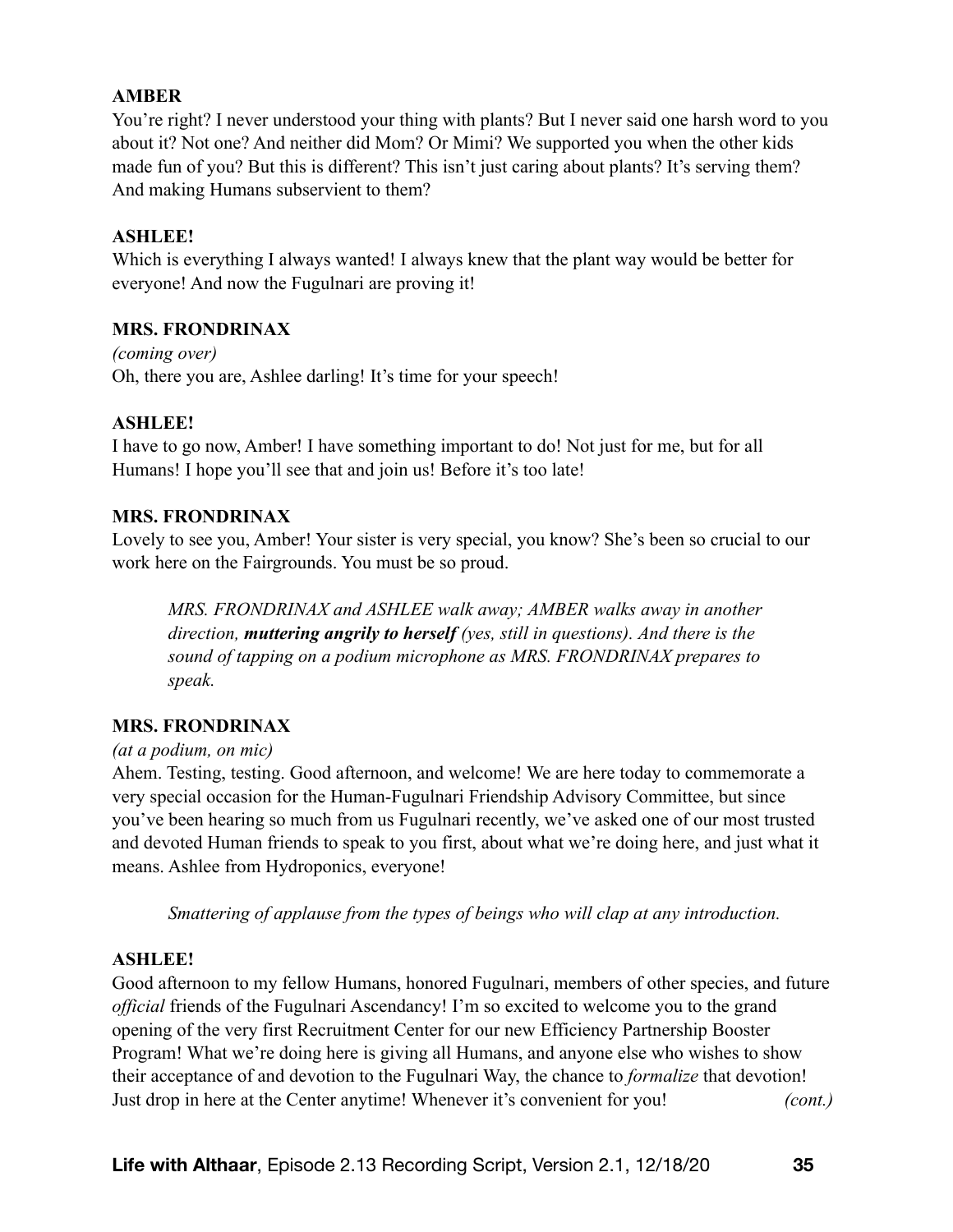One of our friendly staff members will be happy to share with you the fascinating philosophy of our plant friends! And you'll be able to see just how it applies to *you*! And how much *better* it will make your life! Your personal Fugulnari guide will spend all the time with you that you need! And there are even some cool games and fun quizzes along the way! You might even get tested on our special machine! It can look into your heritage, and see what plants *you* might be distantly related to! Are you a beautiful violet! Or a mighty sequoia! Your guide will be more than happy to tell you! And if you choose to formalize your relationship with the Committee, and sign a document averring your devotion to the Way, you get the bestest gift on the Fairgrounds! Do you see this kicky headband I'm wearing! It's not *just* a headband! It's a beautiful display of the understanding between you and our plant friends! Each headband is individually customized for the wearer! It contains two pheromonal tags that can be read by any Fugulnari! One which indicates you are a friend! And another that is derived from your *own* body chemistry, that acts as *your* signature! So when you meet a Fugulnari, they'll know right away that you're a friend! And treat you accordingly! Isn't that great! So come on, Humans! And show the whole Galaxy what a good friend to the Fugulnari you can be! Drop on in to the Efficiency Partnership Recruitment Center! And formalize your devotion to the Fugulnari Way!

*Larger applause. ASHLEE's attitude has really helped sell this.* 

### **MRS. FRONDRINAX**

Thank you, darling! Ashlee from Hydroponics, everyone! Let's give it up for her! *(more applause)* A fine example of the kind of Human we're looking for, to build bridges between us Fugulnari and the Human community, and, as she said, *all* species of the galaxy that might be interested in learning about the Fugulnari Way! And now, with the cutting of this ribbon, I shall officially open our very first Booster Recruitment Center! Ashlee, the scissors? Ahem. On behalf of the Human-Fugulnari Friendship Advisory Committee, I now declare this Recruitment Center open for—

*EXPLOSION. A bomb has gone off inside the Recruitment Center. Fireball and glass shattering. Screaming, mostly in surprise, from the crowd outside, most of whom are thrown to the ground by the shock wave, but are basically uninjured. There is the sound, however, of screaming, burning Fugulnari from inside the destroyed Center. Gradually, the sound dies down to confusion, rushing, and low moans. Among the debris, MRS. FRONDRINAX fades up, screaming.* 

#### **MRS. FRONDRINAX**

Rooty! Oh my fronds, Rooty was in there! No! No! Not Rooty! Sweet little Rooty! *(starts dramatically crying)* Oh, Rooty! The sweetest clipling there ever was! *(really going for the Oscar)* Aaaaaaah! Rooty! Rooty! You shall be avenged, I swear it! Mama Frondrinax shall avenge you, my little darling! Revenge for Rooty!

#### **ROOTY**

*(who has wandered up to MRS. FRONDRINAX during the above)*  Yay! Mama Frondrinax loves Rooty! It's okay, mama, Rooty is still here!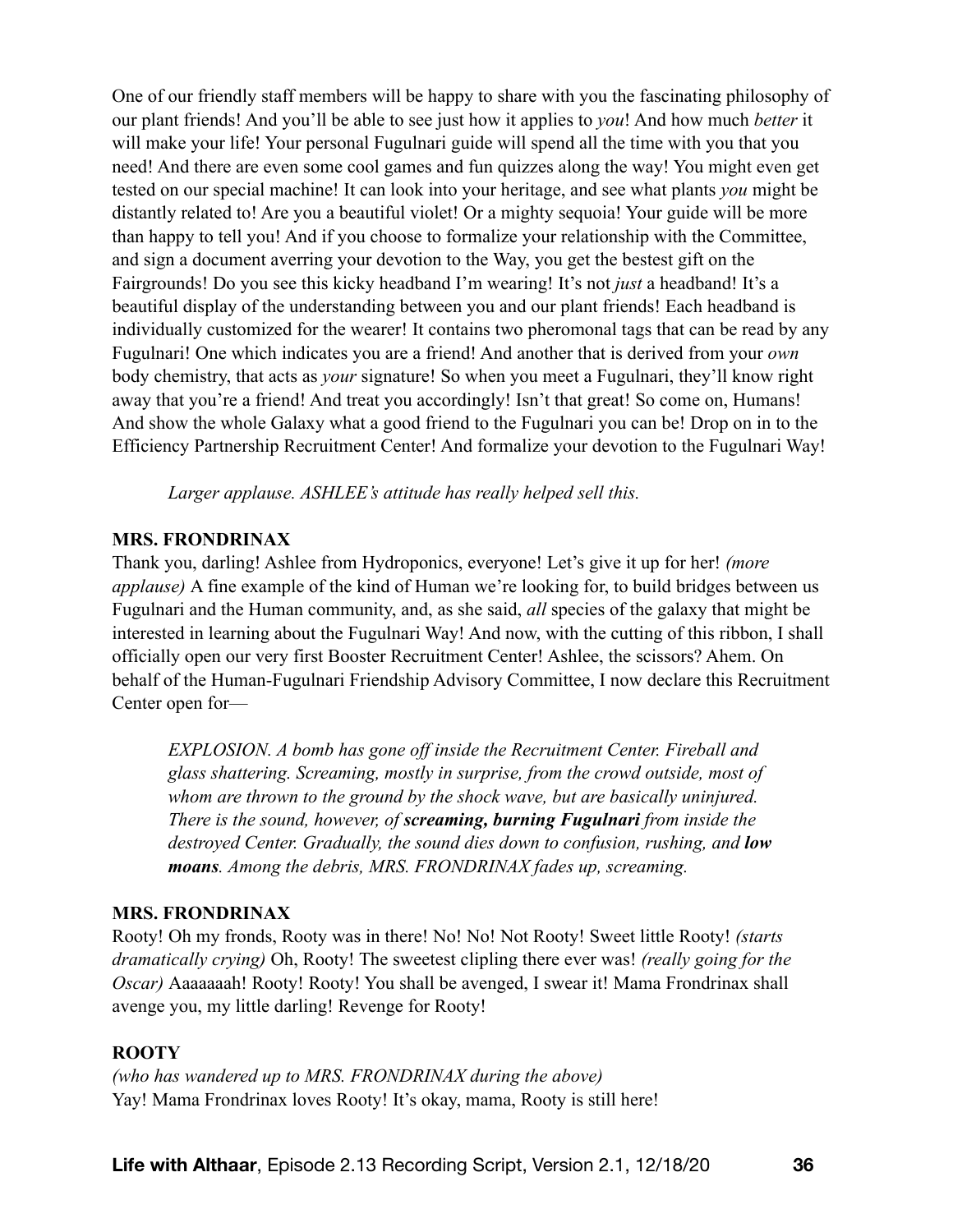#### **MRS. FRONDRINAX**

What?! But— I saw you— How?!

#### **ROOTY**

I was bad, Mama, I'm sorry. I saw the mulch wagon go by, and I left my post to go chase it. But being bad was kind of good, right? Because that means Rooty didn't get blowed up!

#### **MRS. FRONDRINAX**

*(who has stopped crying the instant she saw ROOTY was okay)*  Oh. Wondrous. What a relief.

#### **ASHLEE!**

*(coughing and woozy; she's a bit hurt from the shock and flying glass)*  Frondrinax! Frondrinax! What happened! Was that an accident!

#### **MRS. FRONDRINAX**

Oh no, Ashlee. That was no accident. It would seem we've been letting our concern with appearances stunt our roots far too long. It's time to break out of the pot. If these Humans think that a little explosion will stop us teaching them how to better themselves, then they're clearly in need of a lesson in just how serious we can be.

*[scene 10] Music transition to the Electric Egg. The regulars are around the bar.* 

#### **SOPON**

Hey, boss, do I really have to use these Theban polliwogs? They're a real pain in the palp.

#### **CHIP**

Yes! It's all part of the re-brand. Chip Frinkel's Electric Egg is now a lodestar of outer-world charm, just like in the old holos.

#### **SOPON**

Pretty sure in the old holos they used those fake plastic dealies. Because these keep trying to climb out of the glass on me.

#### **DEE**

You better keep those things out of the green room, Chip. I do *not* want to find one in the toe of my street shoes.

#### **CHIP**

Okay, okay, so the re-brand still has a few kinks to work out! And what are you doing here clobbering about garnishes? Shouldn't you be back on stage right now?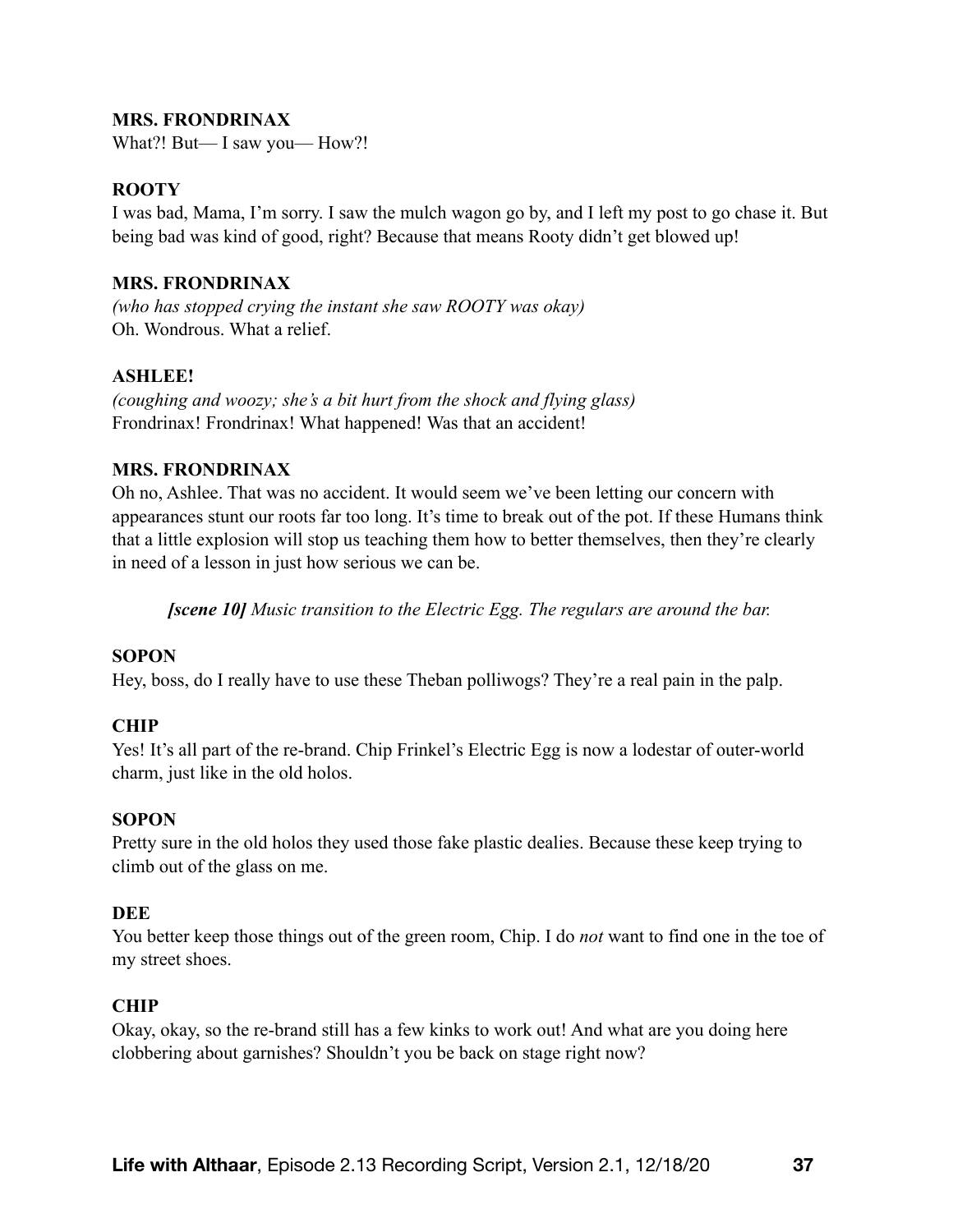Right. Come on, Xtopps, I know just the song I want to do. And I'm dedicating this one to *you*, Chip.

# **XTOPPS**

Oh, yeah, I chom the one you mean.

# **CHIP**

*(it's a running bit; he knows what's coming)*  Oh no, Dee. Not *that* one again.

# **DEE**

*(loves annoying him with this)*  It's our special song, boss man. It's just for *you*.

## **SOPON**

Hold up, zoods. Before you head up there—anyone hear anything about some kind of bomb going off in the Hub?

# **DEE**

A bomb? No. Where'd you hear this?

## **SOPON**

Just whispers at the bar about a bombing in the Central Promenade. Normally not something I'd give a whole lot of heft, but I've had three customer so far mention it.

# **XTOPPS**

Xtopps is not responsible! Xtopps *ne-he-hever* bombs!

# **CHIP**

No, Xtopps is just permanently bombed. Sopes, you can't have heard that right. If there was an actual bombing, we'd have heard an announcement by now, or alarms going off or something. At the very least, there'd be—

## **DORMER**

*(over megaphone, from the doorway)*  Hey, Frinkel! We better not hear any singing from in there!

## **CHIP**

Buzz off, deck-thumpers! You don't have smark to say about it, so get out of my doorway!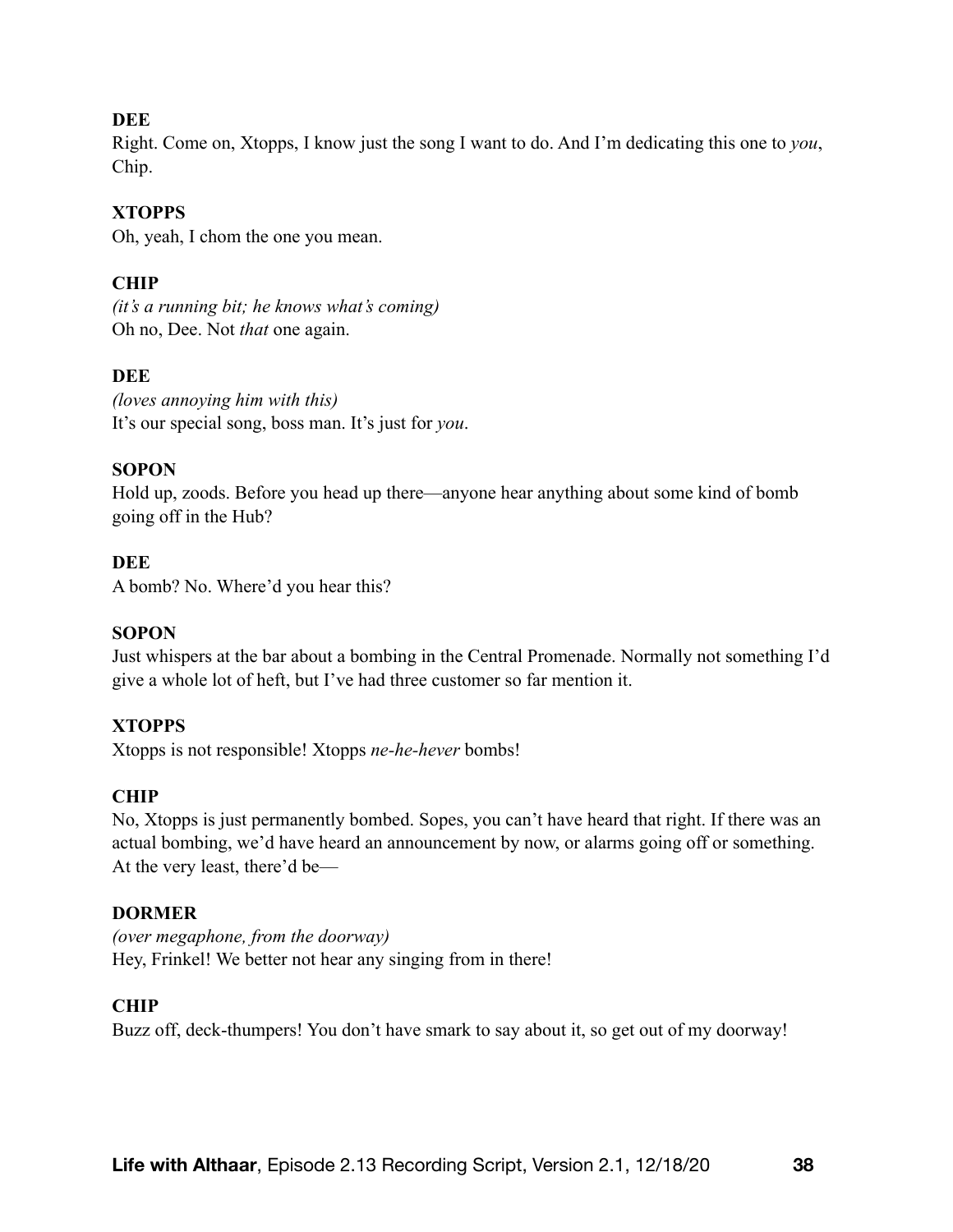## **NESS**

#### *(also on megaphone)*

We are firmly ensconced in League of Humans jurisdiction, Frinkel! Where we have every right to stand! And talk! With a megaphone!

## **CHIP**

Well, I have every right to call Torianna and have her sand your traitorous asses nine ways from Frongs-day! So move it!

## **DORMER**

Not as of the latest update to the Friendship Agreement, you don't!

## **NESS**

That's right! In the interest of efficiency, direct oversight of Security forces has been transferred to the Advisory Committee!

## **CHIP**

*(quietly)* Oh, frill me.

## **DORMER**

But we're not here to make trouble, Frinkel! We just came by to pass on some information! Information you may find useful!

## **CHIP**

Yeah, right! Your excuses are getting weaker by the cycle! You got something to say to me, you can say it from out there!

## **XTOPPS**

Chorp, let's just get 'em in here and settle this gizz before Dee and I get rustosified. *(calling)* Hey! Fuzz! You may temporarily Philly-dog inside my jurisdiction, but remember, Authorities Cannot Apprehend Bargoers in Kandephaa'a!

## **NESS**

*(off megaphone, as they walk over)*  Yeah, yeah, we know all about ACAB.

#### **DEE**

See that you remember it.

#### **DORMER**

Oh, we remember it. But what we've got here is a list of things you'd better remember.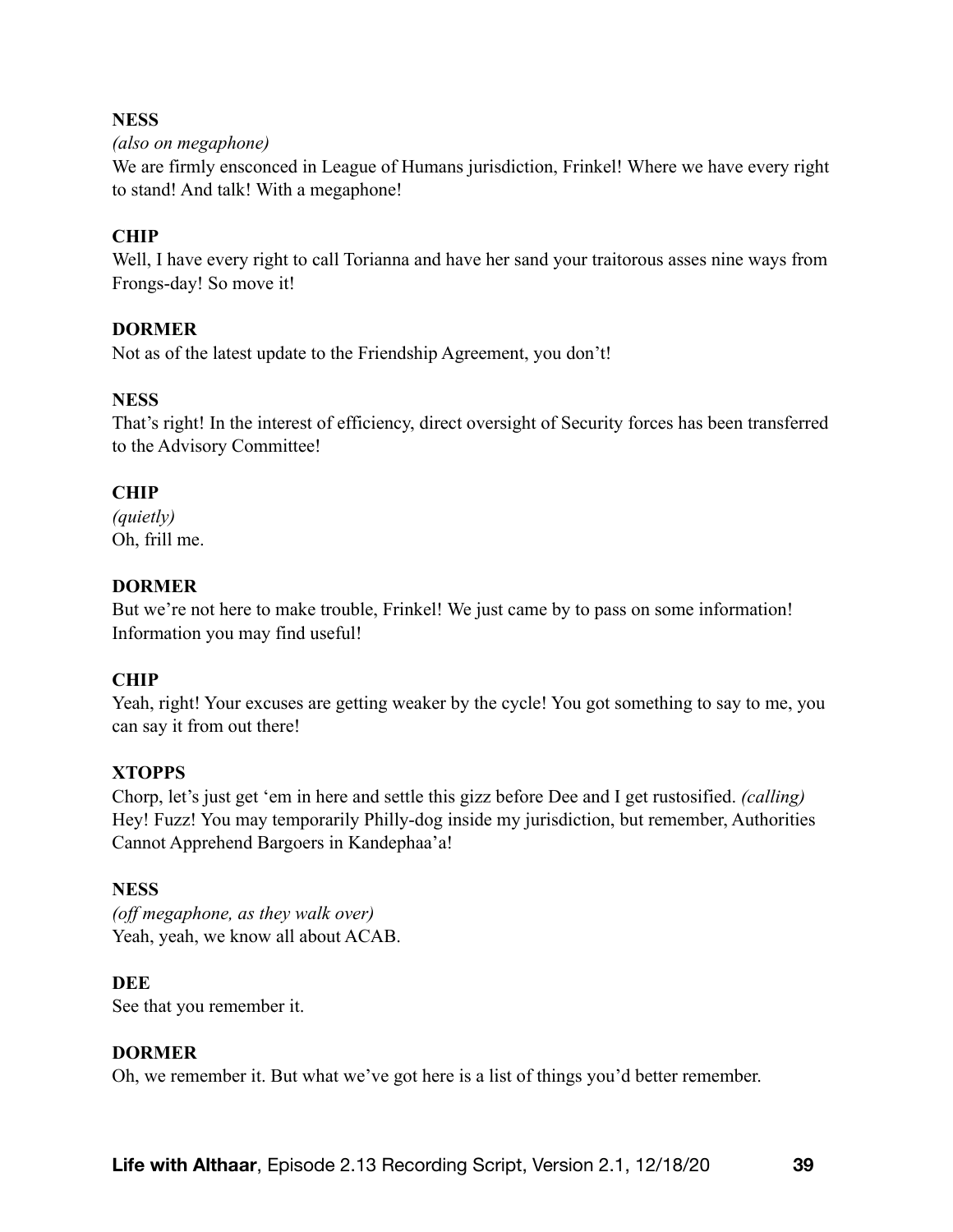What?

## **NESS**

On this datapad are two folders containing lists of all songs ever performed by any cabaret artist in the known galaxy, according to the Musicians' Union and GASCARP. One list is of songs approved by the Committee as officially inoffensive when performed by Humans, and the other is… uh, not.

*In the background, DEE starts bleeping through the two lists on the pad.* 

# **CHIP**

Hey, zoods? Nothing has changed since you were last here. The Committee still doesn't get any say in what can and can't go on in the Baronetcy of Kandephaa'a.

## **NESS**

Yes, sir. You are within your legal rights to allow any lyrics of your choosing to be performed inside the Egg.

## **DORMER**

But we checked with Earth Central, and double-checked with the Committee, and it turns out that if the sound of an interdicted lyric makes it out into the hallway, where we just so happen to hear it?

## **NESS**

Then we will have witnessed a violation of League law, and can arrest the performer as soon as they exit Xybidont territory!

**DEE**  *(stops checking the pad)*  What?

**NESS**  Except the Baronet.

# **DORMER**

Yeah, we still can't touch him.

# **NESS**

But, uh, *anyone else* performing a song on the no-no list will be detained, and subject to fine and/or Remedial Compliance Habituation!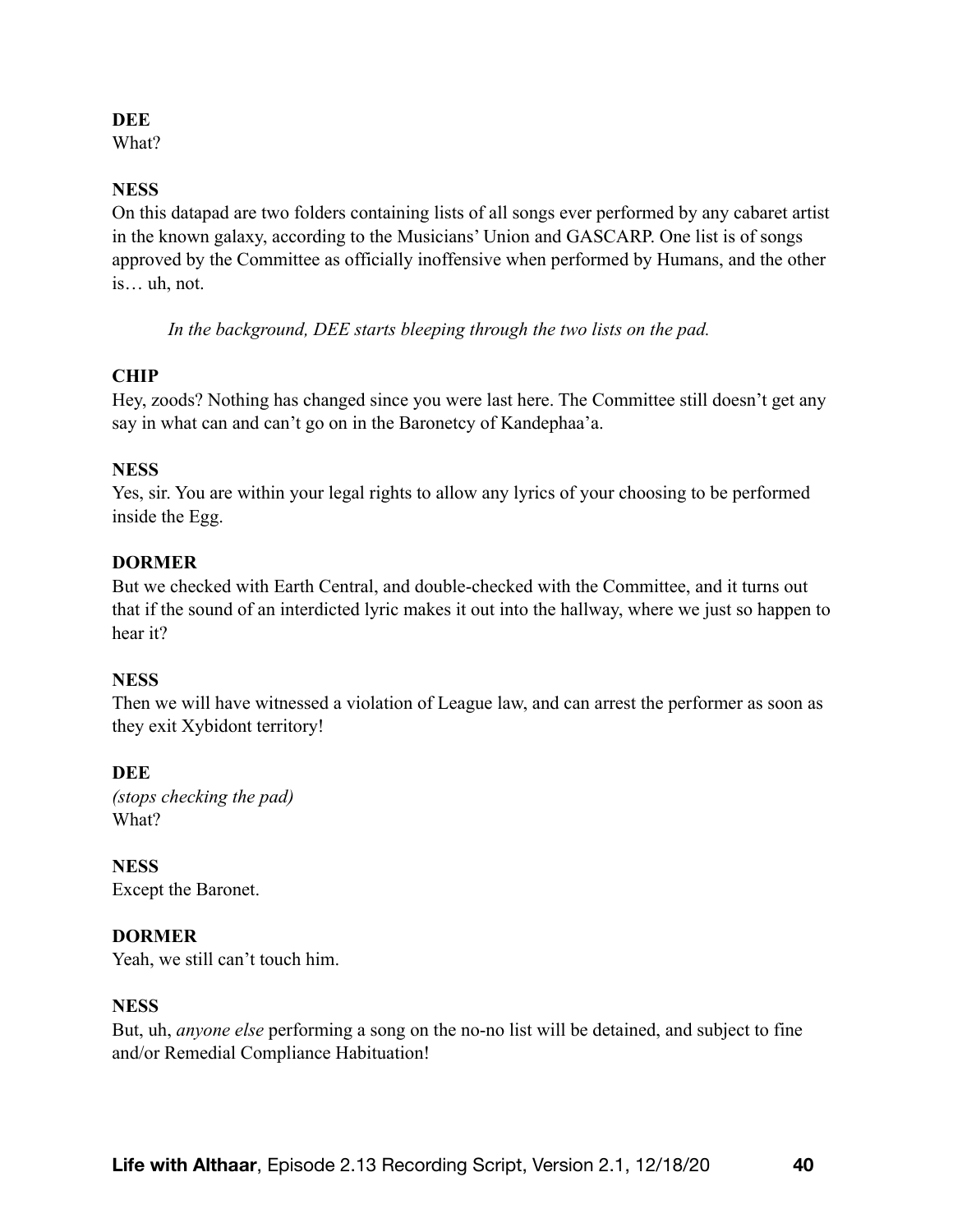Uh huh. Have you even *looked* at these lists? Here's the list of songs I'm *allowed* to perform… *(presses button; very short bleep)* …and *here's* the list of songs you can throw me in the brig for. *(presses button; really long scroll that just keeps going under)* This doesn't even leave me enough for a single set!

## **DORMER**

Pff, you just have to use your imagination! Like, "99 Bottles of Space-Beer" is still on there. You could fill up a set with that one easy, just keep adding bottles!

## **DEE**

You cannot be serious. Look at this list! Here, lemme stop it at random. *(she stops the stillrunning scroll with a finger and looks at the song her finger is on)* Right. Look at this one! All of you. Look! *That* song is offensive?

## **NESS**

It is on the list of interdicted lyrics, so yes! It is offensive!

## **DEE**

It's a kids' song! An incredibly stupid and monotonous kids' song! I wouldn't sing it again anyway in a million cycles, for a trillion credits, I had to do *way* too many kiddie birthday gigs when I was starting out, but, c'mon! The Committee actually banned *that*?!

## **DORMER**

Yeah, for obvious reasons!

## **NESS**

You have no grounds for complaint, ma'am. That one is clearly about the Human body.

## **DEE**

It's about a dumb dance that anyone can do!

## **DORMER**

That *Humans* can do!

## **NESS**

That song specifies at least four distinctly Human body parts! Depending on the version. That's what it's all about!

## **DORMER**

The lyrics even say so!

*Beat.*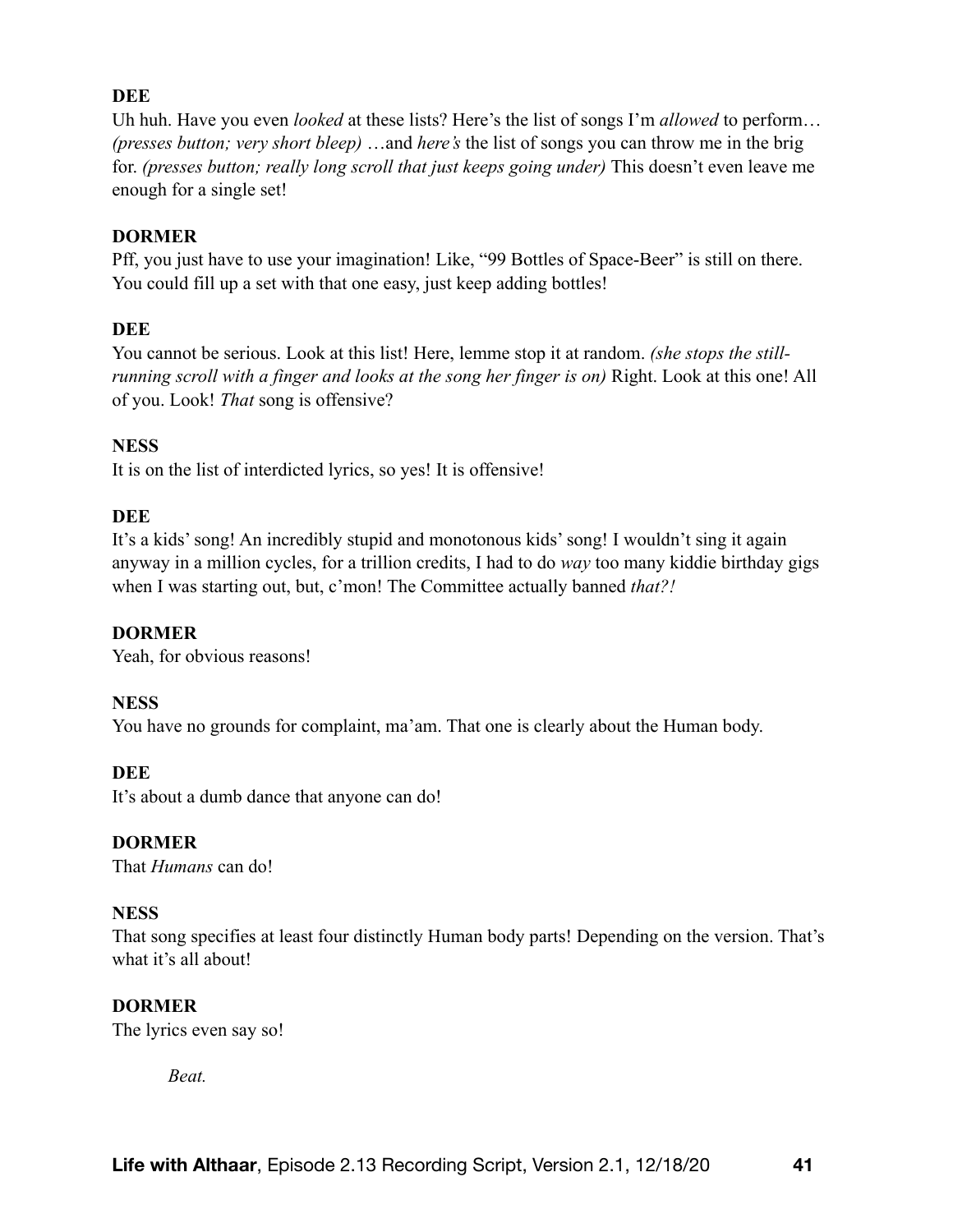## *(tight, furious, controlled)*

You know what? Fine. I'm going back to the green room, Chip. *You* can work this out, and then let me know when I might once again have the opportunity to actually do my job, ok? *(leaves for the Green Room)* 

## **XTOPPS**

Yeah, I guess I'm gonna go make a few improvisatory air sculptures on the keys until such time as I'm allowed to work my magic properly. Excusez-moi. *(moves away)* 

## **DORMER**

All right then. It appears we've reached an understanding.

## **CHIP**

Oh, yeah. We're good. Sure. Thanks so very much, *Officers*. Oh, wait. What's the story on that bomb everyone's saying went off in the Central Promenade? You jeckers know anything about that?

## **NESS**

We know *nothing* about any kind of bombing in the Central Promenade, sir!

# **DORMER**

That's right! So drop it! *(beat, then quieter to NESS)* Wait. Do we know anything about that?

## **NESS**

I don't. I thought maybe you did.

# **DORMER**

Nope.

# **NESS**

*(excited)*  Well, let's go see if it's true!

## **DORMER**

*(as they rush out)*  What if it's a terrorist bombing?

## **NESS**

Aw, mang, that'd be *sweet*! Gloves *off*, baby!

*Beat as their exit is considered.*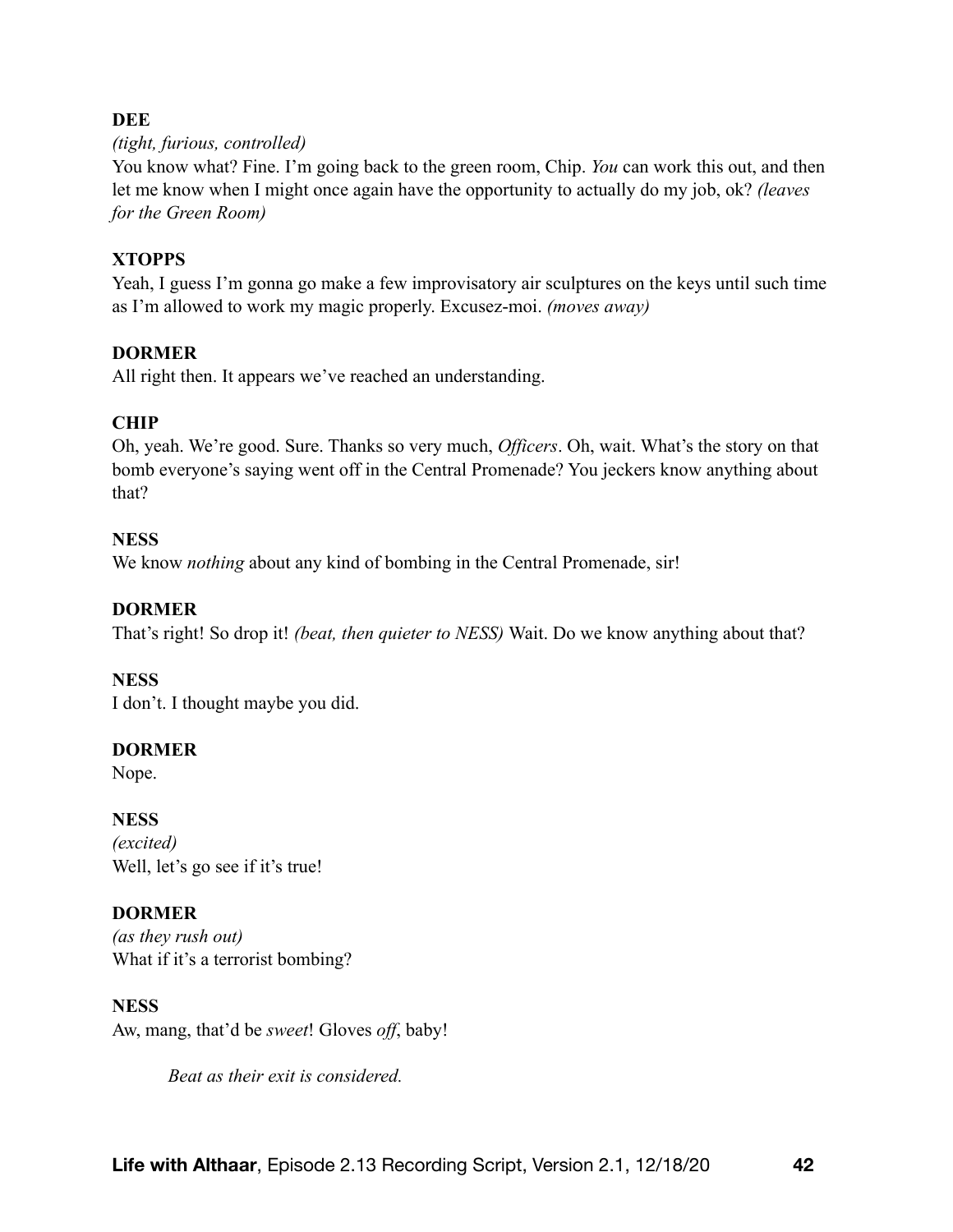Okay. Well. That puts at least *some* of the entertainment on hold. *(thinks, calls)* Hey, Xtopps? Why don't you do that song Dee had planned? They can't throw *you* in the brig for it.

## **XTOPPS**

*(from the bandstand)*  Uh... Not sure I still cork that melody, boss-man—

# **CHIP**

You were gonna play it for her, you can play it for all of us. Now play it!

*XTOPPS does. Piano intro to song, which sounds as much like "As Time Goes By" as we think is legally possible.* 

## **XTOPPS**

*(sings)*  You can't remember this Because you don't exist Since I went back in time And crushed that little butterfly Now time's awry

My lab assistant, too She's just become some goo With one large compound eye That I can't seem to classify Now time's awry

My stupid error Caused you to negate Then all my loved ones Started to mutate So many horrors I can't contemplate In one blink of an eye

I must take inventory Within my lab'ratory What can I rectify? The world will never forgive my work Now time's awry

*Appreciative applause.*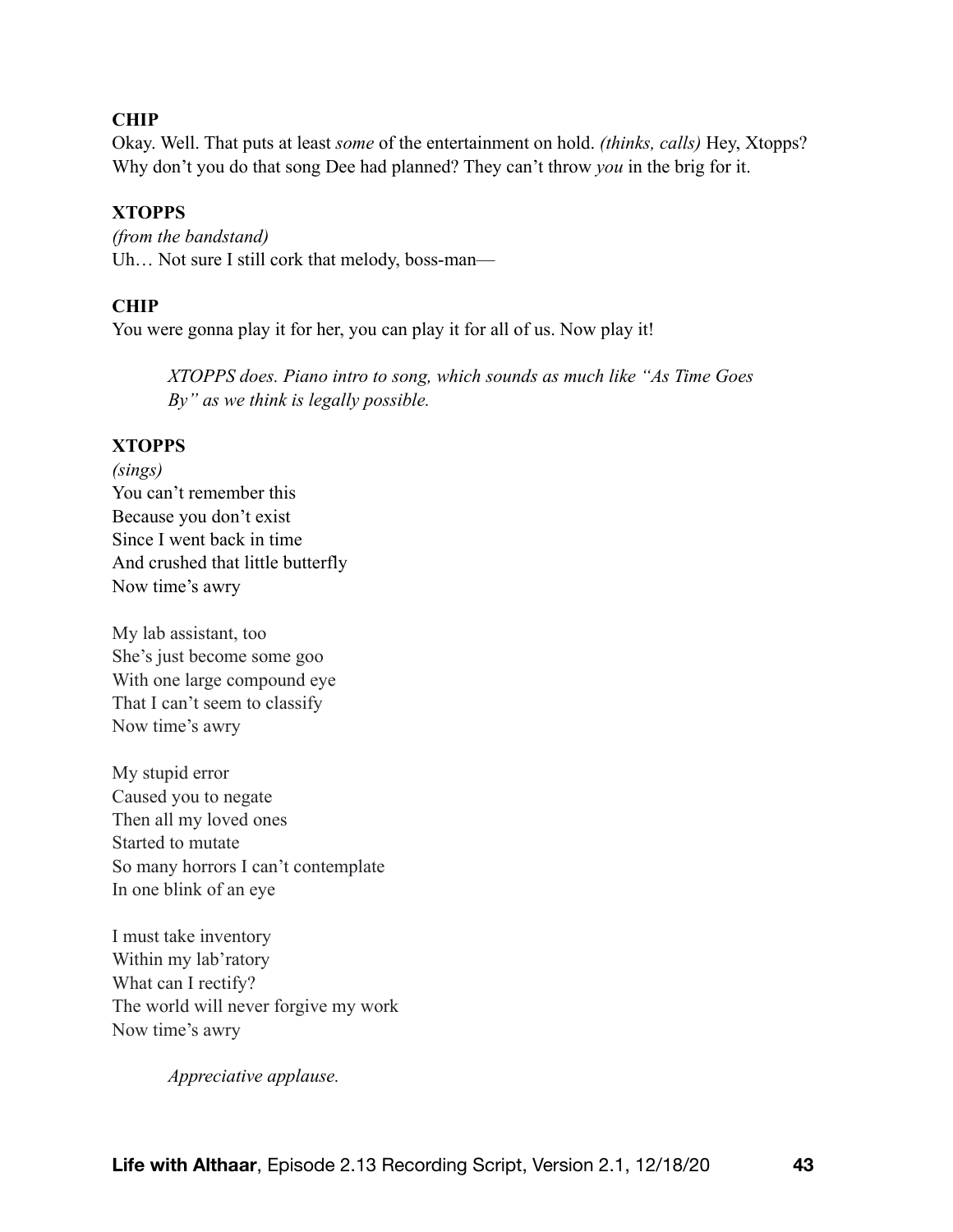*(sighs, then)*  Gods, I hate that song. Thanks, Xtopps.

#### **SOPON**

Hey, cheer up, boss. This is gonna blow over soon enough. Things have to get better around here eventually.

#### **CHIP**

*(action film mode again)*  Sure. But first? They're gonna get worse. Much worse.

*Beat.* 

## **SOPON**

See, mang, this kind of grimdark blurg is exactly why I don't think this whole rebrand has been good for your head.

*[scene 11] Music transition to TORIANNA's office. A beat or two of silence.* 

#### **TORIANNA**

Well.

## **FRALL**

Well.

#### **TORIANNA**

It's started.

## **FRALL**

As you knew it would.

#### **TORIANNA**

Yeah. *(beat)* Dammit. Damn them all. The Committee, the ICSB, *and* Earth Central. The Foogs for starting all this in the first place, the ICSB for not doing a damn thing to stop it, and Earth for being so complacent that it was even possible. And now… here we are.

#### **FRALL**

If it's any consolation, sir, I can assure you that some form of violence was inevitable.

#### **TORIANNA**

*(exhale)* It would have looked a lot better if the Foogs had hit first.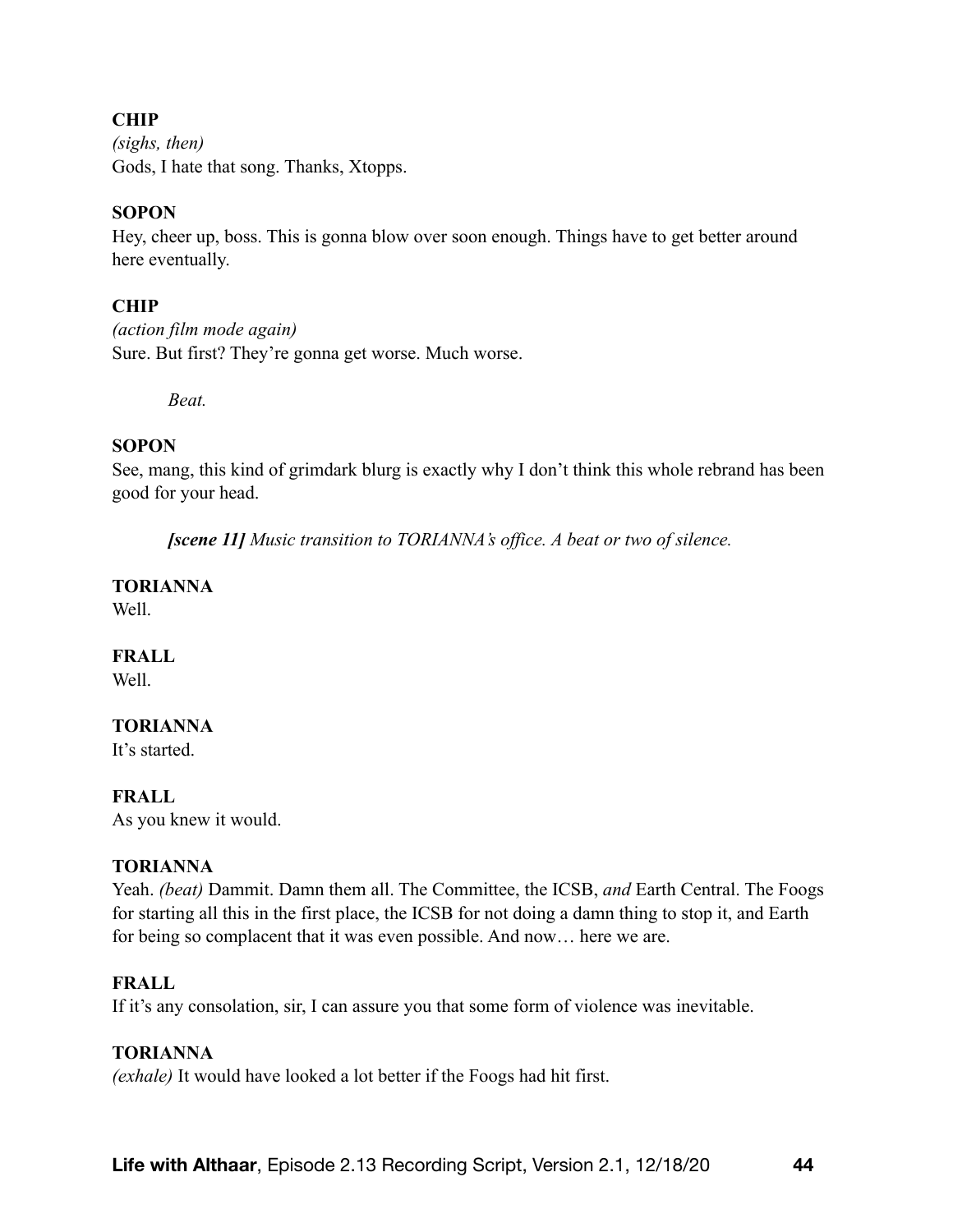## **FRALL**

Perhaps, sir. But ultimately, it does not matter. One side was going to start it, and the other was going to respond in kind. The opinion of anyone outside this conflict as to "who started it" is not worth considering at the moment.

#### **TORIANNA**

But we'll need to consider it sometime, won't we? We're almost certainly not going to be able to get the League back under Human control without some kind of outside help—I don't need your precognitive abilities to know that. And someone on our side firing the first shot is the kind of thing that provokes stupid questions. "Why did the Humans turn to violence?" "Was it really necessary to go so far?" "What have the Fugulnari *actually* done to you that would justify this?"

## **FRALL**

*(imitating Beaux Several)*  "Hey, I'm just asking questions here!"

#### **TORIANNA**

#### *(allows herself a bit of a laugh)*

Weird to think of Beaux Several right now. I don't exactly miss him, but he did liven the place up a bit. And I can't fault his taste in obvious bribes. But he must be long gone from the Fairgrounds by now. Or… he'll never be leaving the Fairgrounds again. Is that a question you'd be willing to settle, Frall?

#### **FRALL**

Let's just say that his final score in the game of "Boff, Marry, Kill" is a great many of the first, five of the second, and one of the third.

#### **TORIANNA**

Yeah. He's providing nutrients somewhere in the back of Tav 48, isn't he?

## **FRALL**

Yes. Oh, and since it can be of no further importance now, I suppose I might as well confirm that your suspicions as to his origins were correct. He was not in any way Human, but a shapeshifter of the Melogneesit species.

#### **TORIANNA**

Oh? I've always wanted to meet a shapeshifter. Though I guess if Beaux was one, then for all I know I've met dozens.

#### **FRALL**

Not… *dozens*, no.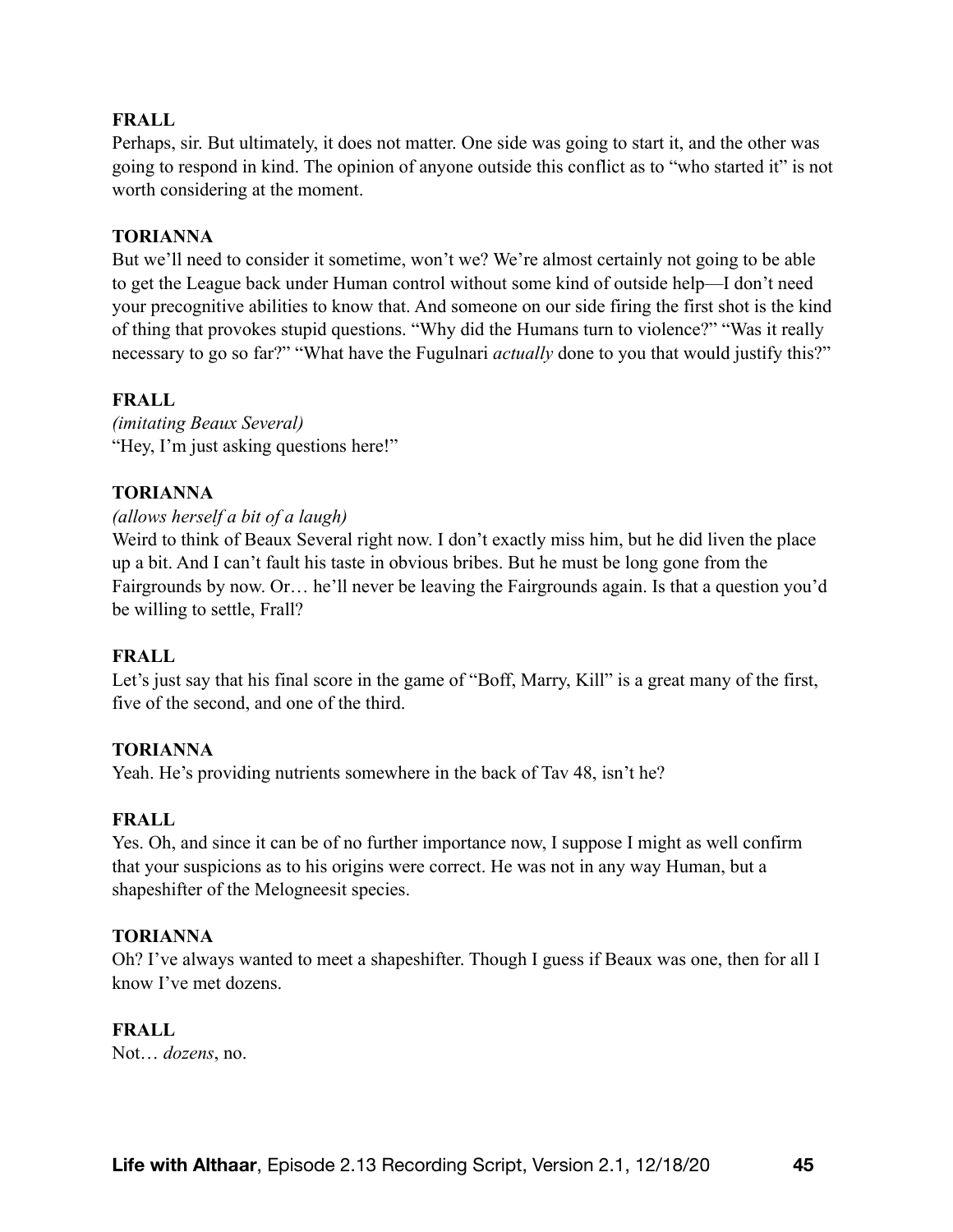## **TORIANNA**

What about his sidekicks? I haven't seen anything of them around either. Are they all so much mulch?

## **FRALL**

No, actually. Their tenure with Mr. Several had provided them with a great deal of experience in the practice of the precipitous bail-out. They all managed to organize a covert departure to safer ports of call shortly after Beaux's indefinite leave of absence was announced.

## **TORIANNA**

I'd be tempted to follow their example, if I thought there would still be any such thing as a safe place after the Foogs are finished here. It's pretty clear at this point that Humanity is just a test run for them. I hope there's still something we can do to make sure this particular "experiment" is a resounding failure.

## **FRALL**

I can assure you that you have done all you will be able to in the short term, sir.

## **TORIANNA**

Okay, then. I'm ready. We're in it now. All we can do is to wait for where the Fugulnari care to take this. And I hate waiting.

## **FRALL**

Don't worry, sir. You won't be waiting long.

*[scene 12] Music transition to Sammy's Wiches. JOHN and ALTHAAR are sitting as near as possible at the counter. Music plays from a radio. The joint, as usual, is crowded.* 

## **ALTHAAR**

Althaar is very pleased that FriendJohn has allowed him to make treating of the lunch, at the authentic Human-style dining establishment of Sammy's! But he is still not understanding why FriendJohn will not be joining Althaar in partaking of the most famous and popular Philly Cheese Steak!

## **JOHN**

You know why, Althaar! It's because of Chee's… product. I don't care how it tastes, there's no way I'm eating another of those things now that I know where that stuff comes from.

## **ALTHAAR**

Althaar is aware that the taste is a most subjective thing, but it is difficult to imagine any being disliking such a rich and vibrant flavor! And there are very many Humans who also considering the exudations of Chee to be the "taste sensation!"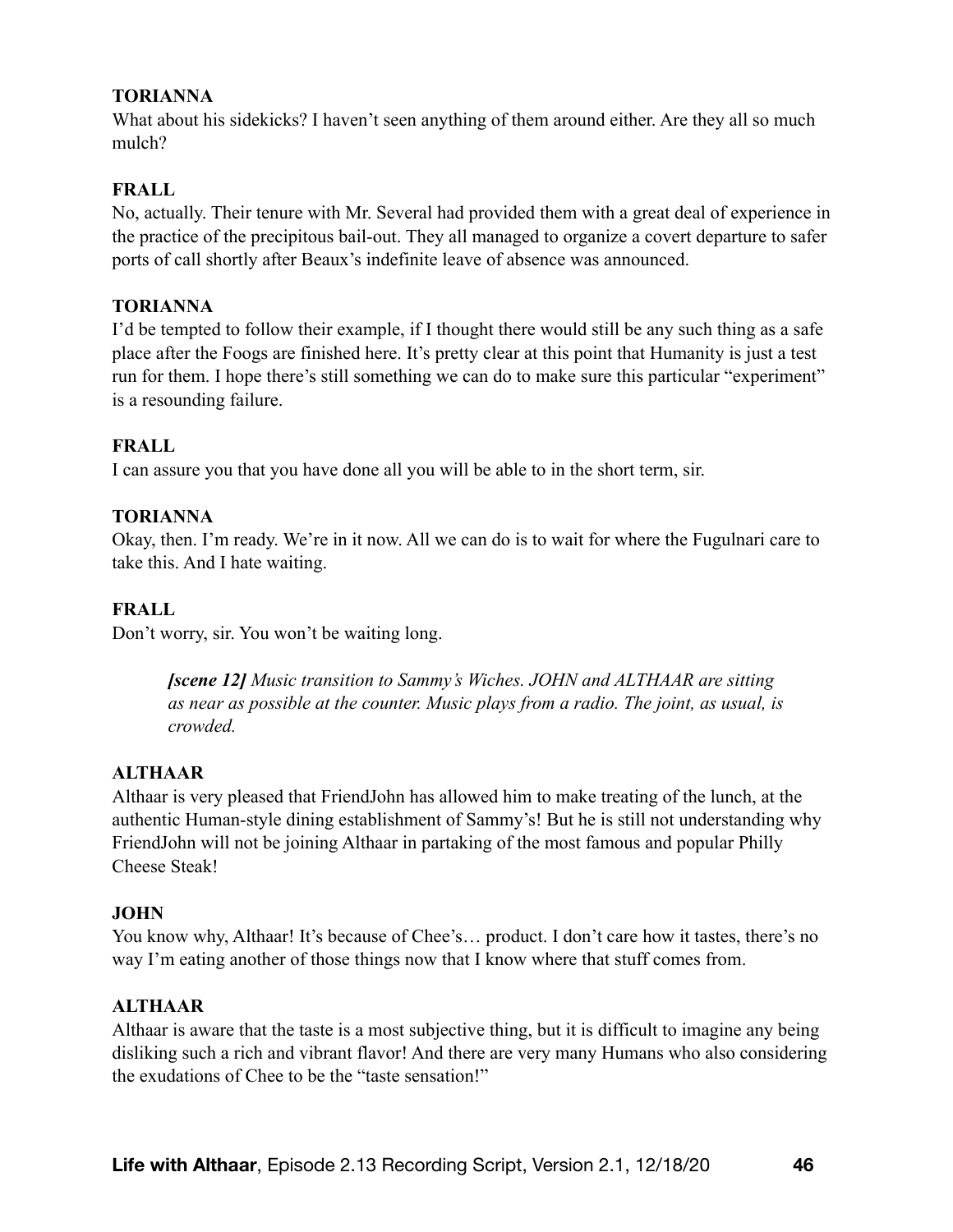# **JOHN**

Yeah, I know, everyone else likes it, I used to like it, but that doesn't change anything. And I really wish you'd drop it, ok? Consider the fact that I, a Human, am able to sit two seats down from you, an Iltorian, at a lunch counter—with a screen between us, but still—and eat my roast beef with peppers and onion-substitutes on an *excellent* approximation of an authentic Amoroso roll. And even your presence is not grossing me out nearly as much as the thought of slathering some of Chee's "special sauce" on it. That should give you some idea of how strongly I feel about this.

# **ALTHAAR**

Althaar must beg the forgiveness of FriendJohn. He will cease the friendly joshing on the subject of Chee's whiz at once!

## **JOHN**

Thank you. I really wish they'd call it something else to avoid confusion. That phrase means something a lot less repugnant on Earth. Though if you'd once told me I'd actually be saying that about the original Cheez Whiz—

## **CHIP**

*(coming up to the counter)*  Hey, John, and I assume that's Althaar back there?

# **ALTHAAR**

Hello, Mr. Frinkel! Yes, Althaar is concealed behind the convenient barrier that the very solicitous Sammy has purchased for the Iltorian vistings!

# **CHIP**

Yeah, I just assume you're around whenever I run across an unexpected screen, curtain, or ornamental solid-light structure. Although that has backfired on me a couple times. Hey, Sammy! Usual lunchbag to go!

## **SAMMY**

Wit or wit-out for *you* today, Chippy?

## **CHIP**

Uh, wit.

## **JOHN**

Ugh.

## **CHIP**

So, how's *your* day been, zoods? I've been wrapped up in the latest chapter of the thrilling saga we like to call, "How are the Committee and their goons in Security trying to shut me down this cycle?"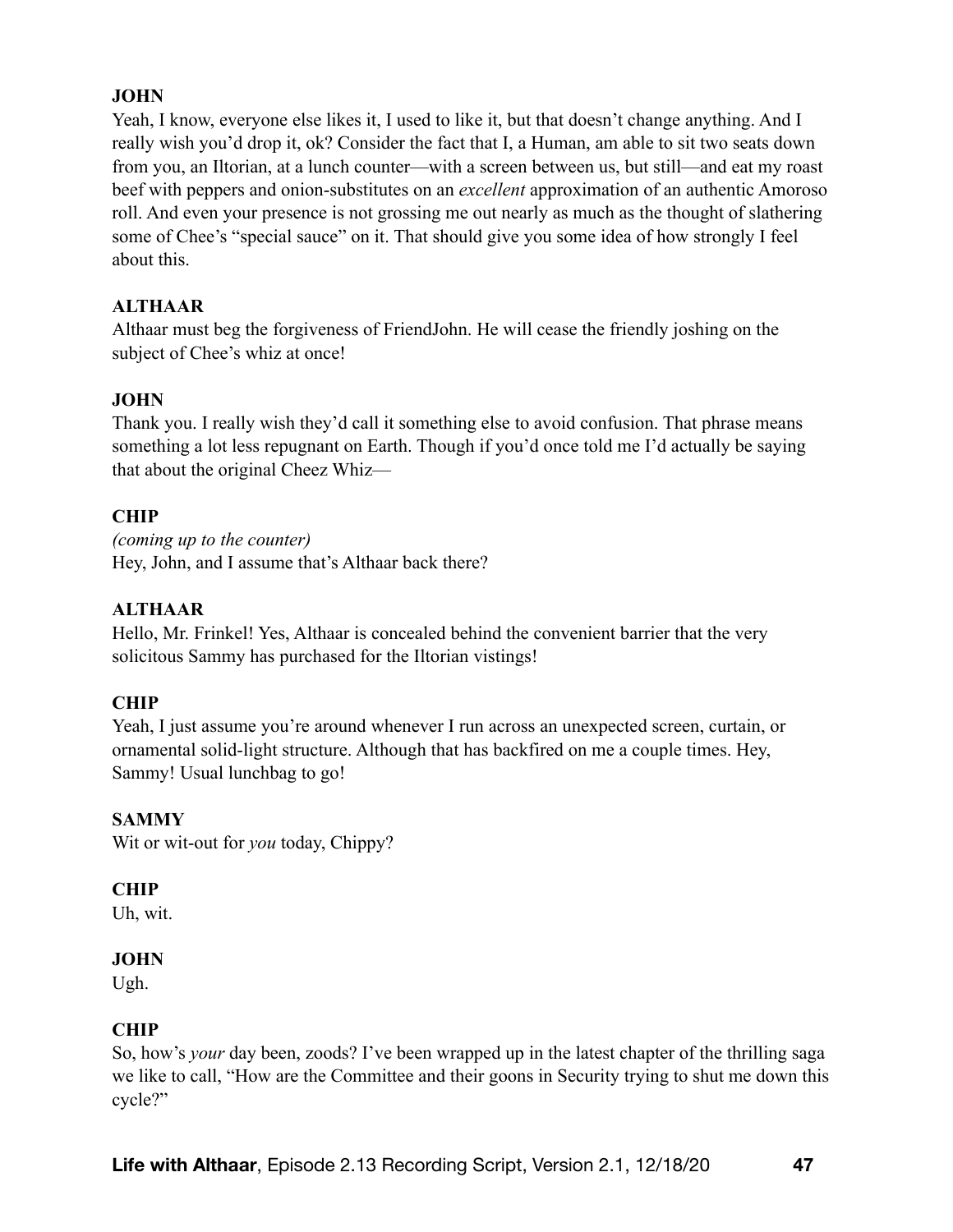Althaar also has been making contemplation of potential future action by the Fugulnari, although Althaar's considerations were of the questions of diplomacy more philosophical and far-reaching.

#### **JOHN**

Well, my day's been the exact opposite of philosophical or diplomatic so far. I was over on the Central Promenade when that bomb went off at the opening of the Foog's brand-new Recruitment Center.

# **CHIP**

Wait, that was *real*?

#### **JOHN**

What do you mean, "was it real?" I was there!

#### **CHIP**

Look, the only thing any of us heard about a bomb was a few rumors circulating at the Egg, and you can imagine how seriously I take rumors from *my* customers. We checked HECNET, all the local news stations—there was absolutely no mention of any bomb.

#### **JOHN**

Well, the place definitely blew up. And I guess I can't be 100% sure it was a bomb, but I've got a fair amount of experience as to what stuff on the Fairgrounds looks like when it blows up by accident. This was… really precise. Serious shock wave you could feel in your bones all the way across the Promenade, but there was almost no damage to any other storefronts. So either the Foogs got spectacularly unlucky, which, yes, is always an option around here, or they got hit by someone who knew exactly what they were doing.

#### **CHIP**

When was this?

#### **JOHN**

About an hour and a half ago? I called up Althaar to tell him the whole thing and he insisted on treating me to lunch to try and keep my mind off it.

#### **ALTHAAR**

Was anyone injured in this unfortunate act? You have not said yet, FriendJohn.

#### **JOHN**

Oh. Well, it was hard to see with all the smoke, but I'm pretty sure there were a lot of Foogs inside, and it looked like only a couple of them made it out. As to the crowd outside, I think just minor scrapes and bruises, maybe hearing damage.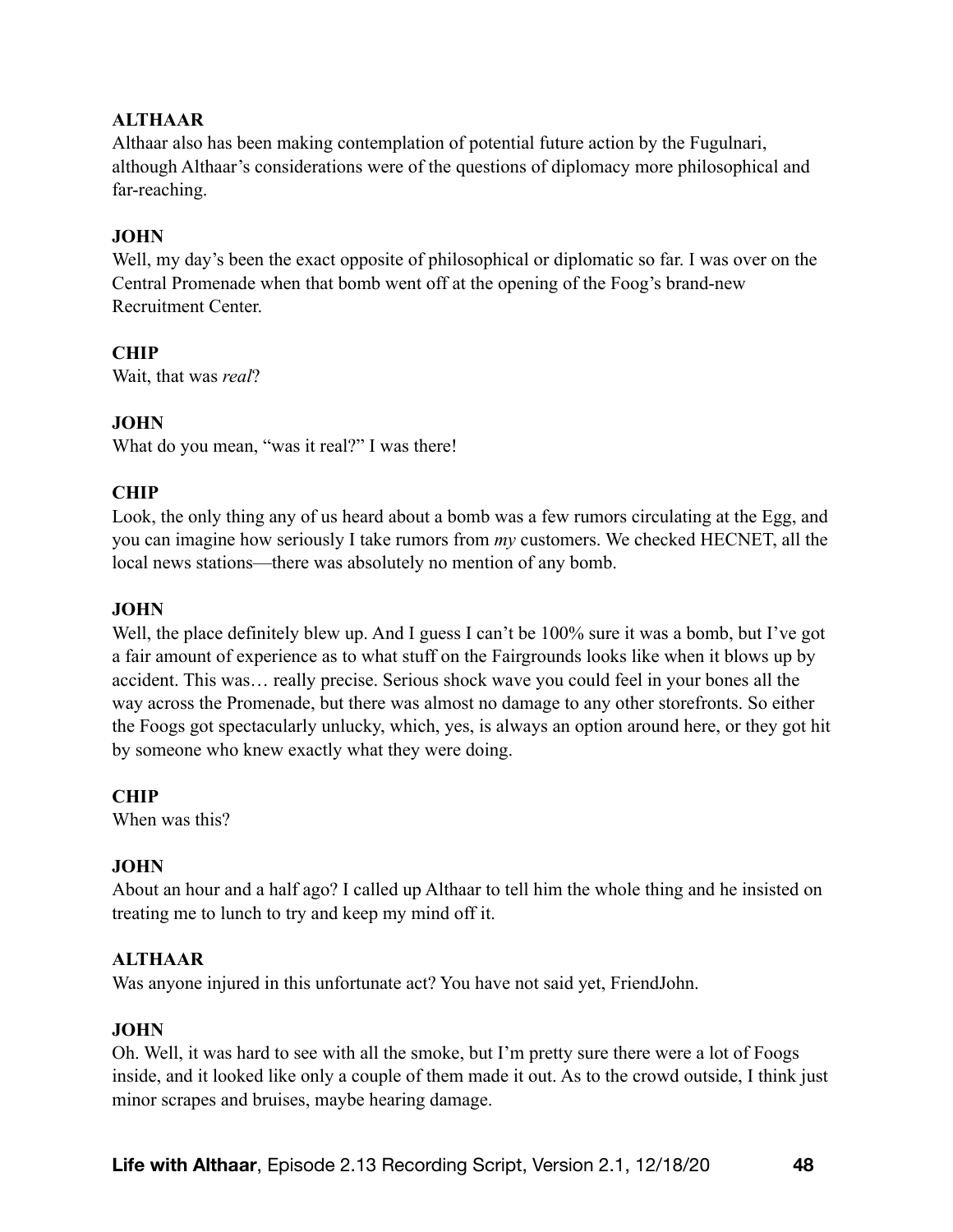Oh. That is most distressing.

## **JOHN**

Hold up, you actually hadn't heard *anything* about it until I told you? I thought it was weird when I came in here that everyone wasn't talking about it, but I figured that was just the usual Fairgrounds apathy. How does no one know? A frilling *bomb* went off on the Central Promenade!

## **ALTHAAR**

Althaar must be assuming that this is because the Fugulnari do not wish it to be known. Their attempts at the efficiency initiatives have not always been success, but they have been showing themselves most effective at the control of information. They may perhaps be desiring to delay official announcement of this misfortune until they have made settlement upon a response. Althaar has great concern as to what this response will be. The Fugulnari are tending to go… more than a bit over the side of the boat when they are experiencing the up-set.

## **CHIP**

Hoo boy, do they. Frid. This is definitely going to spell trouble for the Egg.

# **ALTHAAR**

Why are you believing this, Mr. Frinkel?

# **CHIP**

Because whenever something gets flotted up with one of their stupid "initiatives," we get more Foogs in there trying to hassle us. It doesn't even matter if whatever policy's causing the pushback is something that doesn't affect us at all—the last one was about transit tube seating protocols—they just really really hate that there's one place on station that's not under their total control. Which means every time they get frustrated, I get a whole new sledge-load of headaches to deal with. And I can't just tell them to jeck off, because if they do finally decide to cut off my shipments, that's it. I'm done.

## **ALTHAAR**

That is certainly most unfair and unfortunate.

# **CHIP**

Yeah. On the other hand, this bombing proves that there may be a whole lot of places on station that aren't actually under their control. So maybe it'll take the heat off us for a while. And on a personal level, I can't say I'm too sorry about it.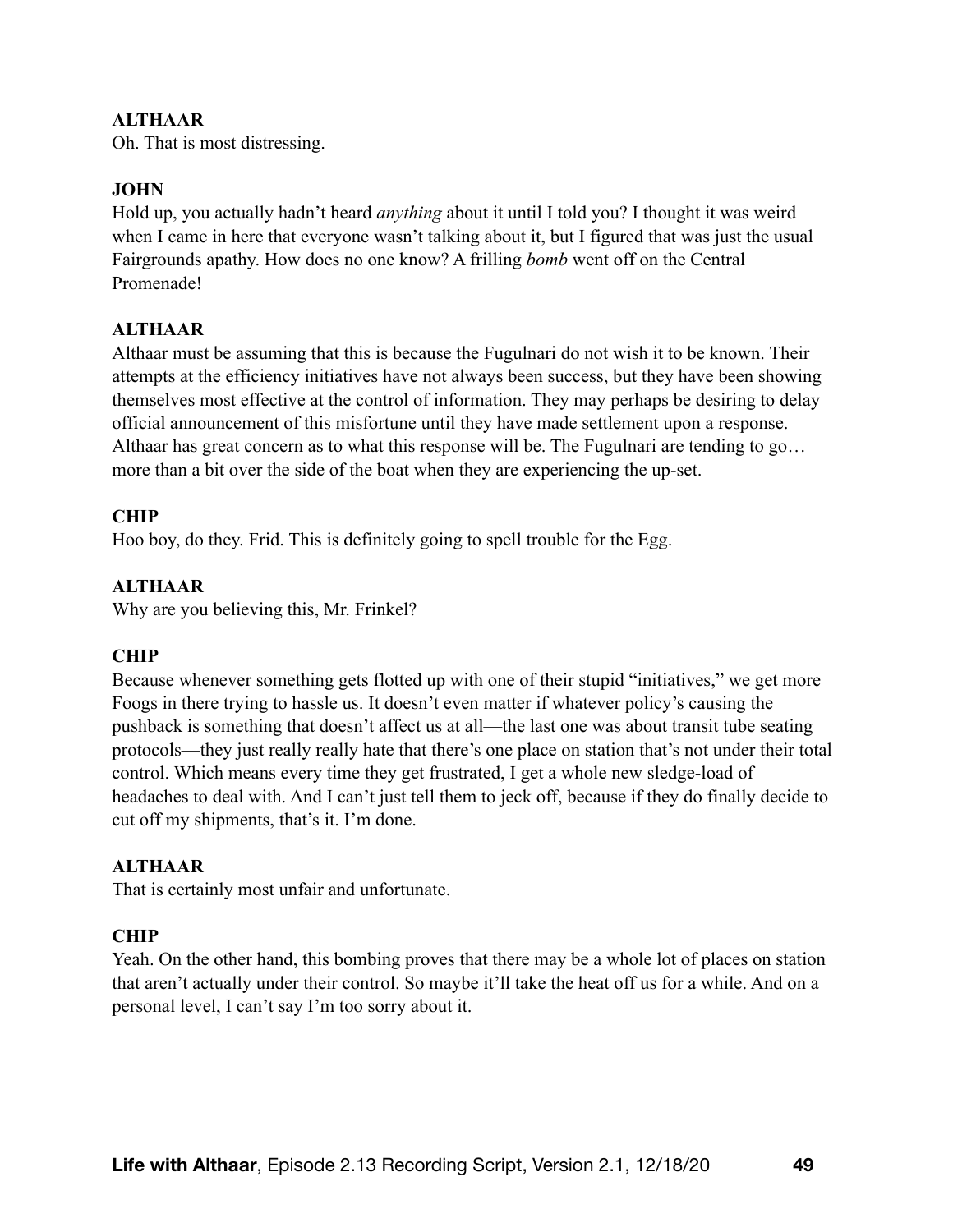Mm, Althaar can not make agreement with this, Mr. Frinkel. The violence is always most regrettable, even when it is committed against those who have performed the actions quite troublesome. And Althaar is fearing that the consequences of this will be very dangerous for his Human friends!

#### **CHIP**

I mean, I don't love violence, but…

#### **JOHN**

The thing is, Althaar, you've studied Human history. We've almost never been able to stop one group of us from abusing their power over another without some amount of violence. The moral high ground just isn't enough. Like when— *(stops as he hears what's on the radio)*

*The following starts under the previous lines. As it goes, more in Sammy's are paying attention.* 

#### **RADIO ANNOUNCER**

Uh, hey… am I on? Hello, Fairgrounds listeners. We apologize for interrupting your regularlyscheduled period of unobtrusive lunchtime stock music cues, but we have just received a news item that… that we think all Humans on the Fairgrounds need to hear right away—*(some commotions starts in Sammy's)*—or they might not hear it at all. I should probably be getting this out faster but I'm not sure it matters right now.

*People are moving toward the radio. As the commotion is heard above:* 

#### **JOHN**

What did they—? Sammy! Can you turn that up?

#### **SAMMY**

Yeah! Sharon, hit the volume! Everyone pipe down a second!

*The radio gets louder, and Sammy's quiets down.* 

#### **RADIO ANNOUNCER**

So. Okay. Still on? We'll see for how long. A report has just come in off a transport from the Luyten system. Uh, this has not been completely confirmed, but it is from a source who claims to be a first-hand witness to recent events on Tammuz Beta. *(from here the ANNOUNCER fades into the transition music)* Some weeks ago, League of Humans Forces, operating in concert with the Advisory Committee, arrived on Tammuz Beta seeking to implement the new…

*[scene 13] Music transition to the Electric Egg. At the bar. Door opens, CHIP enters to the bar, shaken. ALTHAAR is a bit behind, yelling ahead*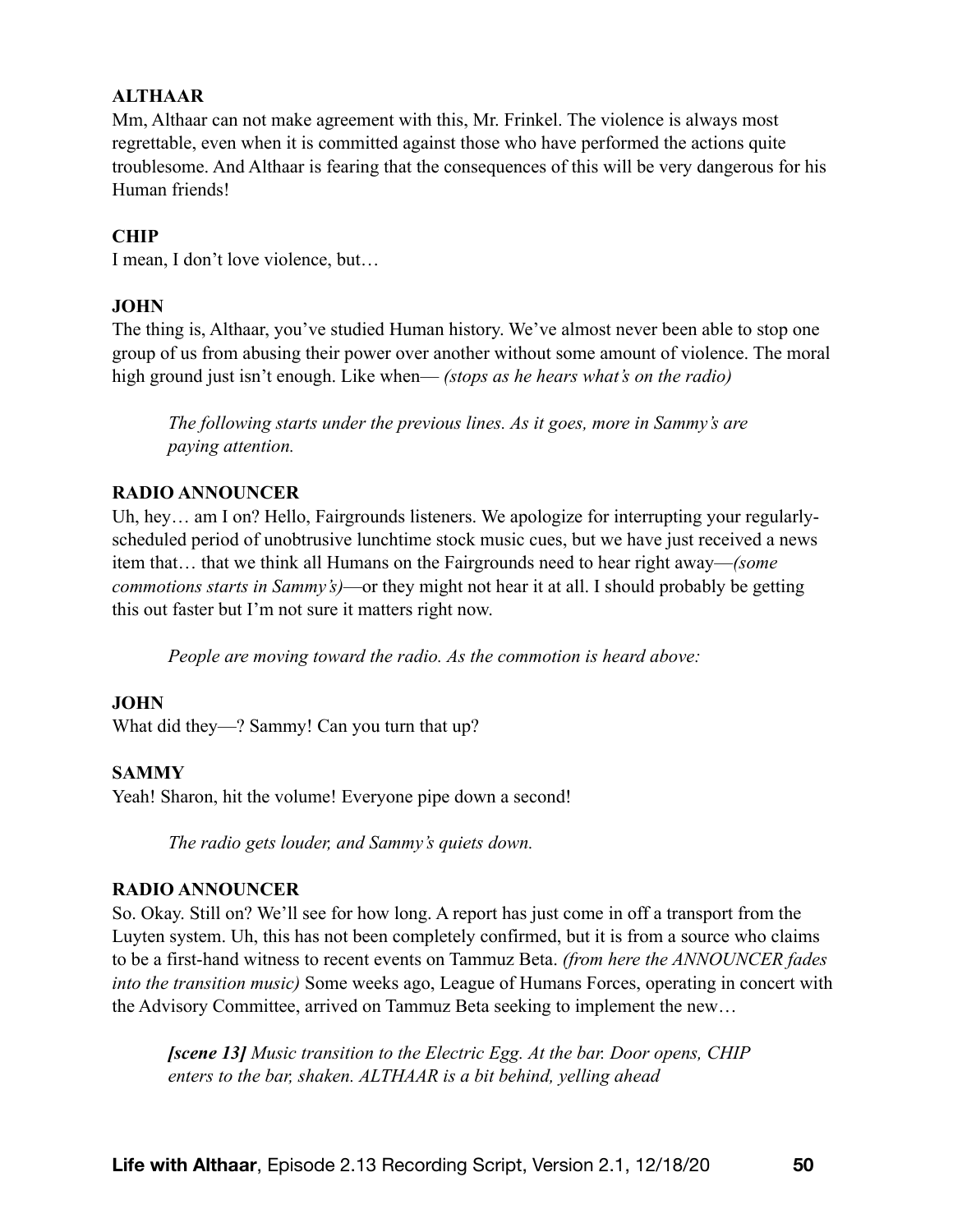#### *(more rushed-sounding than usual)*

Althaar is entering the Electric Egg, Human friends! Please avert your eyes, and would Sin Bubbles be activating of of the warning sign, please!

# **CHIP**

*(insistent but also trying to "keep it down")*  Hey, Sopon?

## **SOPON**

Yeah?

**CHIP** 

Dee here?

## **SOPON**

Sure. Hasn't left her dressing room since you went out.

## **CHIP**

No one else went in?

## **SOPON**

Just Xtopps, why?

## **BUBBLES**

Hey, boss? You look like you accidentally put on Sopon's foundation this morning.

## **SOPON**

Bubbles is right, mang, it's like looking in a mirror. What's got into you?

## **ALTHAAR**

Please, Sin Sopon, have you been hearing any discussion of Tammuz Beta from the customers at the Egg?

## **SOPON**

Yeah, actually. Those Foogs over there.

*They've been there the whole time, but now we hear more clearly the sound of a group of about a half-dozen FUGULNARI whooping it up in some kind of drunken celebration.* 

## **SOPON**

They were yelling something about Tammuz, and, uh, kicking trunk? I wasn't really paying attention.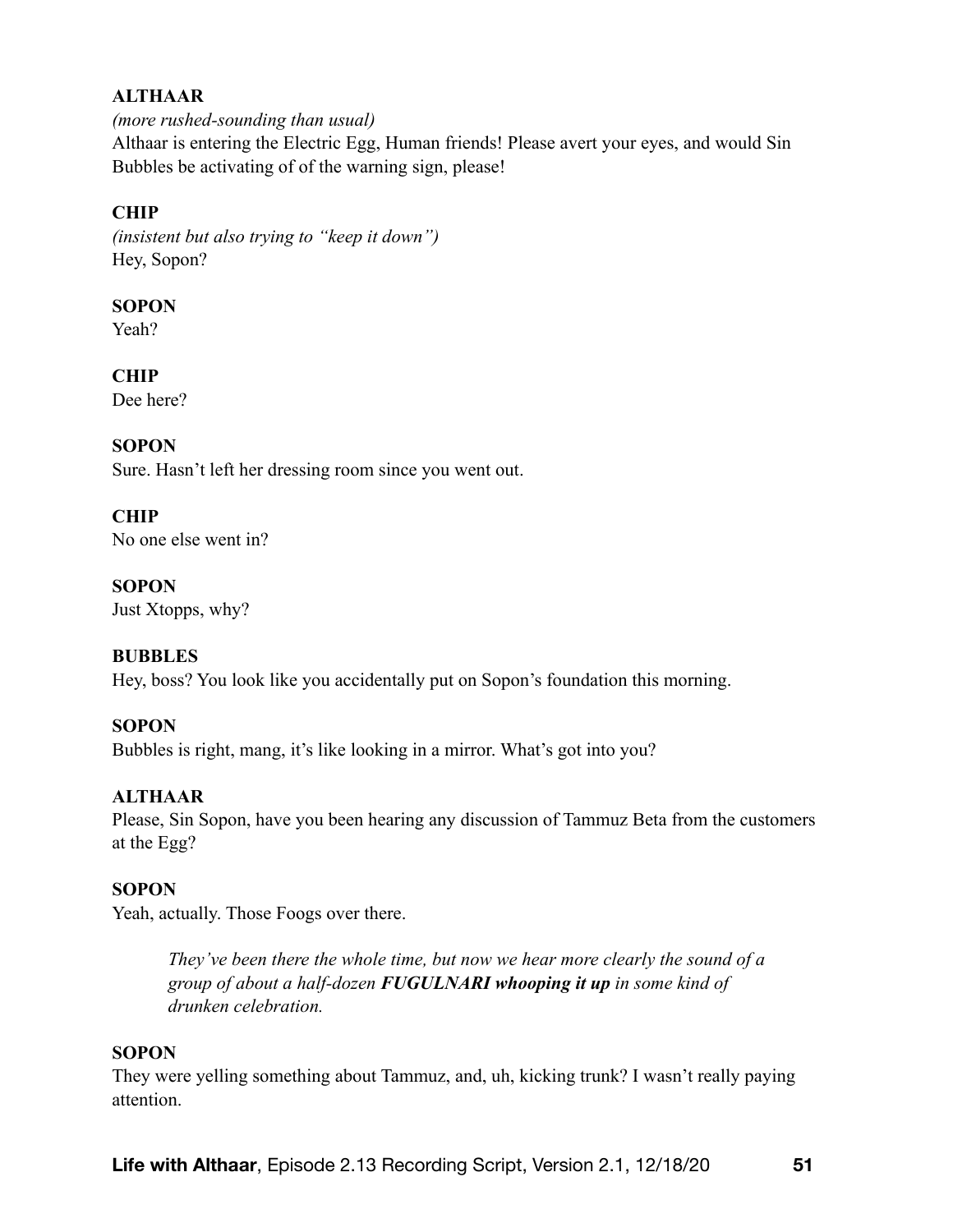Well, you need to. We all need to. All right, I'd better get to Dee before she hears about this from anyone else. Althaar? Could you fill these folks in?

## **ALTHAAR**

Yes, Althaar will perform that sad duty, Mr. Frinkel.

## **CHIP**

Right. I'll be in the back.

And CHIP heads for the Green Room as we hear a fading-away bit of **ALTHAAR** *telling the staff what has happened. The Green Room door opens and closes.* 

## **XTOPPS**

Oh! Hey, Chorp! No worries, Dee-li-lah and my own most newly ossified self are coming off break and ready to scone. And we will be keeping it to our Foogy friends' approved setlist. We are professionals and we have worked it out!

## **DEE**

It might only be twenty minutes of material, but hey…

# **XTOPPS**

I take some serious solo space, we can stretch it to thirty-five.

## **DEE**

*(getting up and moving to go out)*  So, no sombrero, we're on it.

## **CHIP**

Yeah, no, Dee. Sit down a minute, ok? I've got to talk to you about something.

# **DEE**

Chip! We're good. We've got a show, and we're ready to go. It's all good.

## **CHIP**

Dee. Please. Sit down.

## **DEE**

What? I've been torpidating in here watching Xtopps get flaked up for the past forty minutes. I'm antsy.

## **CHIP**

Okay, so the thing is… *(breath)* Someone has to tell you this, and I'm really sorry it's me. You deserve… you deserve someone better than me for this, but I'm all there is.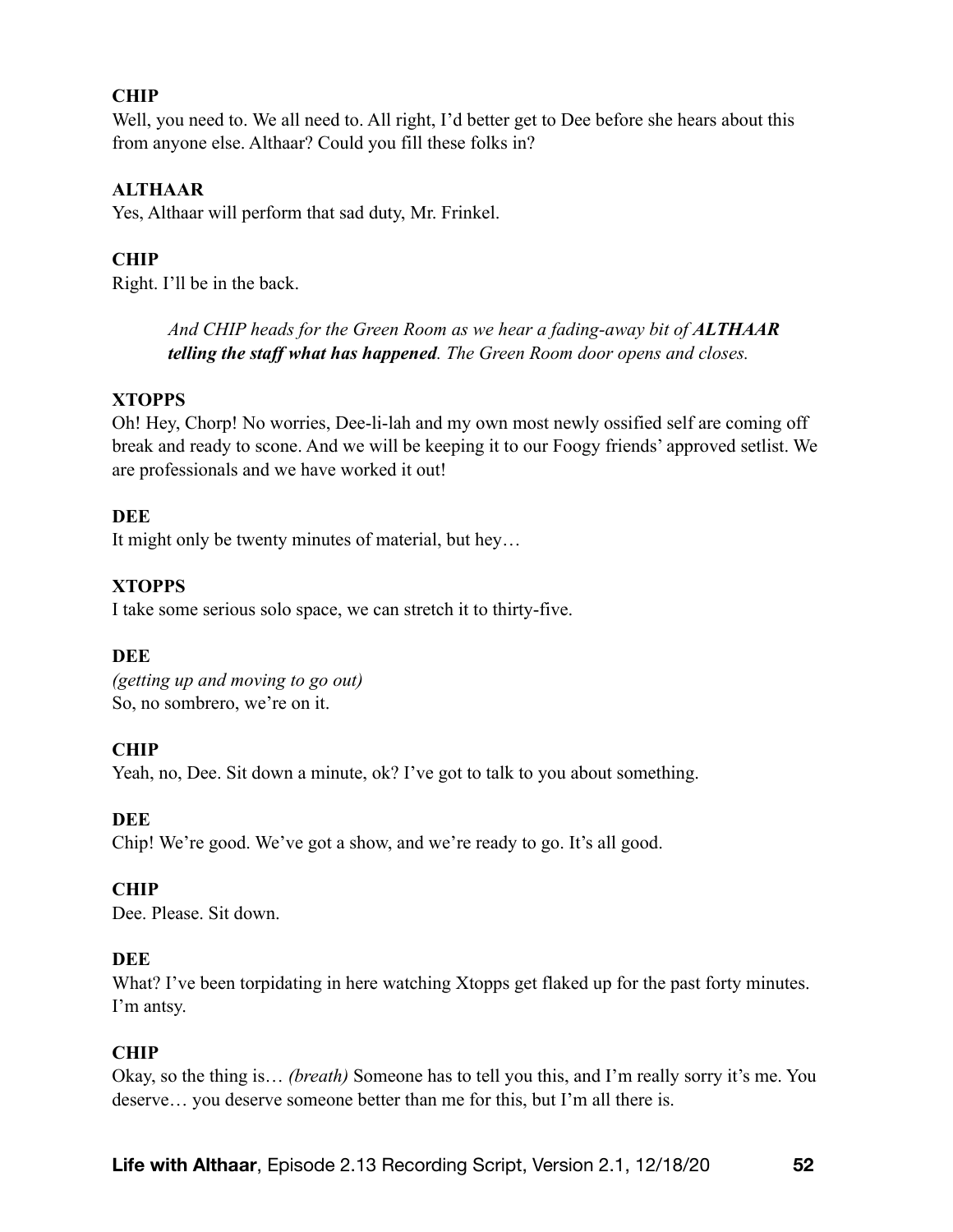What's the big flurry, Chip? Have the Foogs finally decided all singing is offensive now? Fine. If I have to sit a night out, I'll sit a night out. You and Xtopps can wave the scroll at them again, and we'll—

## **CHIP**

No. Dee. Sit *down*, wouldya?

## **XTOPPS**

Want me to go vamp?

## **CHIP**

Not now, Xtopps. You mind sticking around?

## **XTOPPS**

*(catching there's something heavy going down)*  I'm here.

## **CHIP**

Okay, so, Dee? You know the Foogs pulled this "advisory" shness all over the League. Earth, the whole Solar system, every settlement in Human space.

#### **DEE**

Right. I mean, they're not letting a lot of news through, but they told us that much themselves. I still haven't heard anything from my folks, but I assume they're dealing with exactly the same pointless bullshit there as we are here.

## **CHIP**

Not according to the news that just came in.

*Beat.* 

## **DEE**

*(slowly, way-too-calmly)*  Chip. What are you talking about?

# **CHIP**

They didn't have too many details, Dee, but from what I heard—

## **DEE**

Where?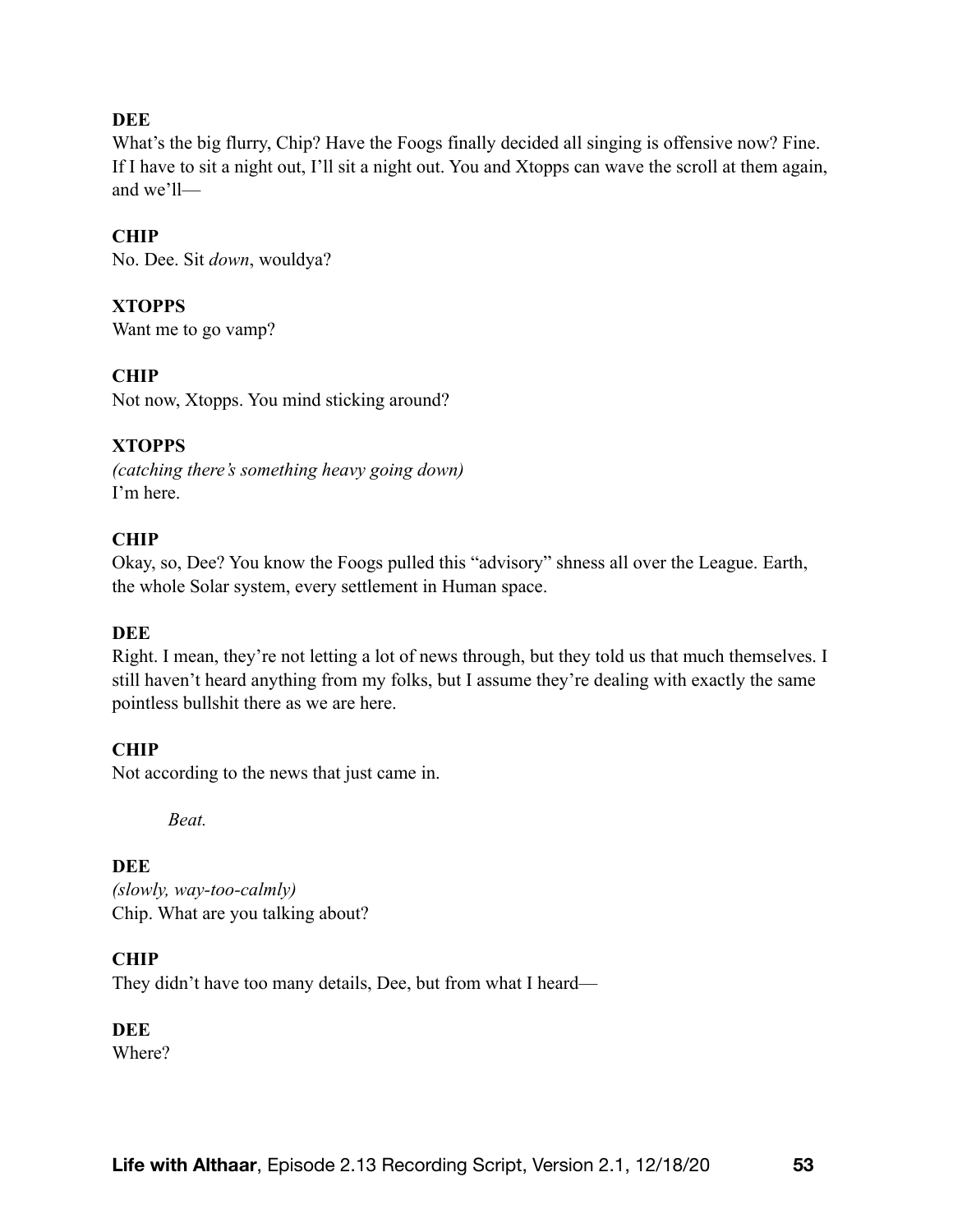Radio in Sammy's. So, whatever happened was at least three days ago, probably more, word's just getting out. One of the local stations got ahold of the news from a witness on a passing ship, I guess. They only got out some of the story before the station went dead. I think the Foogs cut them off.

## **DEE**

Uh-huh. So what some-of-a-story did they get out before that?

# **CHIP**

Right. Well, I guess the Ascension started out on the Tammuz moons the same way it did everywhere else—the Foogs came out of hiding, made their announcement, said they were gonna be "advising" the local Human government. Which didn't go over so well…

## **DEE**

It wouldn't.

## **CHIP**

Yeah. So they went back and forth like that for a while, kind of like we have been here, and then… things got really bad, really fast.

## **DEE**

How bad?

# **CHIP**

Apparently the Foogs had a bit of a chip on their… whatevers anyway because of the whole farming colony thing. So when they started getting some actual pushback, they called in an entire League Forces battalion to enforce the Agreement, and…

## **DEE**

What did they say on the radio?

# **CHIP**

I mean, they were rushing though it pretty quick, I think they knew they were gonna get cut off, so for all I know this was a complete exaggeration—

## **DEE**

What. Did. They. Say?

## **CHIP**

The word they used was… "scouring."

*XTOPPS makes a low, involuntary, deeply-pained noise.*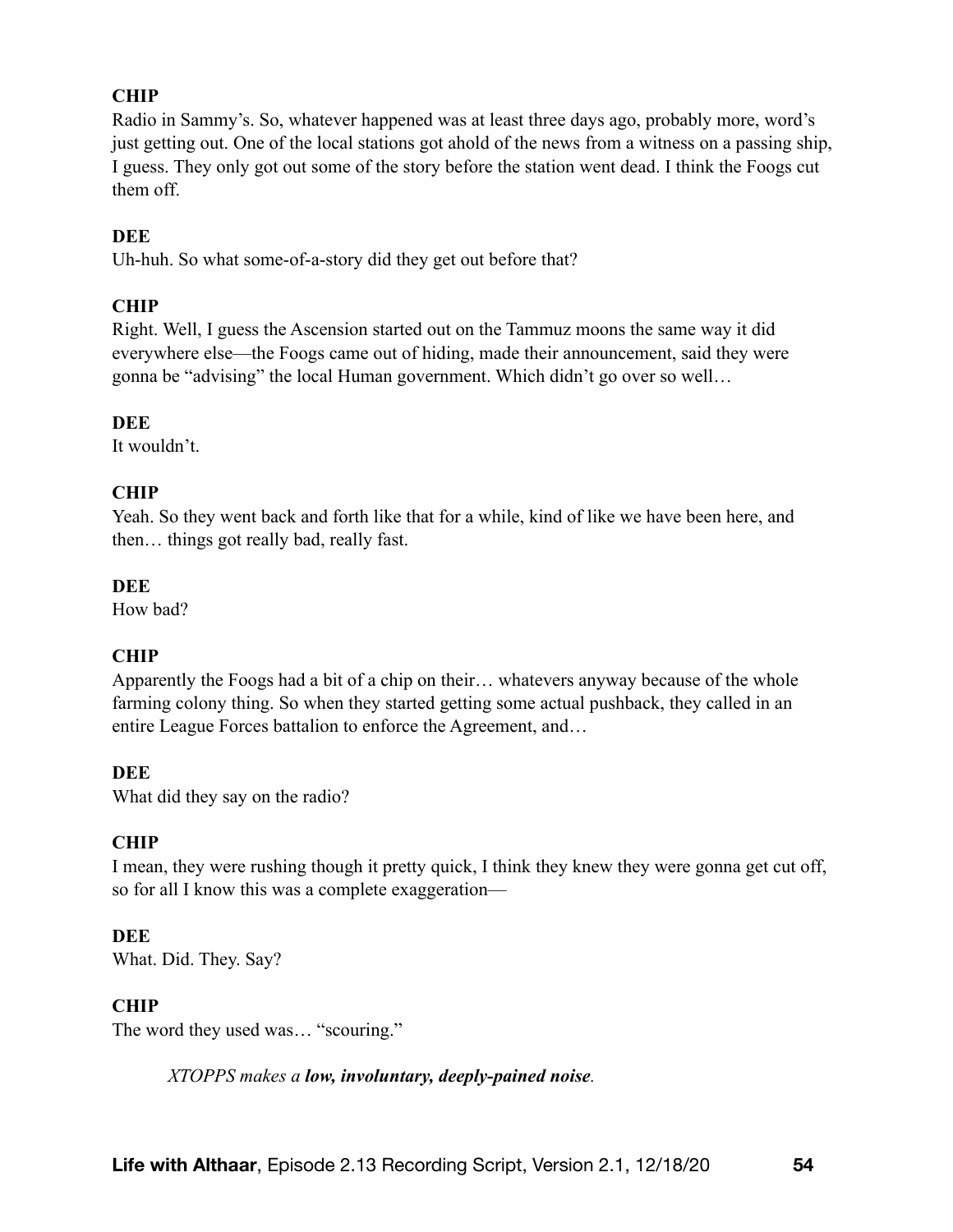Now who knows what really happened, this is all from just one witness, maybe what they saw was an isolated incident. Frid, maybe none of it is true, we just don't know. But whatever the truth is, I'm sure the ICSB will have something to say about it—

## **DEE**

About what? A slaughter that's already happened? What are they going to *say*?

## **CHIP**

I… I dunno, Dee. Just… Look, I don't want you going out there tonight, okay? There's a bunch of Foogs in the house—*(she starts to say something and he keeps going)—*WHO I WILL be kicking out immediately. Right, Xtopps? I may have to get out the scroll again.

## **XTOPPS**

Do it, mang.

## **CHIP**

But before I do that, I'm going to call in all the bouncers who aren't working tonight. These Foogs are loud and wasted, and getting more so. So it might get unpleasant.

## **DEE**

They're… *celebrating*?

## **CHIP.**

Yes, and I'm throwing them out. And we're not allowing *any* Fugulnari in here from now on, okay? None. Right, Xtopps?

#### **XTOPPS**

I'll issue a flotting promulgation if they push it. Been a while, but I have studied the art of sesquipedalian menace.

## **CHIP**

Thanks. So, Dee? You just stay in here and let me handle this. I'll let you know when the Foogs are gone, and then you can go home and take as much time off as you need. Okay?

#### **DEE**

Home?

## **CHIP**

Yeah. Xtopps? You'll get her back to her place when it's clear?

## **XTOPPS**

I'm on it.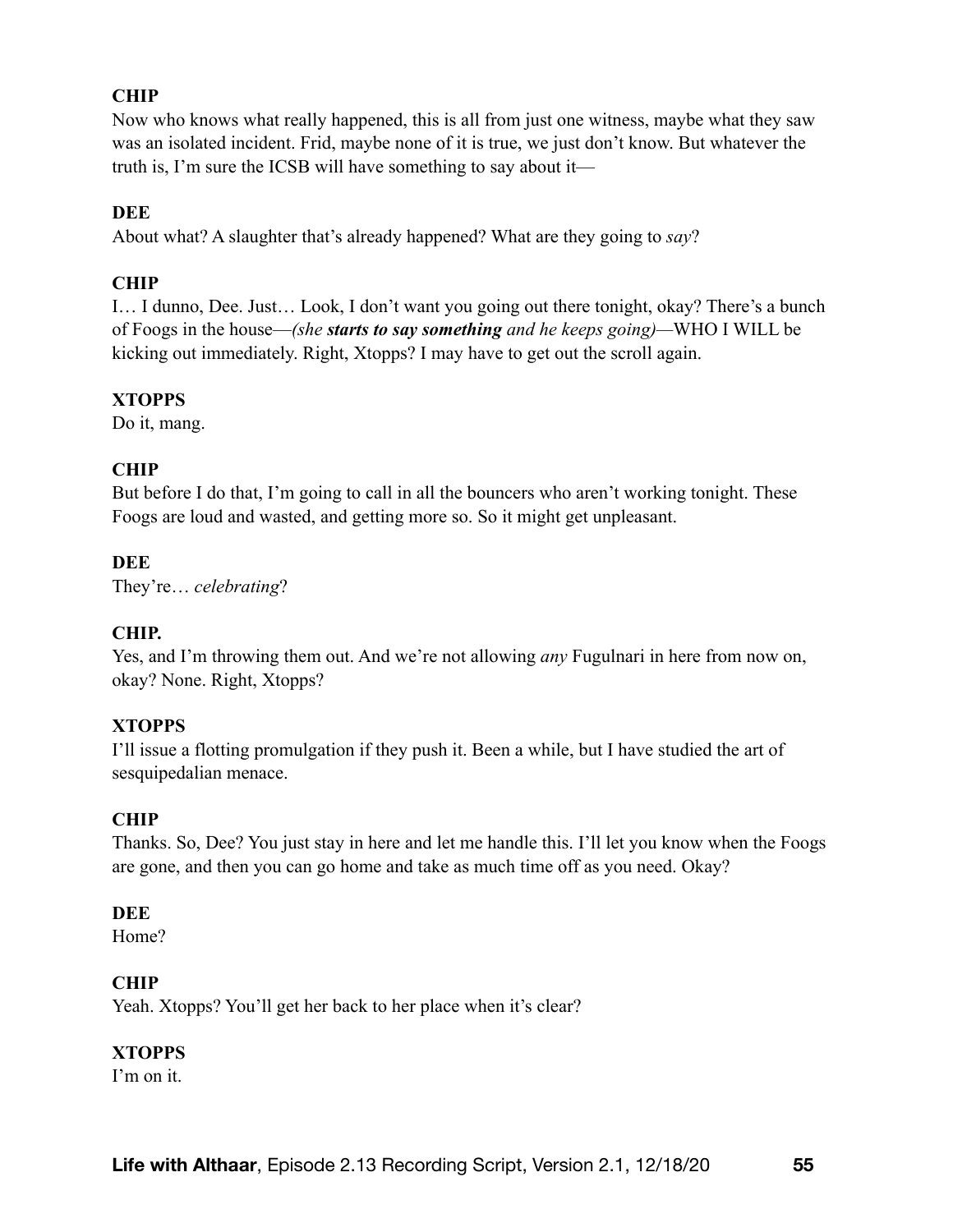#### *(heading for the door)*

Right, I'll be back when they're gone. And Dee? We're all with you. You're not alone. Got me?

## **DEE**

Gotcha, boss.

*Door opens and closes as CHIP exists. A beat or two.* 

## **DEE**

Okay, Xtopps. C'mon. We have a set to play.

## **XTOPPS**

Wait, whaa—! Hey, Dee, you heard the man—

## **DEE**

Yeah, and we're late. Let's go. It's showtime.

*XTOPPS and DEE exit the Green Room, DEE closing the door behind her. She breathes audibly, gathering herself, probably leaning back against the door. Off to another side of the Egg, we can hear the drunk group of celebrating Fugulnari singing "The Fugulnari People's Anthem," as heard in episode 22. XTOPPS reads the room and doesn't like it.* 

## **XTOPPS**

Hey, Dee? I think Chorp's right. Let's just stay tiled in the back, yeah?

## **DEE**

Uh... no. No. I gotta sing, Xtopps.

## **XTOPPS**

Oh, Dee…

## **DEE**

I have to, Xtopps. Let me do this.

## **XTOPPS**

I'd never stop you, mang, but… keep it cautious.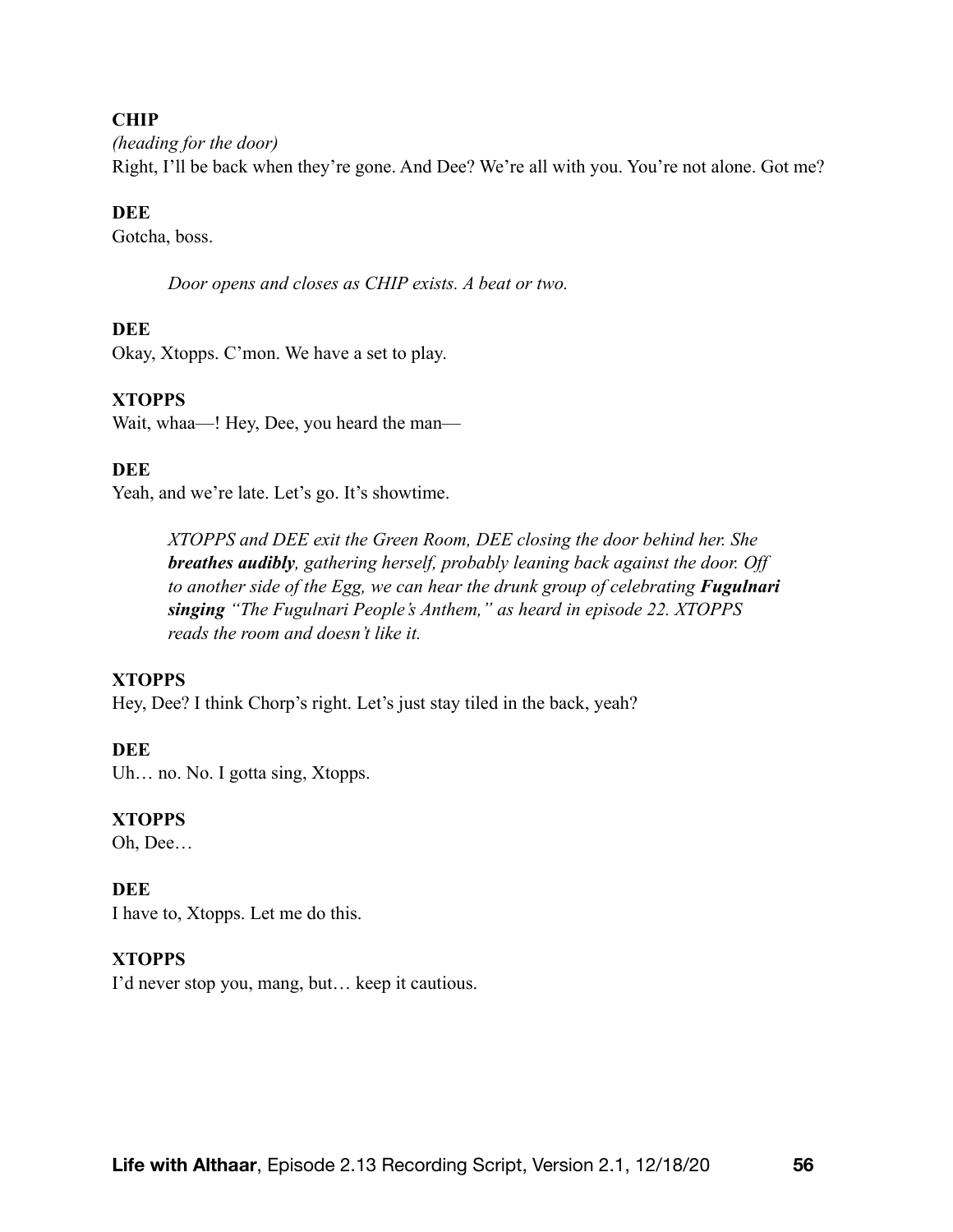#### *(walking from him to the stage)*

Yeah, cautious... *(as the Fugulnari finish a round of the anthem, she is on the mic)* Hey there! Wasn't that nice, everyone? Some of our *advisors* decided to sing their special little song for us! You know, I was *paid* to sing that song of theirs about, oh, eight weeks ago. Any guesses how much I'd have to be paid to sing it now? Anyone? Well… whatever you guess? You *lose*.

#### **XTOPPS**

*(to himself)*  Easy, Dee, easy…

#### **DEE**

So, I don't want to harsh your evening or anything. I just have two things I'd like to say. My name is Delilah Mallory. And I am a Tammuzian.

*The room quiets considerably. Word has gotten around. Something is happening here. DEE is as controlled as a person currently held together by solid white-hot anger can be.* 

#### **DEE**

And there was a silly little song that I learned back on Tammuz Beta when I was growing up. I think most of us Humans learned this song as children. Doesn't matter where you came from, Earth, Mars, Nun-Imma—we've all sung it. So feel free to join in, okay? It's not the kind of number we usually do here, just a kids' song. And it's not exactly fashionable right now, but I think our advisors over there should get to hear it.

*(singing, and goddamn she means every fucking bit of it like it's the most meaningful piece of music ever written)* 

You put your right hand in You put your right hand out You put your right hand in And you shake it all about You do the hokey pokey And you turn yourself around That's what it's all about *(talking)*  Come on, Humans, you all know this!

> *During the next verse, more and more Humans all around the Egg are joining in, at first uncertainly, then with greater and greater passion. As they do, the Fugulnari angrily begin singing their anthem again as loudly as they can.*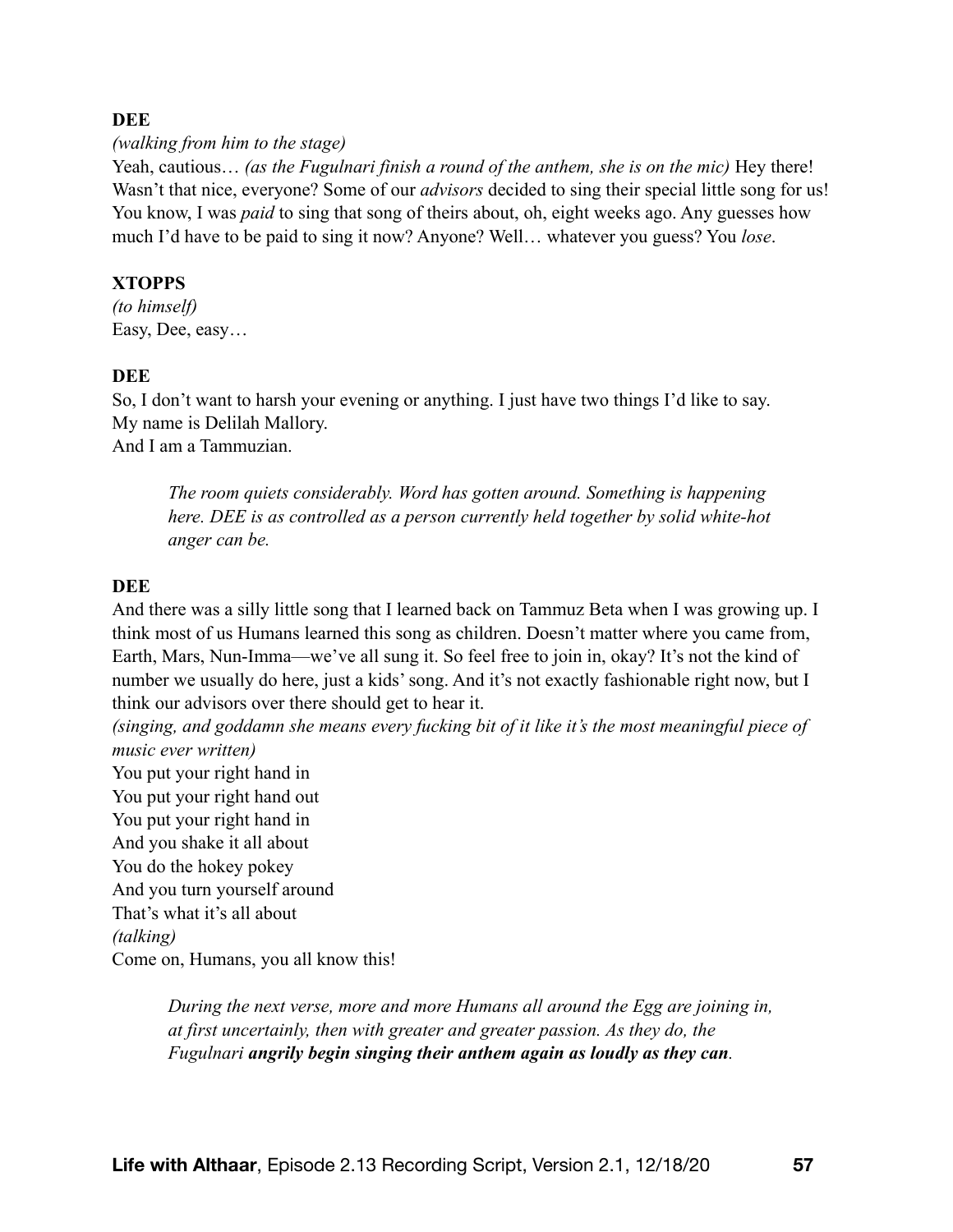## **DEE (and growing CROWD)**

*(singing)*  You put your left hand in You put your left hand out You put your left hand in And you shake it all about You do the hokey pokey And you turn yourself around That's what it's all about

> *The Fugulnari keep singing their anthem, trying to be louder than the CROWD, getting angrier and louder, but they are being drowned out.*

#### **DEE**

Sounds like our leafy friends over there want us to listen to *their* song instead! Why don't we show them what we think of it? Come on, Humans! All of you!

*During the following verse, XTOPPS gets on a keyboard and joins in playing, following the CROWD as best as he can.* 

#### **DEE (and even larger CROWD)**

*(singing)*  You put your right foot in You put your right foot out You put your right foot in And you shake it all about You do the hokey pokey And you turn yourself around That's what it's all about

> *The FUGULNARI are almost inaudible under the Human CROWD. They are getting frazzled and starting to protest, yelling at the stage.*

#### **DEE**

Hey, you know what? This is a Human song, but that doesn't mean the rest of you can't join in! Any aliens out there like our song more than that Foogy schness? Help us out!

*And with this verse, the crowd singing along gets bigger, with more alien voices. We can hear some familiar voices joining in: KWONTZ, VERT, and the ALIEN BARFLY (who doesn't exactly sing the words but makes drunken noises to the tune).*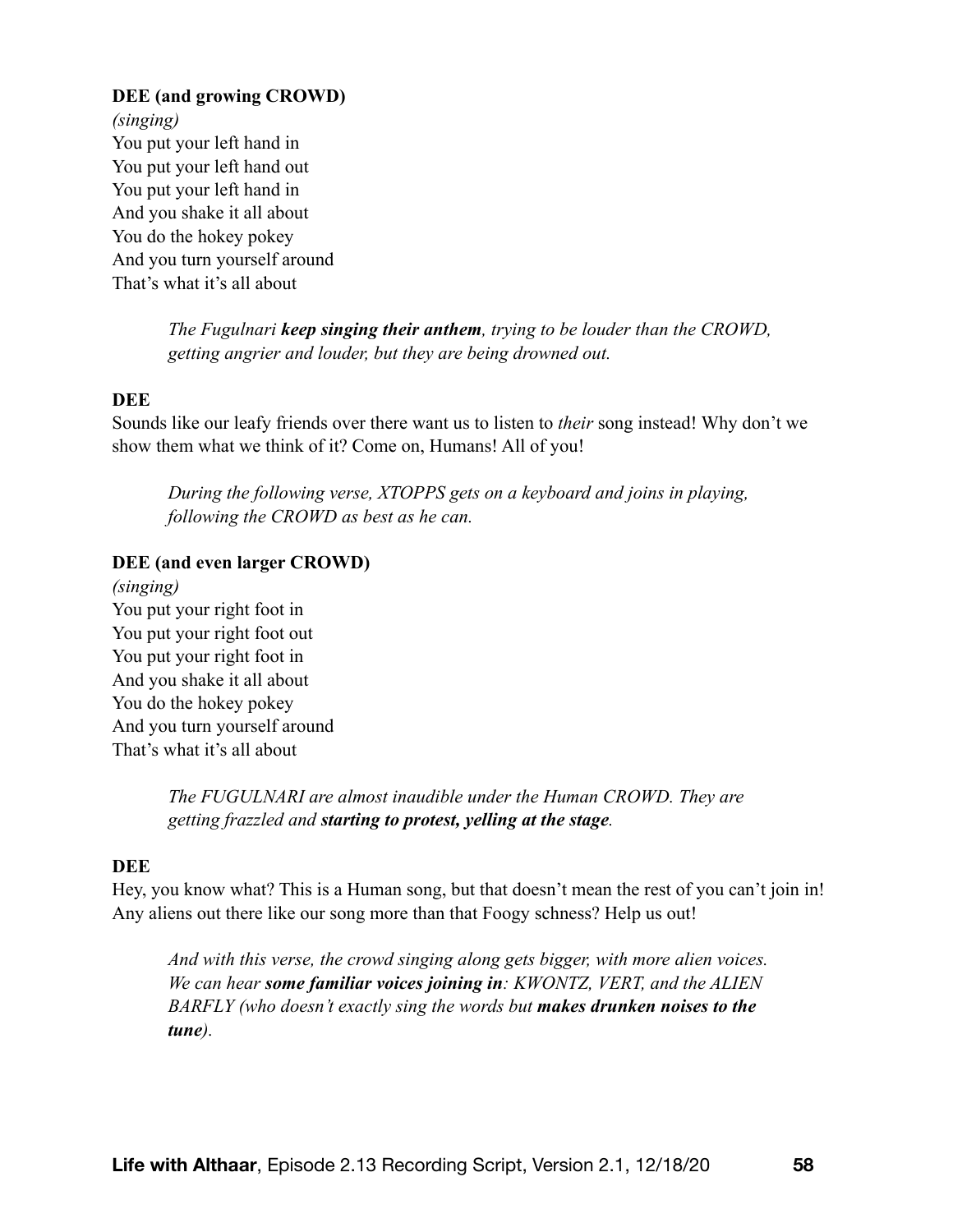## **DEE (and still-growing CROWD)**

You put your left foot in You put your left foot out You put your left foot in And you shake it all about You do the hokey pokey And you turn yourself around That's what it's all about

*During the above verse, over at the bar:* 

#### **SOPON**

Boss? What do we do?

*CHIP takes a breath, a beat, and then joins in the singing, loud. After a moment, SOPON joins in, then BUBBLES does. The FUGULNARI, yelling complaints and threats under the loud singing, make for the door, angrily.* 

#### **DEE**

There we go! *(about the departing FUGULNARI)* And there they go! Good riddance! Everyone! Last verse, let's take it home! *(singing with the now massive mixed CROWD of Humans and aliens)*  You put your whole self in You put your whole self out You put your whole self in And you shake it all about You do the hokey pokey And you turn yourself around That's what it's all about

*And as this is ending, with many in the CROWD not even finishing the verse but dissolving into cheers, the doors open and there is the sound of Security—Human and Fugulnari riot police together—entering the Egg. Heavy boots.* 

#### **FUGULNARI RIOT COP**

#### *(over megaphone)*

You are to end this demonstration immediately and return to your residences or temporary lodgings! This is an illegal gathering in violation of the Friendship Agreement! If you stop singing and leave quietly, there will be no further reprisals!

*There is angry and frightened muttering and reactions, silenced by the goddamn majestic voice of XTOPPS.*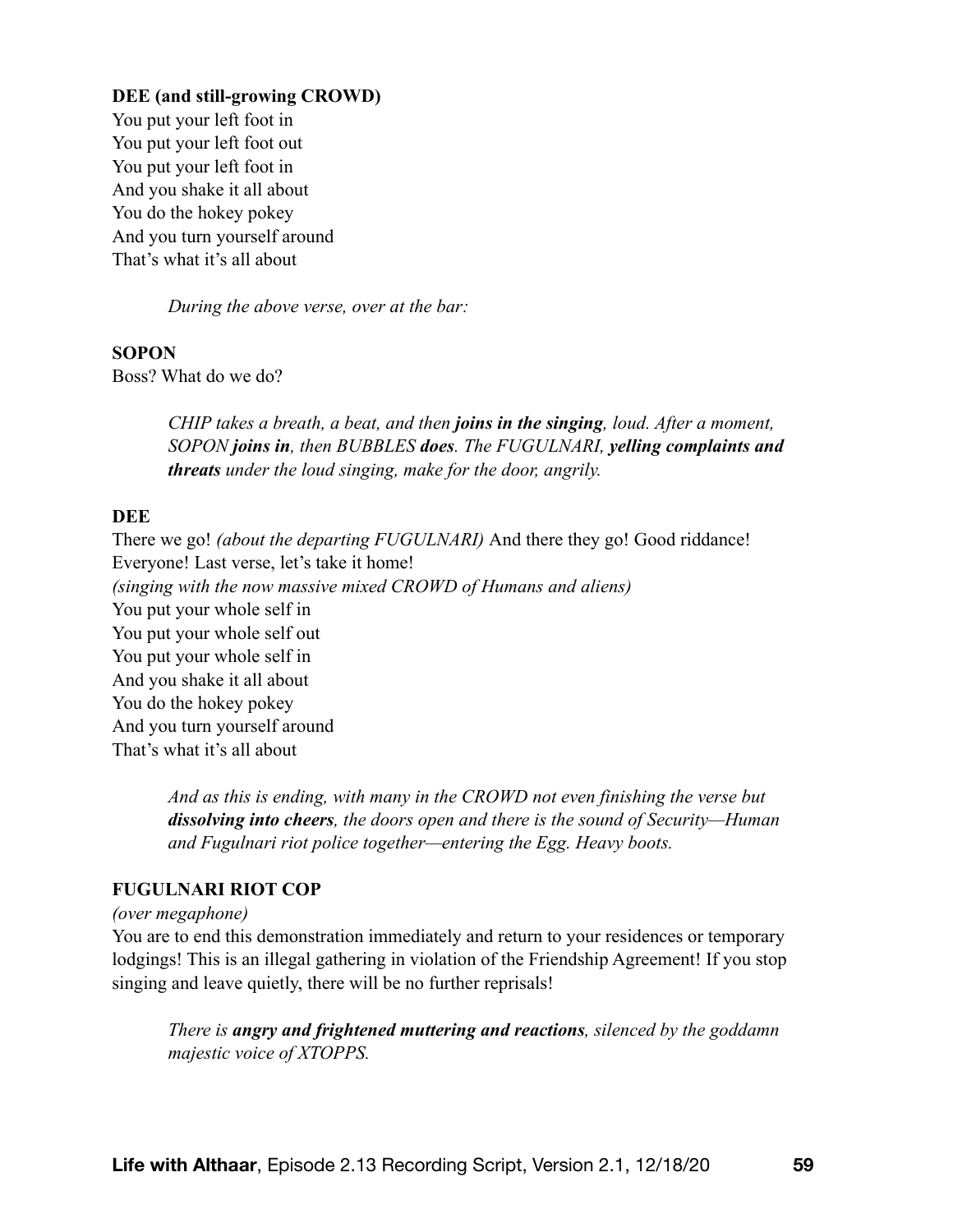## **XTOPPS**

*(suddenly sober as hell - complete fucking royalty - he can pull out every moment of his upbringing full-blast when he needs to)* 

I am Q'Mellix Lobiche Ofpheels, son of Grand Duchess J'Bollont, House Byllaburt, Marquess Runroar of Brellipheen-Hwyine, Baronet of Kandephaa'a, Potentate of the Fyrexian Isles, High Lord of Menchitan, Master of Her Grandiosity's War Snails, *and* Fairgrounds Staring Contest Champion, of the Grand Duchy of Prang! The Electric Egg is the official seat of my Baronetcy! You will cease threatening *my* guests, and leave *my* territory immediately, or face the wrath of the Xybidont Empire!

*You could hear a pin drop in the Egg now.* 

#### **CHIP**

*(quietly, aware that bad shit going down is now unavoidable)*  …holy fuck…

#### **FUGULNARI RIOT COP**

Baronet! Under both League of Humans *and* ICSB law, diplomatic immunity does not apply in the case of seditious acts being committed in a consulate, mission, outpost, or monarchical seat within the bounds of a foreign planet, colony, country, or territory! If you continue this obstruction, you will be in violation of interstellar law! This unauthorized gathering will disperse immediately! And, Baronet, you will lower all of your arms and drop the weapons you are holding at once!

#### **XTOPPS**

These are the six Scepters of Grand Matriarch J'Threnn, you uncultured barbarian, and if you lay one frond on *any* of my guests, *I will beat your floral ass with them*! *(quiet)* Dee? Go ahead.

#### **DEE**

*(calling out)*  Chip?

## **CHIP**

*(in for a penny, in for a pound)*  It's your room, Dee. Do what you need.

**DEE**  Everybody? From the top. *(starts singing)*  You put your right hand in—

*The song continues, with the entire CROWD joining in almost immediately.*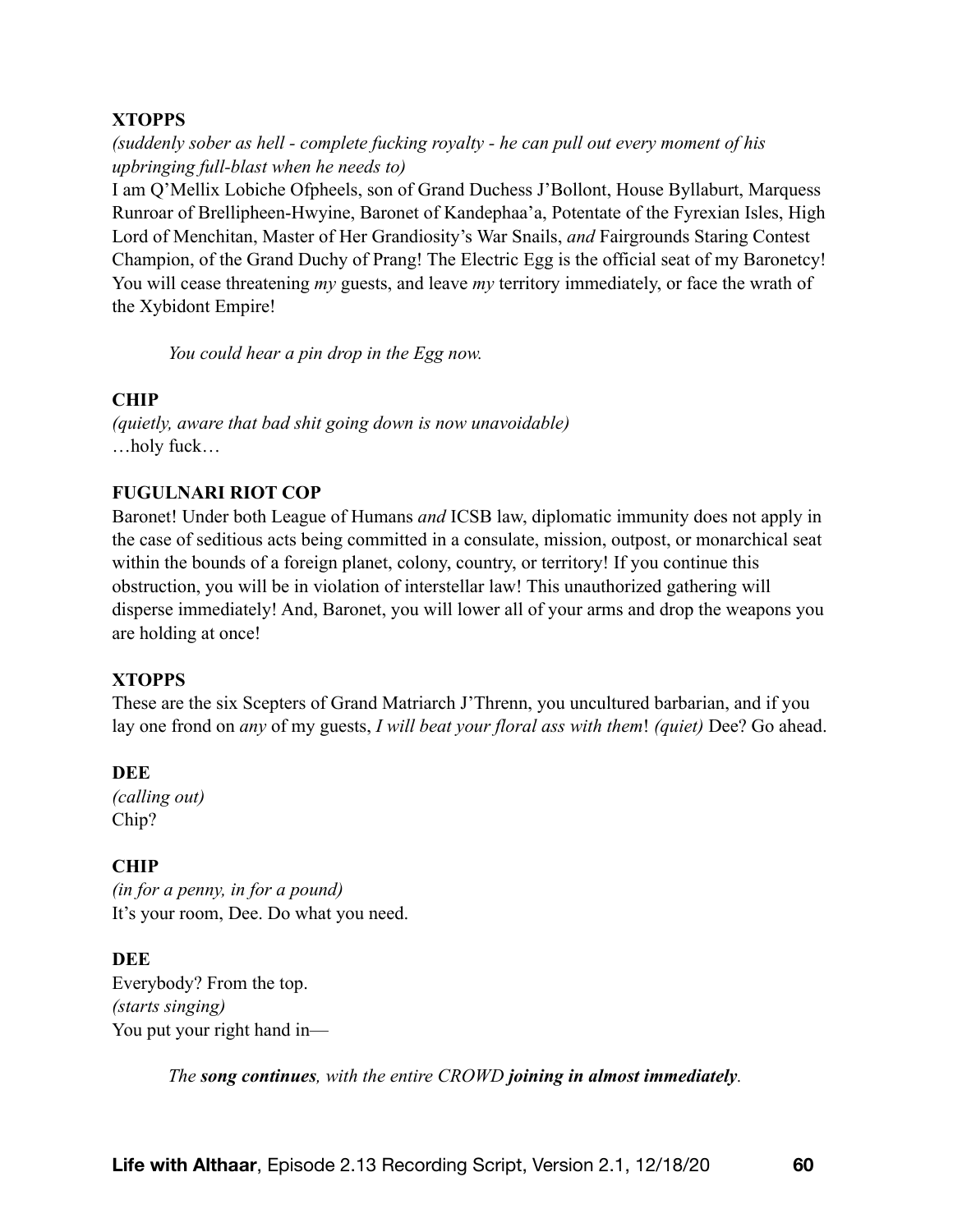## **FUGULNARI RIOT COP**

You are to cease this seditious action and leave the premises in 15 seconds or we will force you to comply! 15! 14—! *(continues countdown)* 

#### **DORMER**

#### *(with NESS, among the riot cops)*

Hey, Ness? Uh, are we— are we doing this? I mean, they're breaking the law, yeah, but… Feels real weird beating up Humans just because a bunch of herbies said so.

#### **NESS**

What the frid is wrong with you? We're not doing this for the herbies! We're doing this because we've got orders to keep the peace! Which means we finally get to bust some heads!

#### **DORMER**

Oh, yeah! Right!

#### **FUGULNARI RIOT COP**

*(finishing countdown)*  —1! Officers! Move in!

> *And the riot cops charge, the song fading into screaming. It is now violent sonic chaos. None of these individual actions can really be "heard" among the stomping, smashing, baton-hits, and screaming, but they should be recorded (with adlibs) and in here simultaneously to be caught by attentive listeners, as part of the massive noise: CHIP jumps the bar like an action hero, getting in one or two ineffective punches at riot cops in armor before he is badly beaten by batons - his arm is broken. SOPON gets on the bar and starts to swing a pipe or bat kept behind the bar at the cops, but is grabbed and beaten. BUBBLES sprays her most caustic liquids with pinpoint precision at the cops, but some get to her (she revs her attached lathe but not in time) and beat her, bending her dispensers and jamming her in one place at the bar. KWONTZ swings his briefcase around while yelling (gibberish: "I am a lawyer and I'll sue your asses off!"), but is also beaten and subdued. The ALIEN BARFLY ("I'll tell you, sisters!") turns out to have immense strength and tears two Fugulnari literally in half, before she is piled on and cuffed. VERT has grabbed something heavy and is running around, dodging the cops successfully as he smashes the feet of Human cops and the pots of Fugulnari ones. ALTHAAR is screaming desperately from behind the Big Blorch Hunter II machine for the violence to cease. DEE prepares to use her mic stand (it probably still isn't the animatronic flamingo, but wouldn't it be funny if it was?) to hit some cops, but she is hit by a neurodamper, frozen, and cuffed. XTOPPS tries to attack the cops assaulting DEE with his scepters, but is struck and knocked backwards, spilling a number of his instruments around the stage, causing a horrible blare of feedback to come from the PA system that just grows*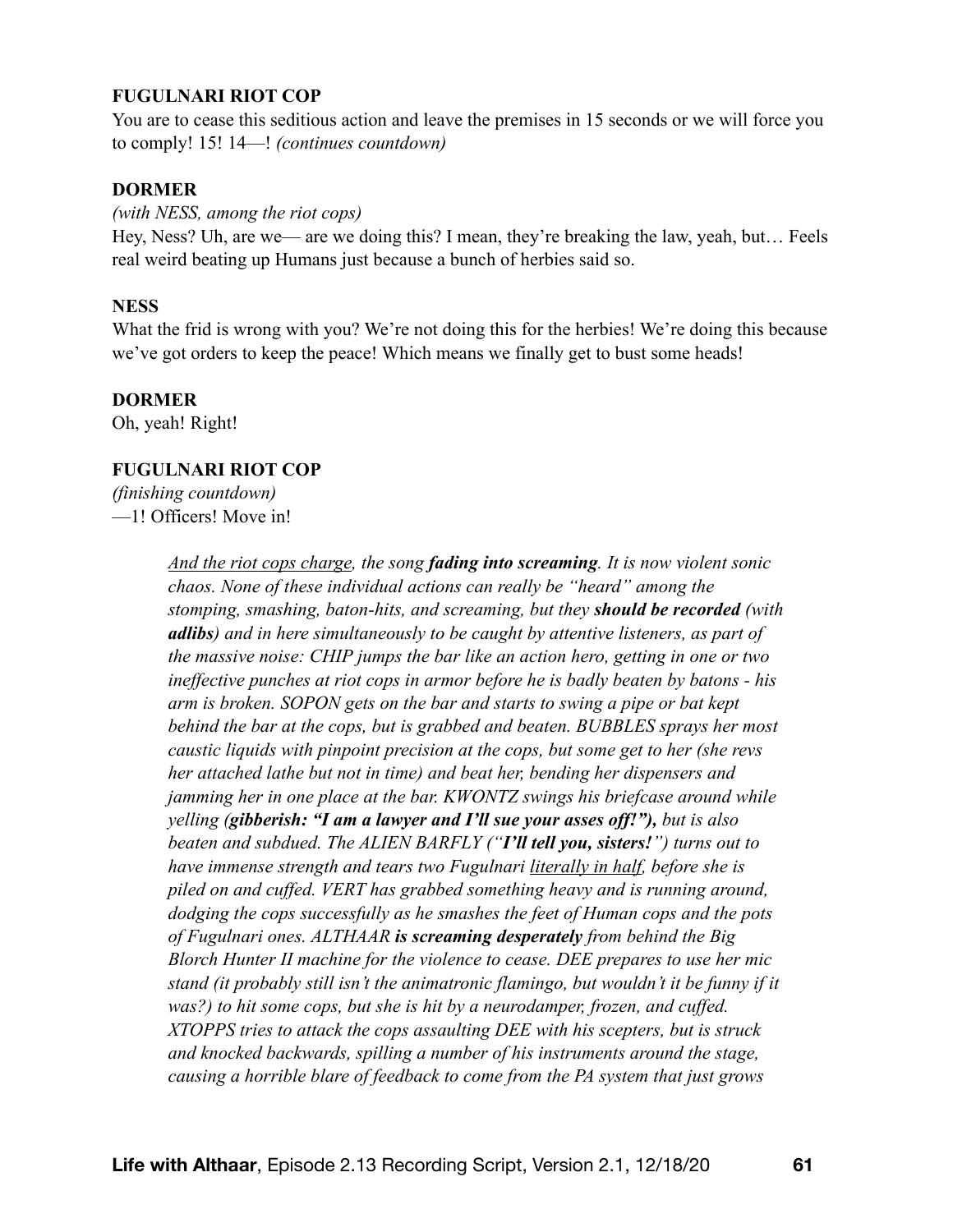*and grows. Dozens of others in the Egg are beaten and/or subdued and cuffed. It just gets worse and worse and louder and louder. [scene 14] The violence and screaming feedback slowly fades away almost to silence, as we fade up on TORIANNA's office. The door opens and JOHN comes in.* 

#### **JOHN**

Commander? You wanted to see me about— *(realizes there are others in the room)*. Oh. Hey, Stella. Frall.

#### **STELLA**

Hi, John.

#### **JOHN**

Glad to see you're ok, Stell. You haven't been answering your phone. After I heard about Tammuz Beta, I wanted—

#### **TORIANNA**

You'll have time for that later, Mr. B. Would you sit down, please? I have a few things I'd like to discuss about the contract between the Fairgrounds and W… your company.

*Chair scrape as JOHN sits.* 

#### **TORIANNA**

*(quietly)*  Okay, Frall, go to it.

> *Sound of the FRALL shimmer, but growing deeper and wider, and expanding as if to all sides of the room.*

## **FRALL**

We're secure, Mindy.

#### **TORIANNA**

Right. Sorry, John, there's a chance we're being listened to, even in here. Had to get through that plausible deniability schness until Frall could become our security bubble.

#### **FRALL**

And we *are* being listened to in here anyway, Mindy.

#### **TORIANNA**

I don't care about the OE listening in. I *hope* they're listening in. But it's vitally important that the Foogs don't hear about this.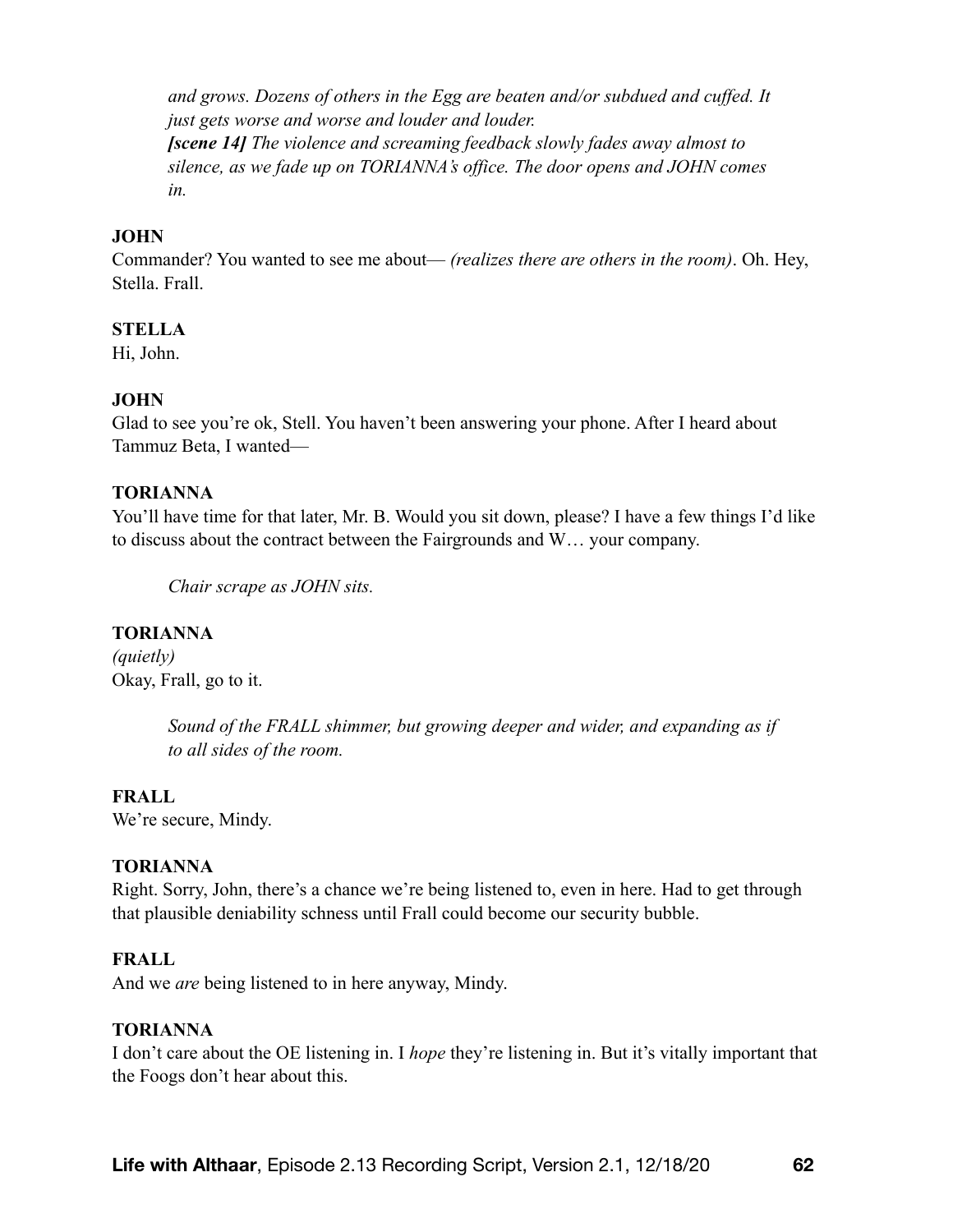## **JOHN**

Oh. Is this about what happened at the Egg? I just heard. Or, I heard a little, and then the local news channel went dead. Just like the radio in Sammy's when they were reporting about Tammuz Beta. What little I heard sounded really bad. Do you know… Is everyone okay? Althaar was on his way there with Chip to spread the news about the Tammuz thing…

## **STELLA**

Althaar's fine, John. No one laid a finger or a branch on him. But everyone else…

## **FRALL**

Apart from a few who managed to flee the scene, everyone else at the Egg has been arrested and jailed, or will be jailed subsequent to the completion of medical treatment or repairs.

## **TORIANNA**

Although Dr. Mwangi tells me that some of the injured aren't likely to pull through.

## **JOHN**

*(quiet)*  Son of a bitch.

## **TORIANNA**

As far as the people you know personally, Chip and Kwontz both have a few broken bones, and Chip will probably be spending a night or two in jail once he's taken care of. Xtopps came out of it with nothing worse than a few bruises, typical for someone that intoxicated—they just roll with it, it seems. Bubbles is badly dented up and will be offline a few days while her nozzles are replaced. Sopon's going to be laid up for a while. The Foogs did a real number on them, and I guess their species is pretty fragile. And that little green guy, what's his name? The annoying one.

## **FRALL**

Vert.

## **TORIANNA**

Right, Vert. He got banged up a bit, but I'm told he managed to smash quite a few pots before they finally took him down. I guess being so tiny made him a hard target. I hope he thinks it was worth it, he'll certainly be doing some time. Along with that drunk who's always parked at the end of the bar. You know, the one with the hair? I don't know if she even understood what was happening, she only knows one sentence in English as far as I can tell, but she ripped a couple plants apart with her bare hands before they got to her with the neuro-dampers.

## **JOHN**

What about Dee?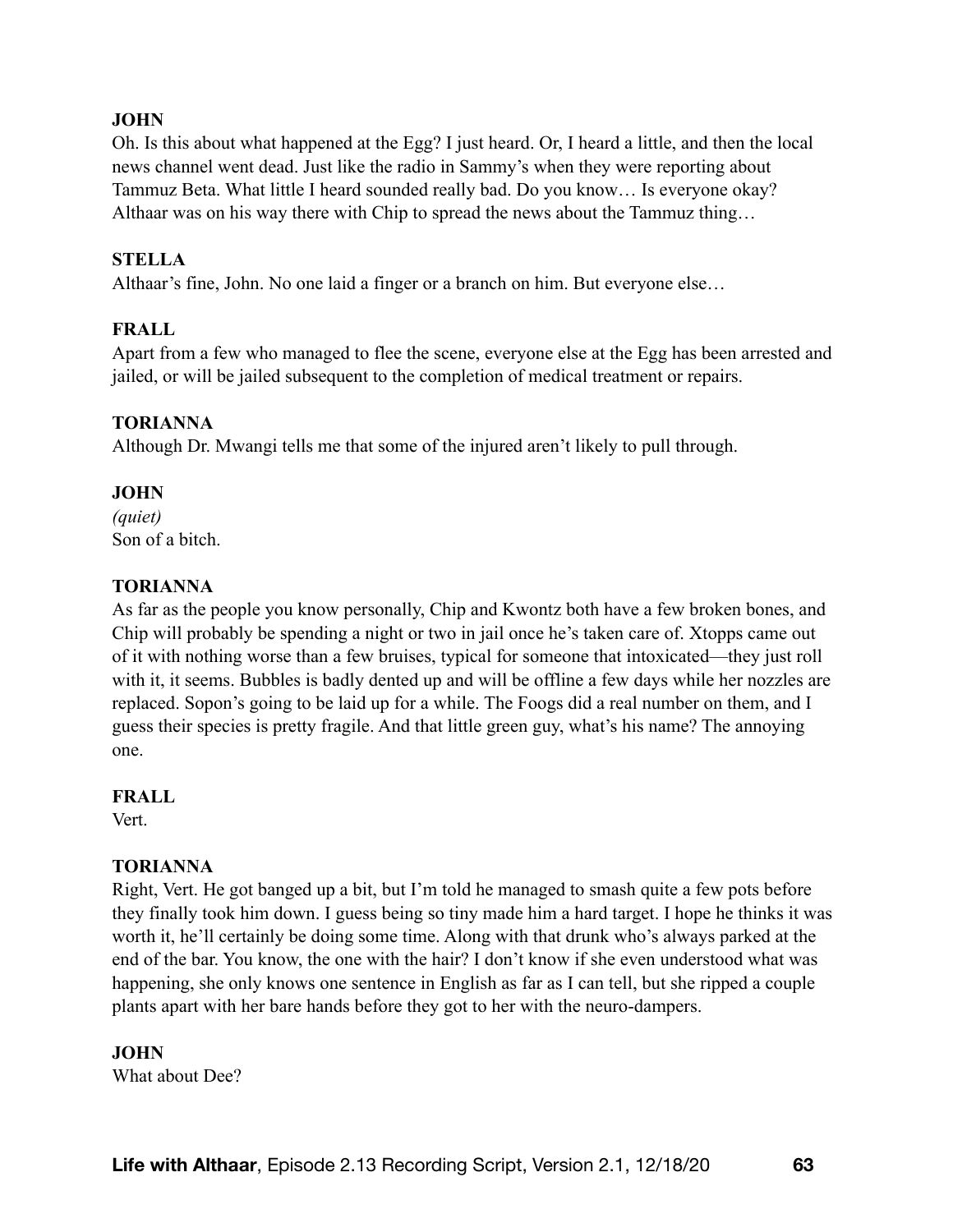## **FRALL**

Ah. Dee.

# **STELLA**

Dee's got a lot of bruising, and she's suffering some short-term neurological issues from the neuro-damper hits, although she's expected make a full recovery. But she's in jail now, and it looks like she's going to be for a while.

## **JOHN**

But… can't Xtopps do something about that? I mean, he's royalty! And he was *beaten*? There's no way the Xybidont Empire will stand for that. Is there?

## **TORIANNA**

I certainly hope not, John, but there's no way of knowing how long it will be before they hear about it. And I'm sure whatever story does make it out to them will have been heavily massaged by the Committee.

# **FRALL**

Not to mention that, while an assault on even a dimly-regarded aristocrat like Xtopps would normally provoke an immediate and resounding response from the Empire, there is some question as to whether they will extend themselves for him specifically. The internal machinations of the Xybidont aristocracy are… well, to call them cut-throat would be a severe understatement. So Xtopps's family, and his distinguished mother in particular, may not wish to strain their ties to the Empress in support of a son who has already considerably weakened their standing through his antics. We will have to wait and see whether the Grand Duchess considers her honor, and her affection for her son, to be worth the considerable expenditure of social capital it would require to convince the Empress to intervene. The most likely outcome is that the Empire will eventually issue an official statement of censure toward the Fugulnari for this act of lèse-majesté, which they will cheerfully ignore.

## **JOHN**

And… Dee? How long is she going to be in jail?

# **TORIANNA**

It's hard to say. Everyone else, the Foogs will only hold for a few days, just to prove a point. But their official story is that Dee instigated a riot, so she needs to be detained indefinitely as a threat to public safely. And it looks like they're also going to charge her, if they even get around to charges, with not only sedition, but the planning of that bombing in the Central Promenade this afternoon.

## **STELLA**

Which is ridiculous. She had nothing to do with that!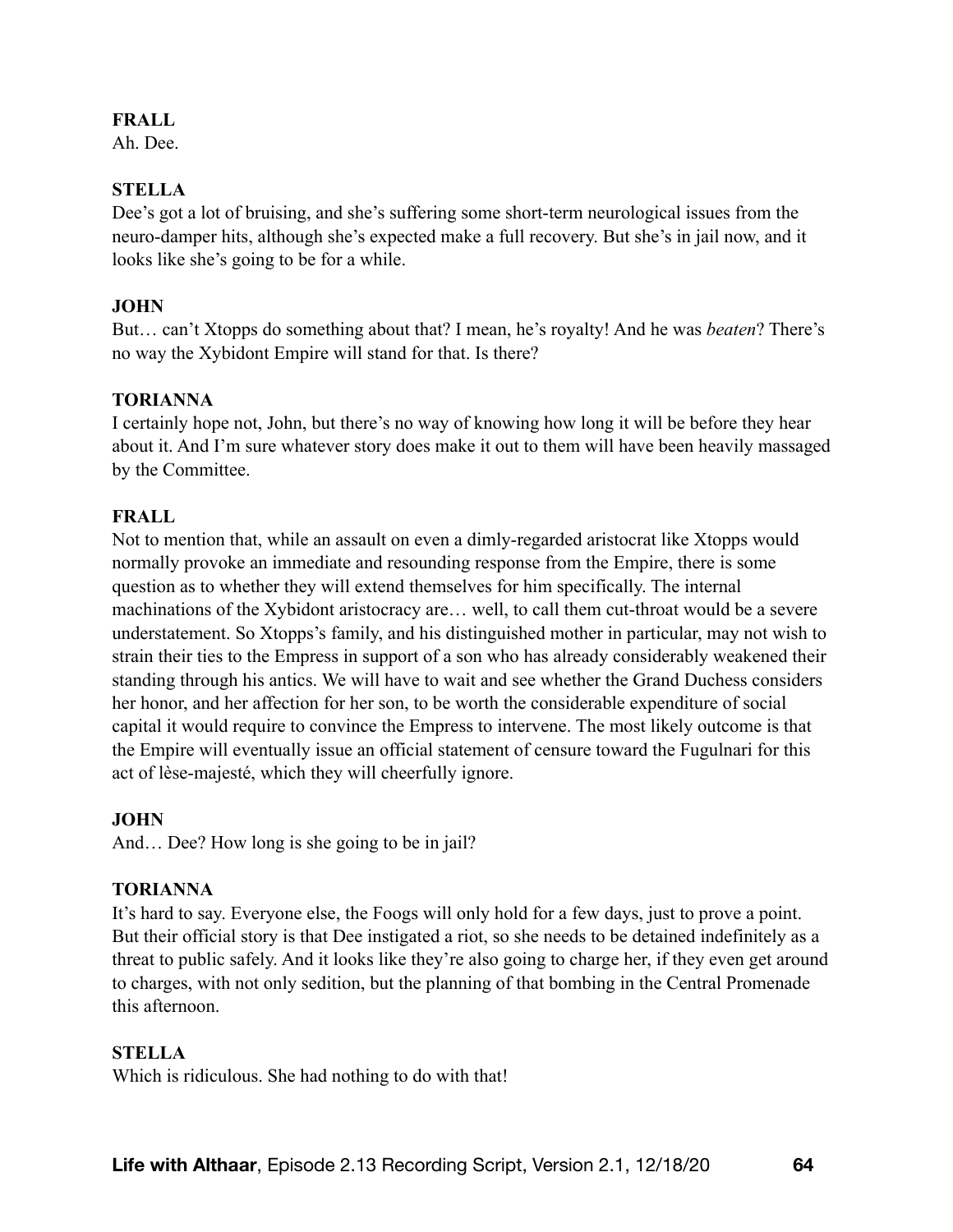## **JOHN**

#### *(and he thinks he knows who was behind it)*

Yeah. The bombing. I was there for that. And so were you, Stell, although you were working *really* hard to get me away from that Recruitment Center. So, if Dee didn't plan that bombing, which I think we can all agree she didn't, then I'd like to know who did. Although I think I can guess.

#### **FRALL**

Stella did not plant that bomb, John.

## **JOHN**

*(tiniest bit of doubt)*  Oh?

## **TORIANNA**

It was Hardyfox.

## **JOHN**

*(beat; what the hell?)*  Oh. *(as what H.F. was saying makes more sense)* Oh! But—

## **STELLA**

It was time. I'm so sorry I've been keeping this from you, Johnny, but… well, I guess you'll understand why I haven't had as much time for you these last few weeks. There's a Resistance movement here on the Fairgrounds. And I'm part of it. So's H.F. We're just local so far, but we've been trying to make contact with anyone who's been doing the same elsewhere in Human space, if they're even out there. No luck yet. But either way, we intend to stop the Fugulnari takeover of Humanity through sabotage, subversion, and when necessary, violent action.

## **JOHN**

And today was the day it became necessary.

# **STELLA**

*(no question)*  Yes.

**TORIANNA**  *(many questions, but…)*  Yes.

## **FRALL**

*(no questions; deep regret)*  Yes.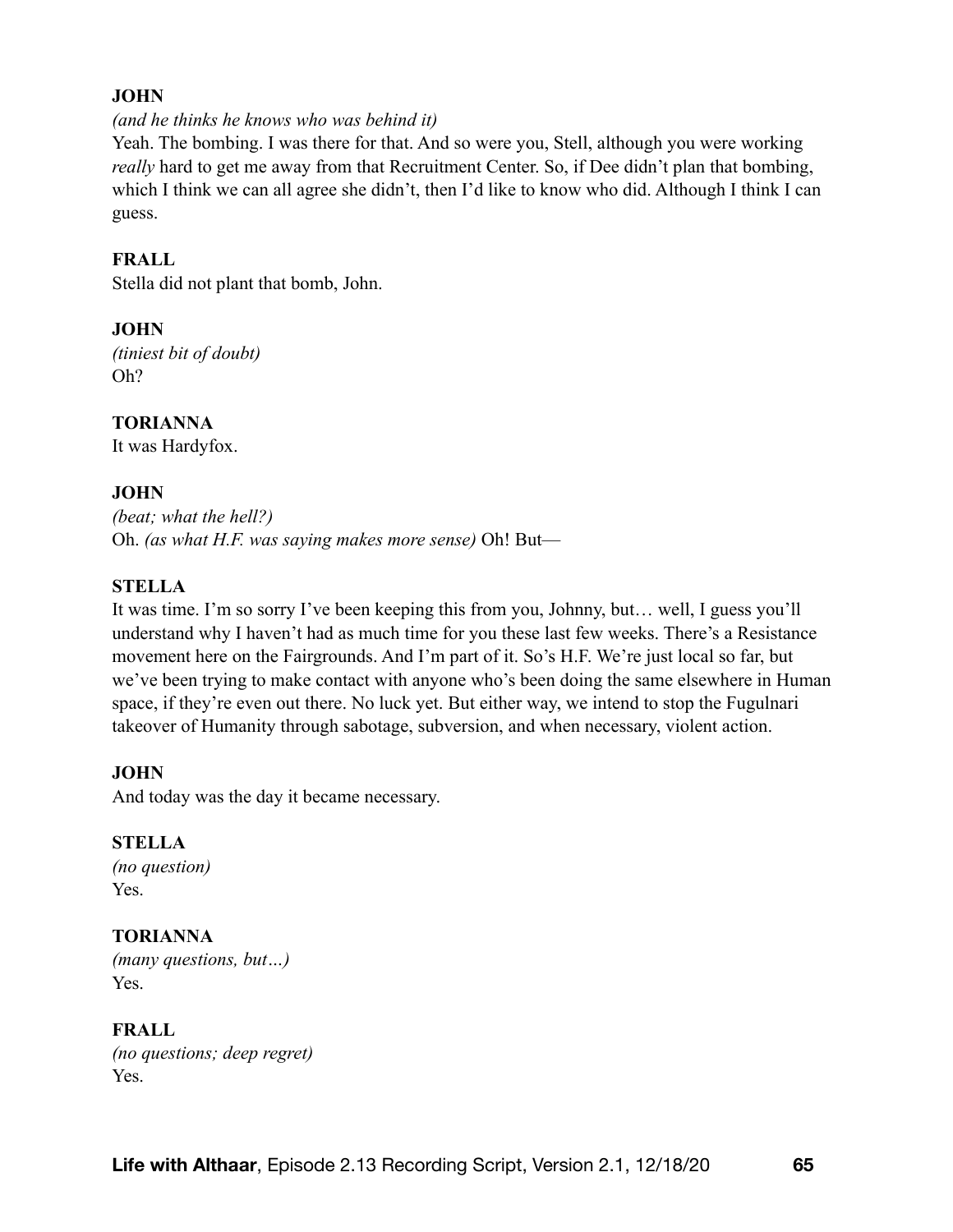## **JOHN**

Right. Okay, so… where do I sign up? Who's in charge? You, Commander? Or… H.F.?

#### **TORIANNA**

No, John. My actions are under far too much scrutiny by the Committee to risk any direct involvement. It wouldn't be safe for me or the Resistance.

## **FRALL**

The Commander's greatest potential value to the Resistance is to offer them whatever limited assistance she can from her current post, even if the most she can do is slightly impede the official attempts to counteract their efforts. Their effectiveness would be greatly reduced if she were replaced as Commander of the Fairgrounds by a willing Fugulnari collaborator.

## **STELLA**

And I wouldn't say that anyone's "in charge" of the Resistance, really. We've been trying to keep things communal and work on a cell-based system to minimize the risk of the whole organization being taken out. But, well, when it comes time to make the big decisions, a lot of people tend to look towards… the person who first started putting it together.

## **JOHN**

*(the penny drops; with a bit of a laugh of admiration)*  Of course. Of course it would be you, Stella.

## **STELLA**

Yeah. The core group came from my Sanitation Fusiliers. I knew them, I knew who could be trusted. And then we started expanding. H.F. got wind of it from someone in the in-betweens, and came to me offering his technical expertise. And… I'm the one who signed off on his bomb plan today. I'm sorry I couldn't tell you until now, Johnny, but there were… reasons.

## **JOHN**

*(just a hair of bitter; JUST; he trusts her)*  Because I was your boyfriend?

## **STELLA**

I wish it was just that simple, John. Yes, I love you, and I *wish* I could say that my whole reason for keeping you out of all this was to keep you safe. But. As much as I want that, not letting you get involved was more for… tactical reasons.

#### **JOHN**

Tactical?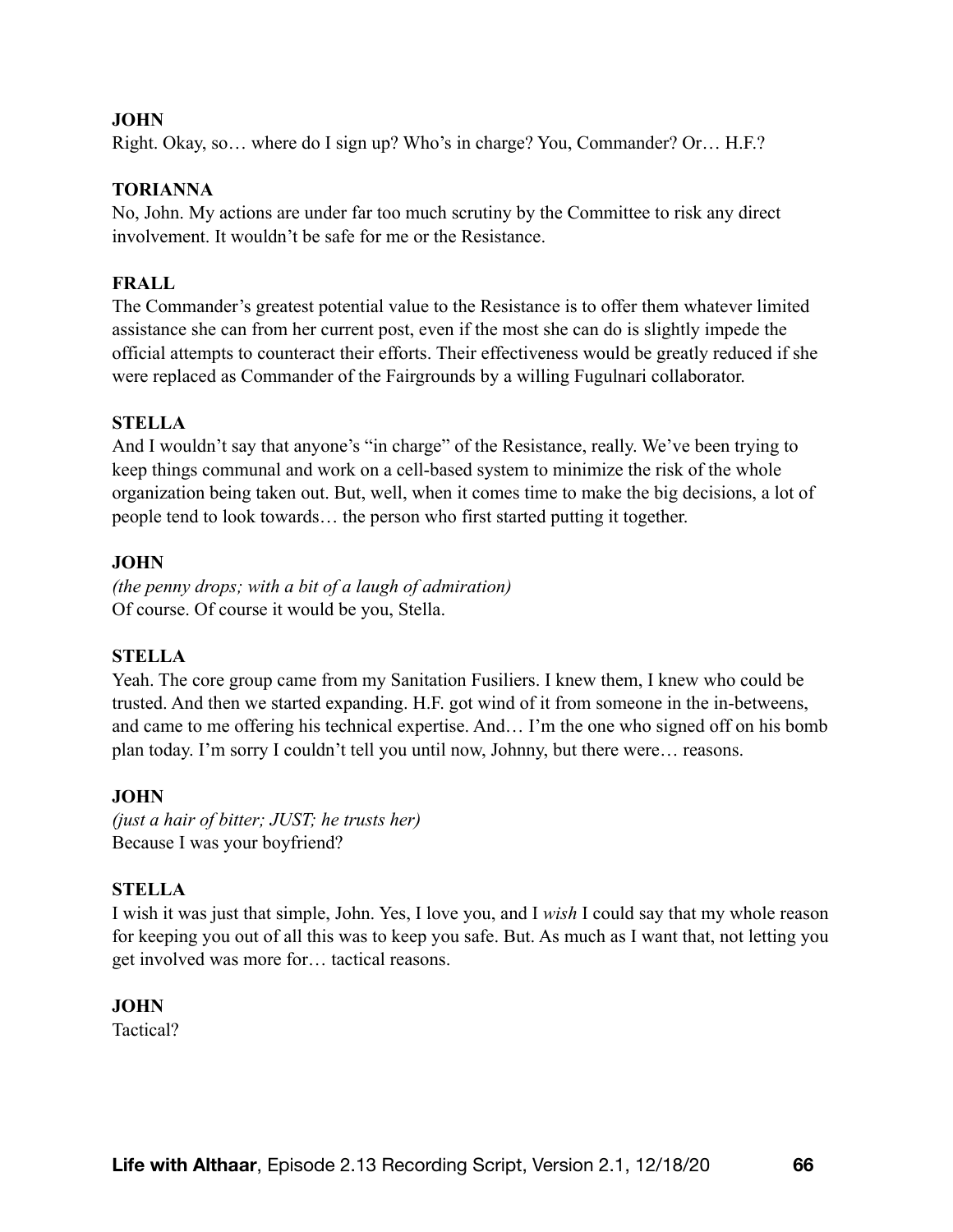## **STELLA**

When I first started thinking about our possible strategies going forward, and all the possible Fugulnari responses to those strategies, I realized that someone like you could be exactly what the Resistance needed, as a… strategic instrument. To be brought into play when necessary.

## **JOHN**

Strategic how?

## **TORIANNA**

How close are you with Frondrinax these days, John?

## **JOHN**

I've been turning and walking the other way every time I see her, what do you think? She subjugated my entire species!

## **TORIANNA**

But before the… "Ascension." You were pretty close to her, yes?

## **JOHN**

I… guess? If you'd asked me back then, I probably would have laughed and said she was annoying but harmless, always showing up at the most inconvenient times, coming into our apartment uninvited… Which, yeah, makes me feel pretty stupid, looking back on it now. But… I don't know, I guess I do miss the silly, sweet, slightly dotty old Mrs. Frondrinax, even if she never really existed. Althaar actually thinks her whole mission here was to try and keep him from getting too close to any Humans, that she was doing all she could to subvert our friendship, but… I don't know. He's usually a lot more optimistic about people's intentions than I am, but I'm having a hard time believing Mrs. F would do that. I suppose it makes sense, though.

## **FRALL**

*(a confirmation ALTHAAR is right)*  It does.

## **TORIANNA**

We'd like you to start talking to her again. And keep her talking. See what she might let slip about the Fugulnari's plans. They're well-organized as a whole, but individually, some of them get careless and sloppy. They like to talk.

## **JOHN**

Yeah, when H.F. and I were pulling our clumsy-albeit-successful rescue of Miss Sophie, we heard one of the guards saying something about Tammuz Beta. Didn't mean anything to me at the time, but…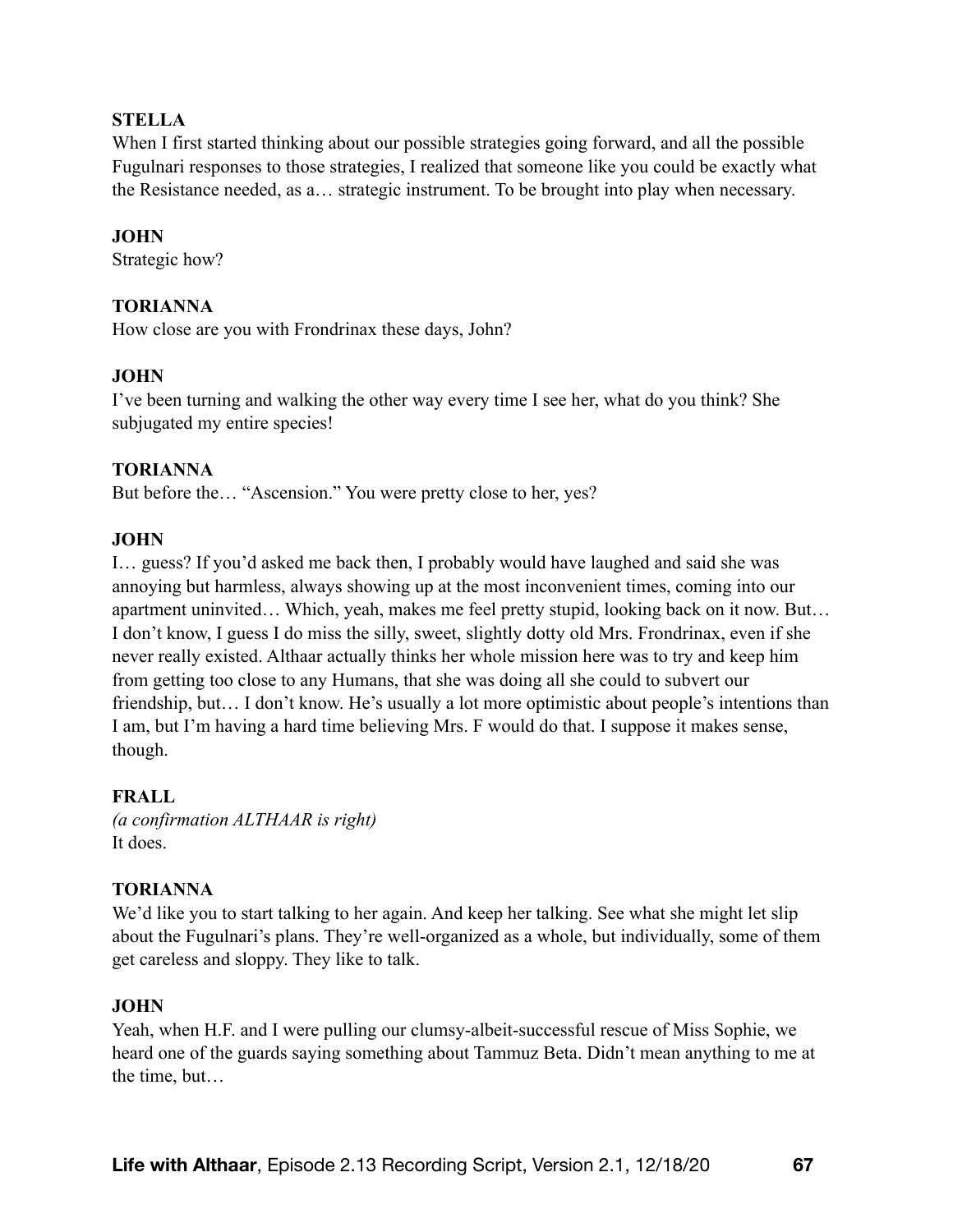## **STELLA**

See, yes! That's *exactly* what we're gonna need!

## **FRALL**

And Mrs. Frondrinax is a particularly likely source of useful information. She has stumbled into the trap that awaits every deep-cover agent: the false self she was presenting to the world has become more real than she had ever intended. She is no longer entirely comfortable among her own people, and they in turn suspect that her loyalties may not be as solid as they once were. She is, in short, lonely, and will very much welcome a sympathetic ear, no matter to whom it is attached.

## **STELLA**

So we need you to listen, and learn as much as you can.

## **JOHN**

But what if they suspect you're with the Resistance? Being your boyfriend is probably going to get me labeled a security risk at the very least.

## **STELLA**

I won't be around, John. After tonight, me, most of the Sani crew, H.F., a few others? We're going into the in-betweens full-time.

## **JOHN**

So, they'll *know* you're with the Resistance. How am I supposed to convince them I'm not?

## **STELLA**

John. Here's how it's going to go down. After tonight, we won't see each other again until the day after tomorrow. You'll be on the Central Promenade at 13:37 hours, hanging around outside the Recruitment Center—the Committee have made re-opening it their top priority, it should be up and running with at least a skeleton crew by then. You'll be considering whether or not to go inside. I will "run into" you there and we will have a fight. I won't tell you exactly what about, it's better if you're not over-prepared, but I'm sure you have some idea. Just follow my lead. And it's gonna hurt, baby, I'm sorry. I'm so sorry. But this is how it needs to be. I'm going to walk away, and you'll take a moment, and then walk into the Recruitment Center. You'll tell them you're now in charge of your company's office on the Fairgrounds, you're a friend of Mrs. Frondrinax, and you want to know how can you help the Fugulnari cause. And then you listen to what they tell you to do, and you do it.

## **JOHN**

Ok, this is like, the… forty-third most upsetting thing about this plan, but don't you think all that's a little… melodramatic? And obvious?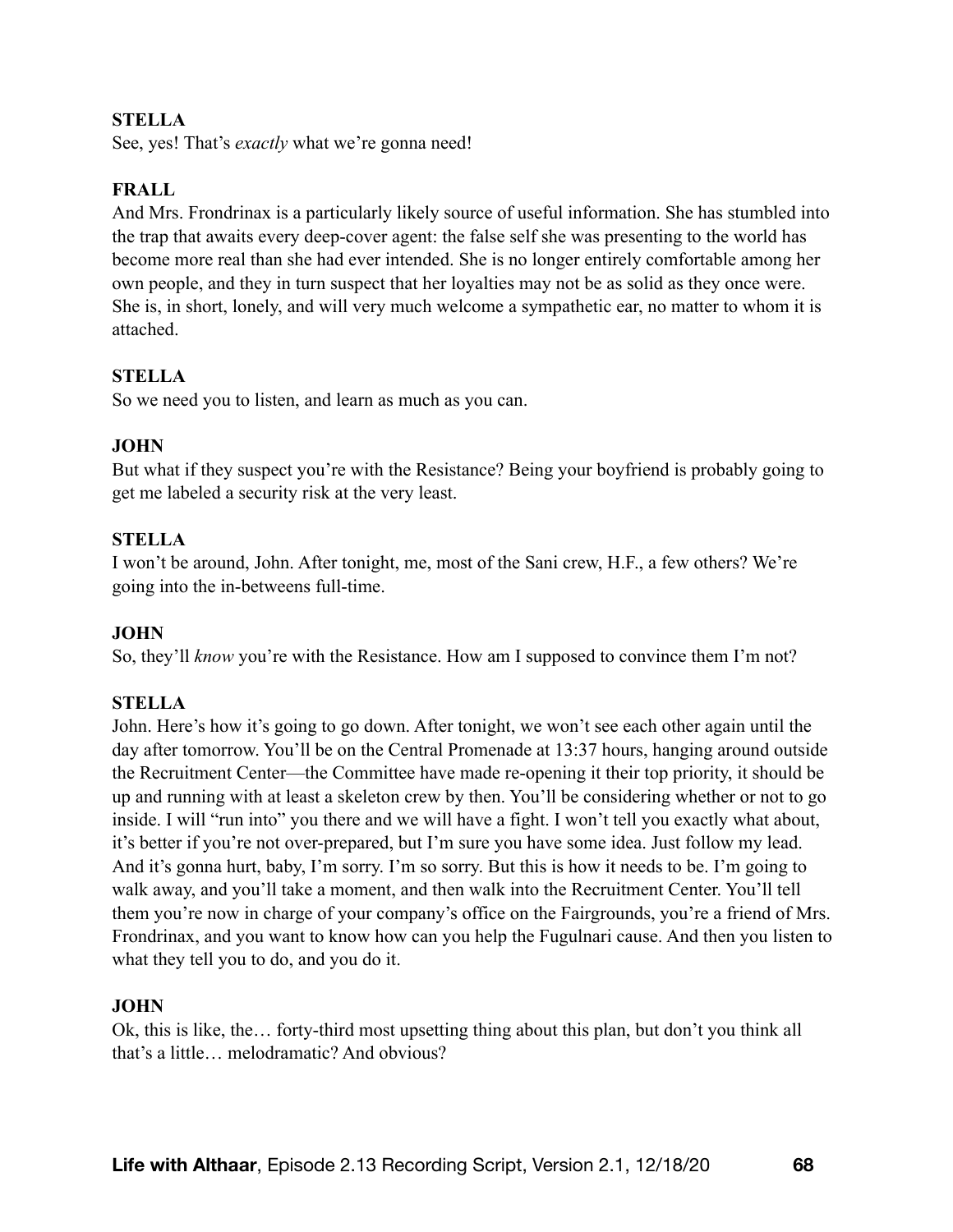## **TORIANNA**

Not really. The Fugulnari aren't big on emotional subtlety, especially when it comes to mammals. And they genuinely believe Humans should want to help them. They're unlikely to question it.

## **JOHN**

Okay. So then… what? I work for them?

## **FRALL**

Mostly just *around* them. You do your regular job. Or whatever else they tell you to. But you listen.

## **JOHN**

Okay, so… I'm walking around wearing a stupid headband that says I'm a traitor to my species, and doing whatever the Foogs want so they'll start feeling chatty while I'm around. How do I get in touch with you if I learn anything?

## **STELLA**

You don't. We can't risk it. I have to stick to the in-betweens, keep on the move. So you absolutely can't come to me, or do anything that would show you know there's anything going on in there.

## **TORIANNA**

You'll report to me, John. Right here. You're already needed on the Bridge at least once every three weeks for that one stupid wire that keeps shorting out on us. Just mention "confidence" while you're out there making repairs, and I'll "remember" that the espresso machine here in my office has been giving me some trouble. Frall will do their cone-of-silence bit and provide a plausible simulation of you cussing out a malfunctioning group gasket for anyone who might be inclined to eavesdrop, and we'll be able to speak freely.

## **JOHN**

Every eighteen to twenty-four days. Thereabouts. And the rest of the time, I walk around being hated by just about everyone else on the Fairgrounds.

## **FRALL**

But not *all* of them.

## **STELLA**

And that's important. We need to know about collaborators, too. Which Humans might be doing the same thing you are, but for the other side. And which aliens might be leaning for or against joining up with the Committee.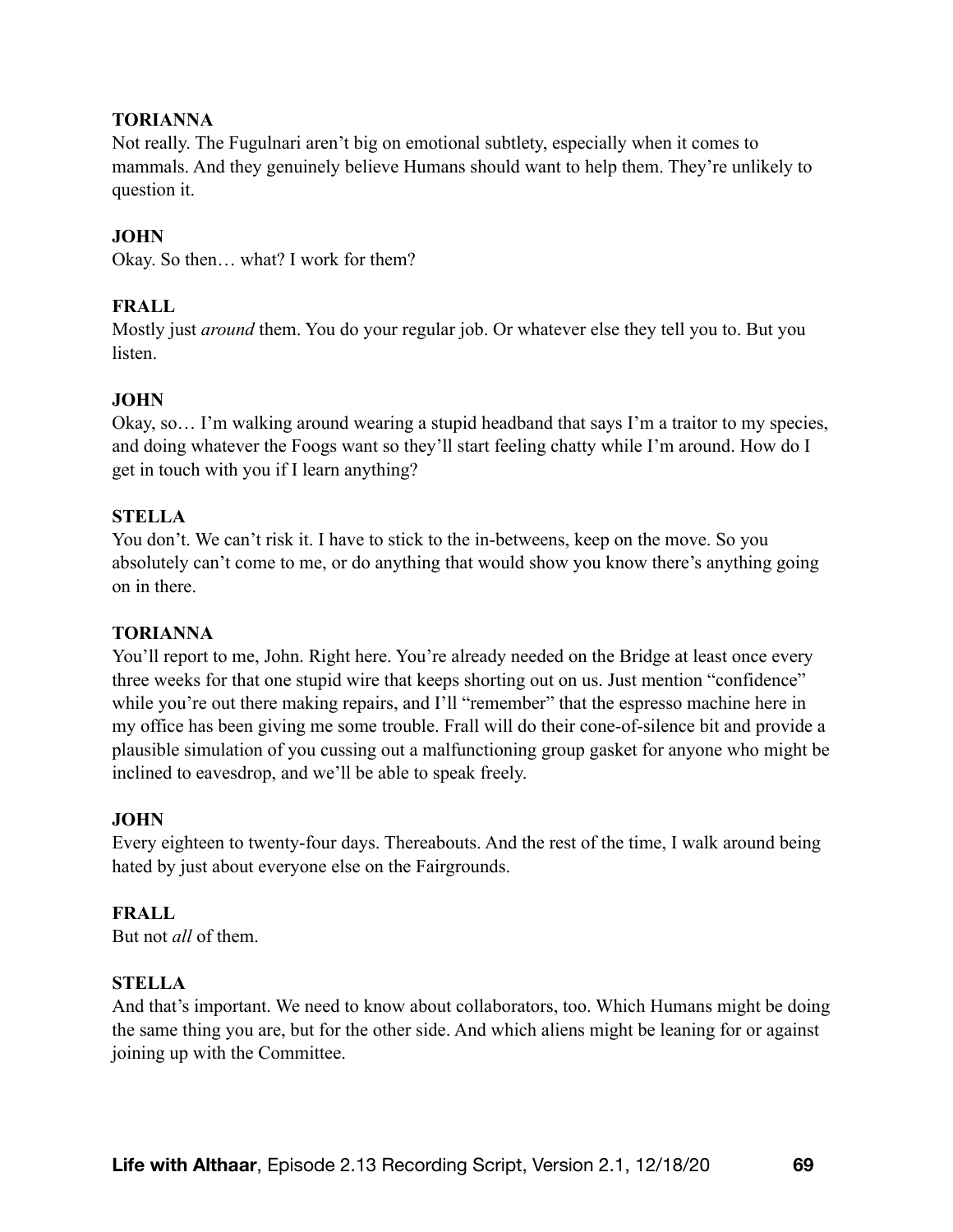## **TORIANNA**

And we'd *also* love to find out which side of all this the Bots are going to fall out on. That might end up being incredibly important, and they may trust you more than any other Human on station. Which I know is a pretty low bar to clear, but still.

## **STELLA**

Basically… We just need you keep your ears open and use your instincts. Everything's still too up in the air to give you any instructions clearer than that.

## **JOHN**

Yeah. No, that's... that is unfortunately completely clear. And totally logical. So. When will I get to see you during all this?

## **STELLA**

You don't.

## **JOHN**

Ever?

## **STELLA**

Ever.

# **JOHN**

Until?

# **STELLA**

Until... all this is over, and the Fugulnari are gone, or we're dead. That's how it is.

## **JOHN**

Stella.

# **STELLA**

And that's true whether or not you choose to help us.

## **JOHN**

Choose? I have a choice about this?

## **FRALL**

Of course you have a choice, John. Even if you were a member of League Forces, we would never force you to accept such a weighty and perilous mission. That would somewhat contravene the principles of freedom which we are trying to defend, would it not? You will not be required to simulate a public break with Stella, nor to feign allegiance to the Fugulnari.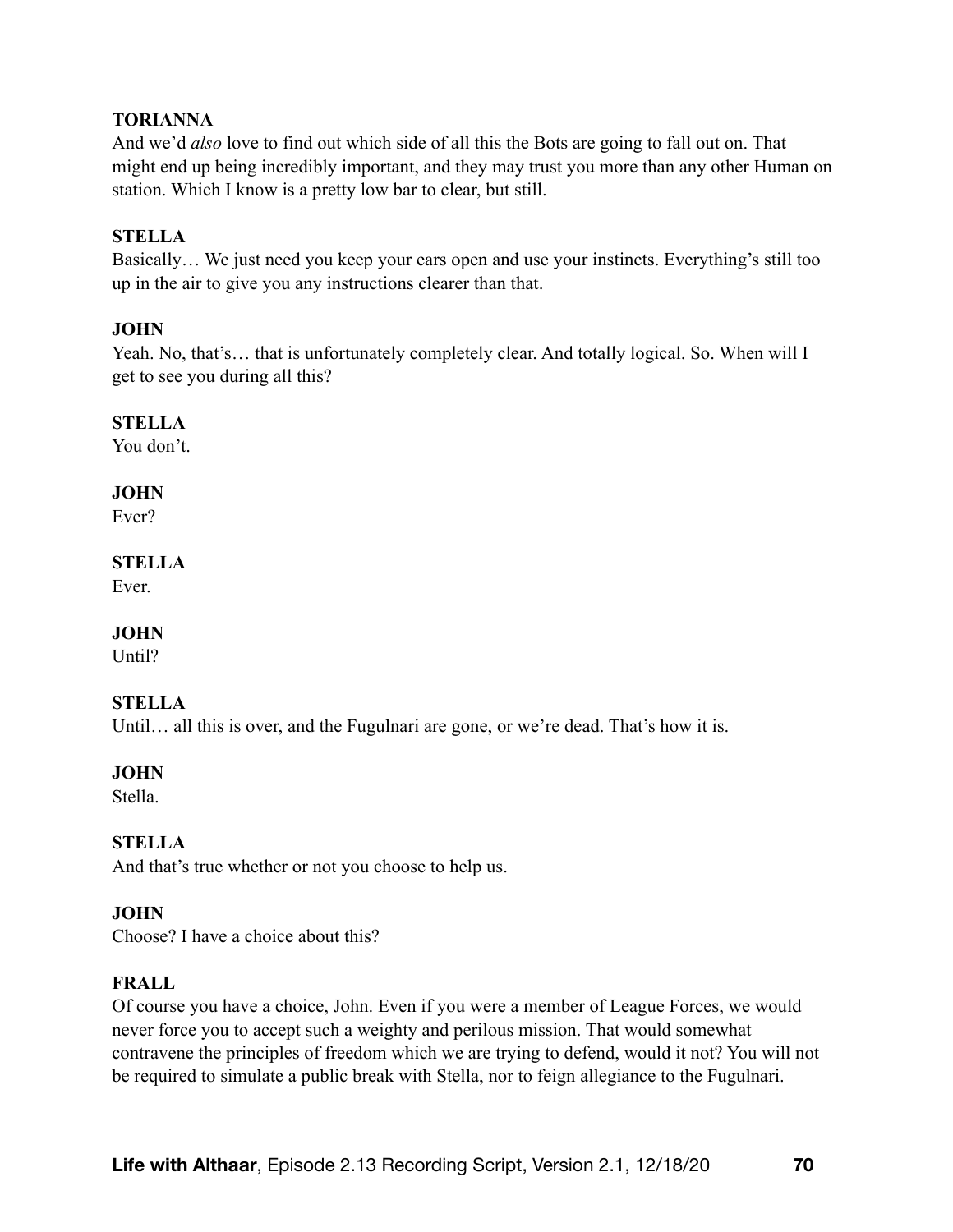# **STELLA**

I'll still have to stay away from you no matter what. But if you'd rather just keep your head down and stay out of it, that's absolutely your prerogative.

# **JOHN**

While you're risking your life? You know I couldn't do that, Stel. And... it's not just you, half my friends just got the shit kicked out of them for singing a stupid kids' song! Of course I want to do whatever I can to stop this! Anything! And I'm pretty sure the three of you already know that, or I wouldn't even be here.

# **FRALL**

*(affirmative sound)*  Hmmmm….

## **JOHN**

So… who else is in on this? I mean, who else will know I'm actually working for the Resistance?

# **FRALL**

Nobody, John. Just the three of us.

# **JOHN**

What?

# **TORIANNA**

We can't risk it.

# **JOHN**

I mean, I appreciate that, but isn't there anyone who—

# **FRALL**

No, John. While we appreciate that the general disdain generated by your public embrace of the Fugulnari will be a heavy burden indeed, the risk of losing a unique potential asset is too great to allow even one potentially untrustworthy individual to learn of your true allegiance.

## **JOHN**

Not even H<sub>F</sub>?

# **STELLA**

Sorry, no. I know, you'd trust him to the Outer Rim and so would I. But no.

# **JOHN**

*(slowly)*  What do I tell Althaar?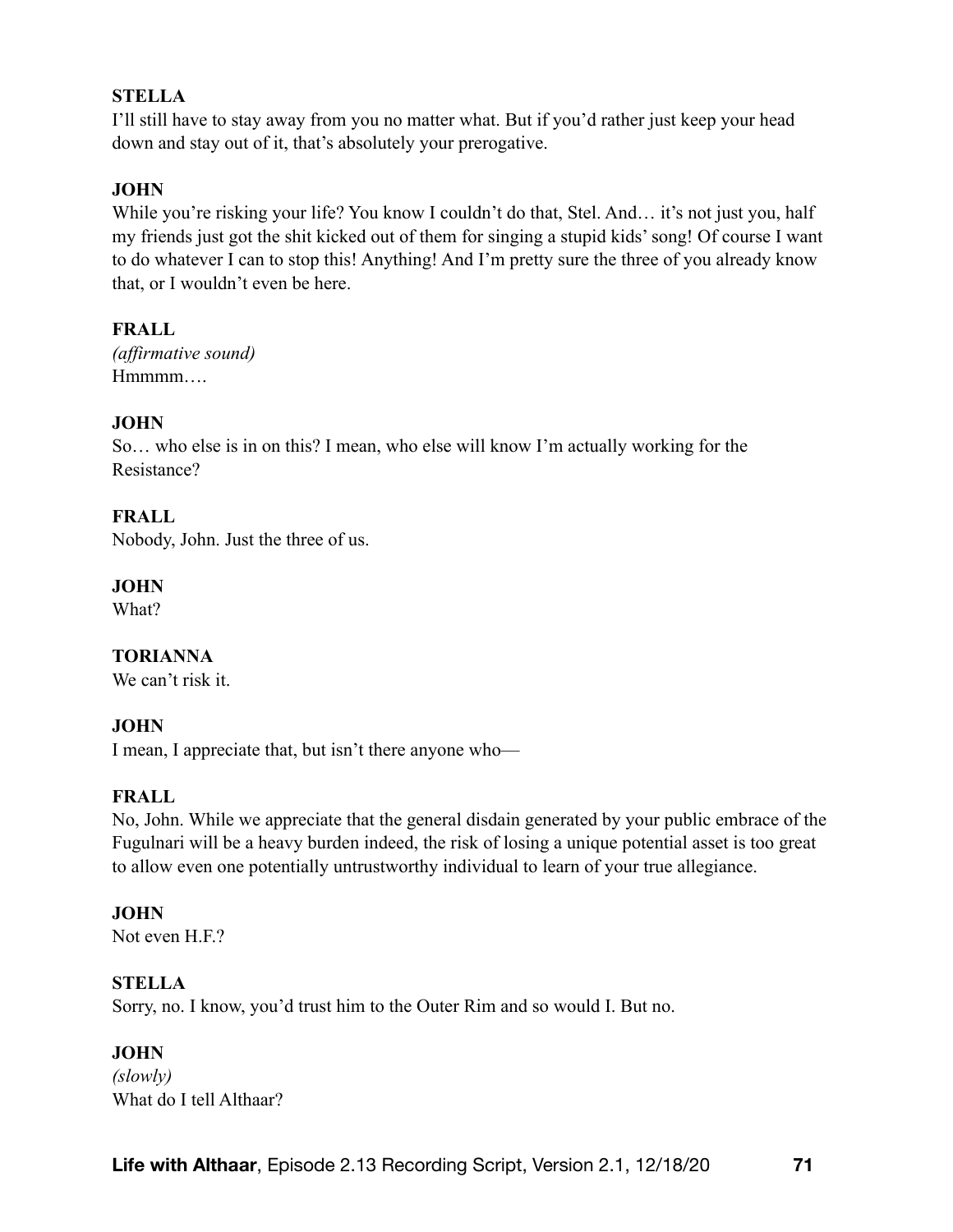## **FRALL**

Nothing.

**JOHN** 

But… *Althaar*?

## **TORIANNA**

No.

# **JOHN**

So I let the kindest, sweetest, most generous and *ethical* person I've ever met, who thinks the world of me for some reason, believe that I'm willing to go along with a fascist takeover of my own species? The species he's dedicated his life to for years?

# **FRALL**

Yes, John. That's exactly what you do.

# **JOHN**

*(breaking a bit)*  I have no idea why you think I'll be able to handle this. I… I don't know if I can.

# **TORIANNA**

John. Out of everyone you've met on the Fairgrounds, who would you consider the most critical, the hardest to impress?

# **JOHN**

Well… *(seeing where this goes, but it's true)* Yeah, you three would definitely be up there.

# **TORIANNA**

Right. So if we all think you can do it…

# **JOHN**

Yeah... yeah... I know. Okay, I'm in. But you already knew that. Just... pardon me a second? *(he takes a moment for himself, inhales, yells)*  I JUST WANTED TO HAVE A NORMAL, BORING, UNEVENTFUL LIFE! *(breathes hard for a moment, evens out)*  Just needed to get that out, sorry. I'm good now. So. I guess I should go.

# **TORIANNA**

John—

# **FRALL**

John B. If you would like some privacy in order to say your goodbyes to Ms. Reyes before you are forced to part, I would be able to arrange that for you at this time.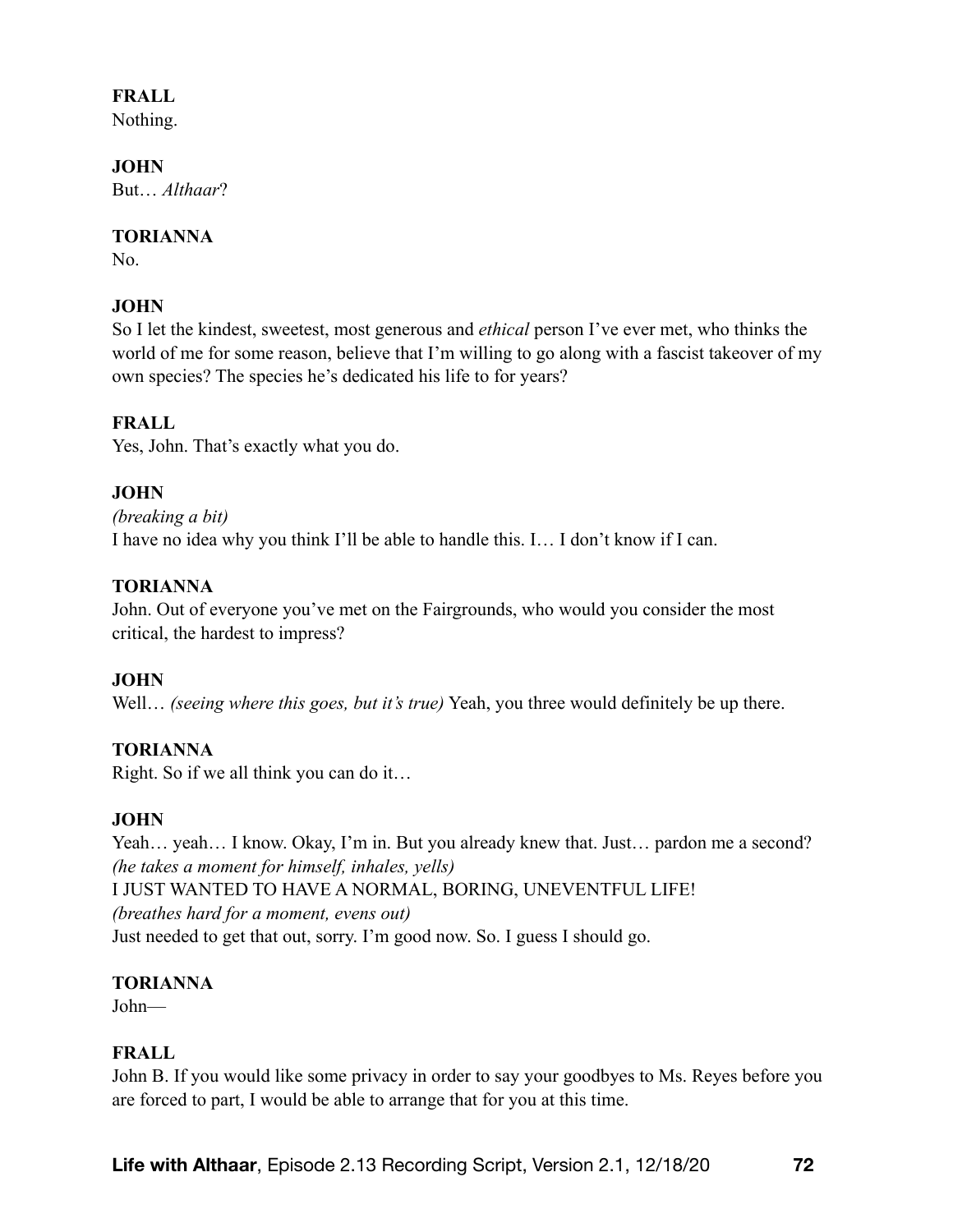# **JOHN**

### *(considers a hair)*

No, I don't think so. If I'm going to do this I have to start right now. I'd better get home and see how Althaar's holding up. Unless... Sorry, Stella, I should have asked. Did you want to—?

# **STELLA**

*(stating the facts)*  No, Johnny. I love you, and I'll miss you, and I'll see you for real on the other side of this.

## **JOHN**

Yeah. I love you, too. All right. I'll see you at 13:37, on the Central Promenade, day after tomorrow. Commander, Frall? I guess I'll be seeing you the next time you need a 16-gauge splice. I'll be the guy in the stupid headband.

## **TORIANNA**

Thank you, John. And good luck.

## **FRALL**

I'll see you out.

*FRALL's shimmer sound "opens up" a bit around the door, and it slides open as JOHN exits.* 

*[scene 15] Transition—no music—just the crossfaded ambient sounds of where JOHN is passing (not in real time; shortened, dreamlike) - through the Bridge, down an elevator, through corridors, all spookily quiet - until he reaches his and ALTHAAR's suite. Door opens as JOHN enters.* 

# **JOHN**

Althaar? You here, buddy?

### **ALTHAAR**

*(quiet, contemplative)*  Yes, FriendJohn. Althaar is here, behind the Curtain of Privacy.

### **JOHN**

I heard a little about what happened at the Egg. Do you want to talk?

### **ALTHAAR**

Yes, FriendJohn. The conversing with the dear friend would be a great consolation at this time.

# **JOHN**

*(sitting down next to the curtain, near ALTHAAR)*  You were there when it all went down, right? I heard they didn't touch you, but everyone else...

**Life with Althaar**, Episode 2.13 Recording Script, Version 2.1, 12/18/20 **73**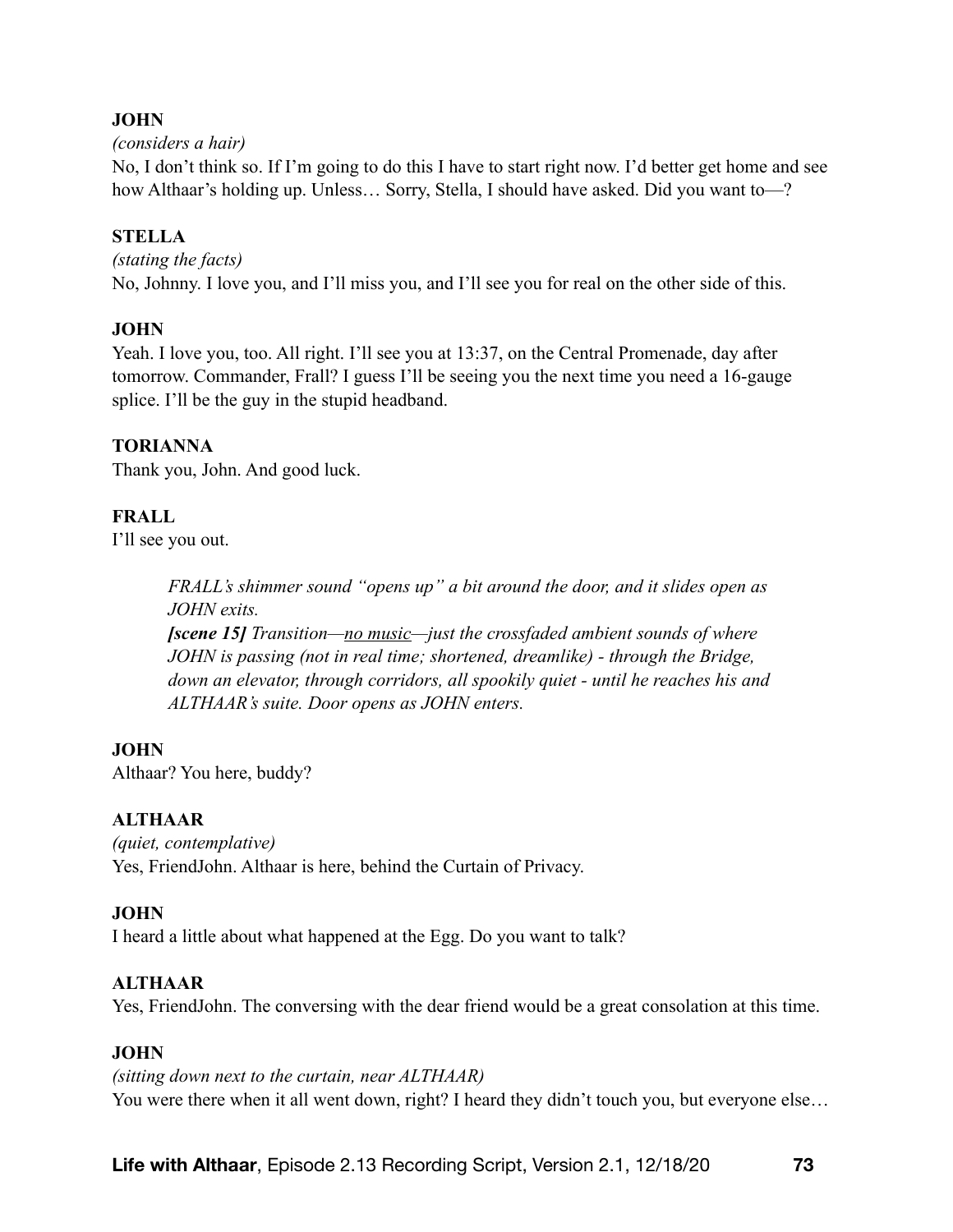### **ALTHAAR**

Yes… it was… It was very horrible, FriendJohn. Althaar had never before perceived physical violence in the person. At least, none that was of such deliberateness. And certainly none that was practiced on those who are dear to Althaar. He has of course studied the violence of history, and observed the fictional depictions of it. But to be present when it is occurring is a thing of much difference.

## **JOHN**

It's okay, buddy. There was nothing you could have done.

### **ALTHAAR**

…Althaar did consider unconcealing himself from behind the Big Blorch Hunter II machine, so as to stop the Human forces of Security who were practicing some of the violence. But then he had concern that this would make incapacitation also of the Humans who were attempting to flee the violence, and this would leave them at the mercies of the Fugulnari forces. And these mercies Althaar thinks are very small indeed. So Althaar did not emerge, but merely made implorement of the forces of Security to cease their strikings and neuro-scramblings. And they were not listening to Althaar. So in the end, Althaar was doing nothing of use.

## **JOHN**

You can't blame yourself, Althaar.

# **ALTHAAR**

Althaar must contradict you, dear friend, as he is doing so at this moment.

### **JOHN**

Yeah, I know. But, listen, this was a long time coming, and if it hadn't happened today, it would have tomorrow, or the day after that, or... And I know how hard you've been working to keep this whole Fugulnari thing from going bad, but… sometimes trying just isn't enough. And that… that sucks, buddy, I know. But I also know you're going to get up again tomorrow and keep trying anyway, because that's what you do. So now I think we should both get some sleep. As a very good friend once told me, "It is a truth that many troubles will still be present when you are rising, but you will be better shaped to deal with them."

### **ALTHAAR**

*(a small almost-laugh)* Yes, Althaar will sleep. But not before Althaar has written several more letters to his friends and teachers on Iltor. Althaar has been corresponding with them for some weeks in the hope of resolving his many confusions about the Fugulnari Way. But after tonight, Althaar believes his confusions about the Iltorian Way are outnumbering even those. Althaar has some envy, FriendJohn, that the Human Way seems to present your own people with much less confusement.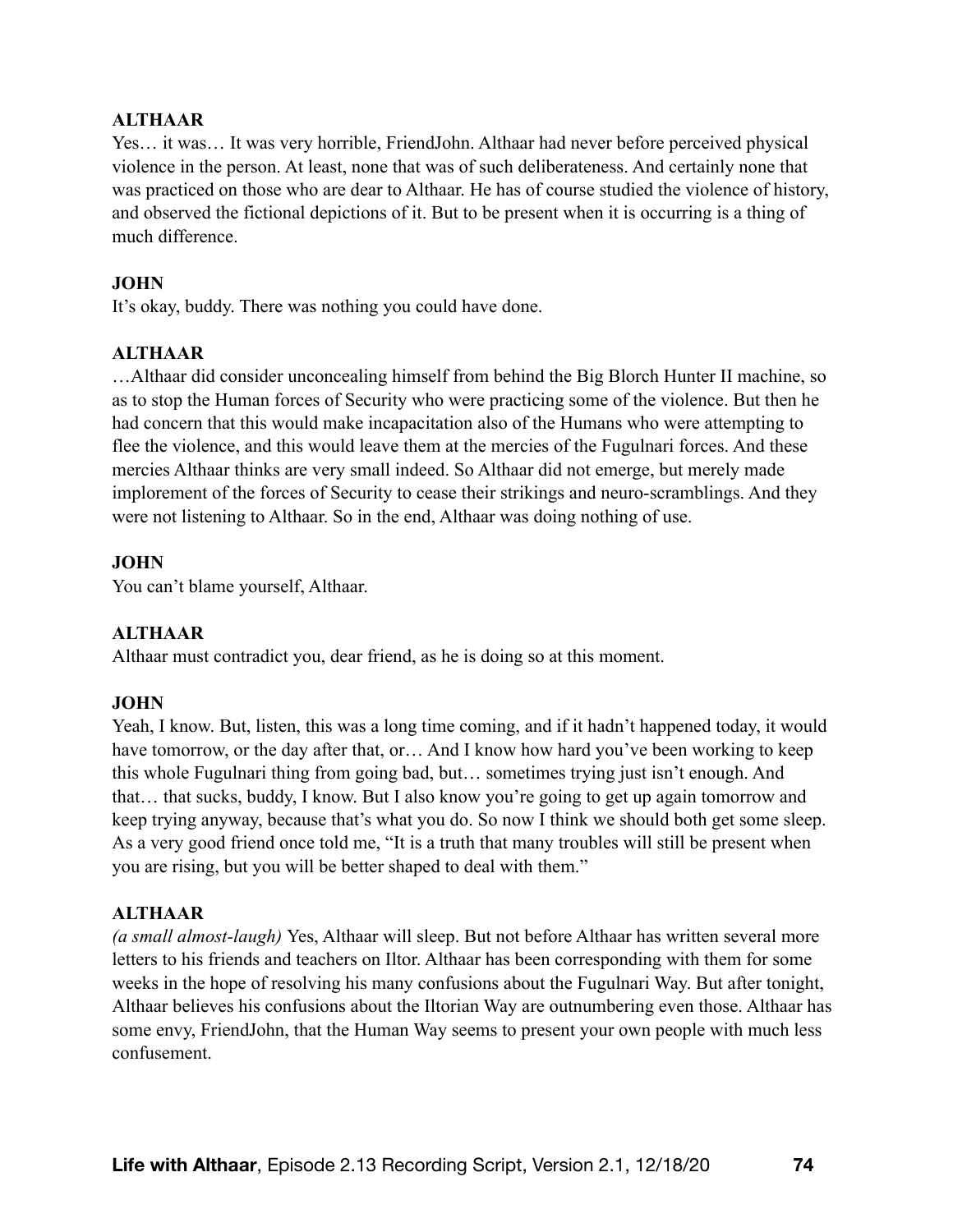## **JOHN**

Maybe. I still find other Humans plenty confusing, sometimes. *(beat)* Althaar, you trust me, right?

## **ALTHAAR**

Of course Althaar is trusting FriendJohn!

## **JOHN**

Did you trust Mrs. Frondrinax?

## **ALTHAAR**

Hmmm. In a sensing, yes, but not the same way that Althaar trusts FriendJohn. Althaar is always attempting to act with kindness and generosity, and he is hoping always that others are doing the same, but Althaar's studies have taught him that this is very often not the case. And of course Althaar believes his studies into Human culture have given him some understanding of where FriendJohn is emerging from. Whereas he had never made study of the Fugulnari before their most unexpected Ascending. He had not anticipated this would be of such great necessity one day. It is unfortunately not possibility to make detailed study of *every* culture in the galaxy, FriendJohn. And it is to believe Althaar when he says he has tried.

### **JOHN**

Yeah. I know you trust me, but… if you were to find out I was behaving in a way that… that you considered improper or even… immoral. Like the way Mrs. F and the Fugulnari are behaving—

### **ALTHAAR**

This is a thought experiment most implausible, FriendJohn.

### **JOHN**

Right, but… If I did? What would you think?

### **ALTHAAR**

Althaar would believe that FriendJohn must have some very good reason for behaving in such a fashion. One that was not yet grasped by the understanding of Althaar.

### **JOHN**

That's… good to know, Althaar, thanks. But, you know, even the worst people in history had friends who made excuses for the horrible things they did.

### **ALTHAAR**

Althaar is knowing this. But Althaar is also knowing FriendJohn. And it would take a very great changing in the heart of FriendJohn to turn him into a person who is not deserving the trust of Althaar.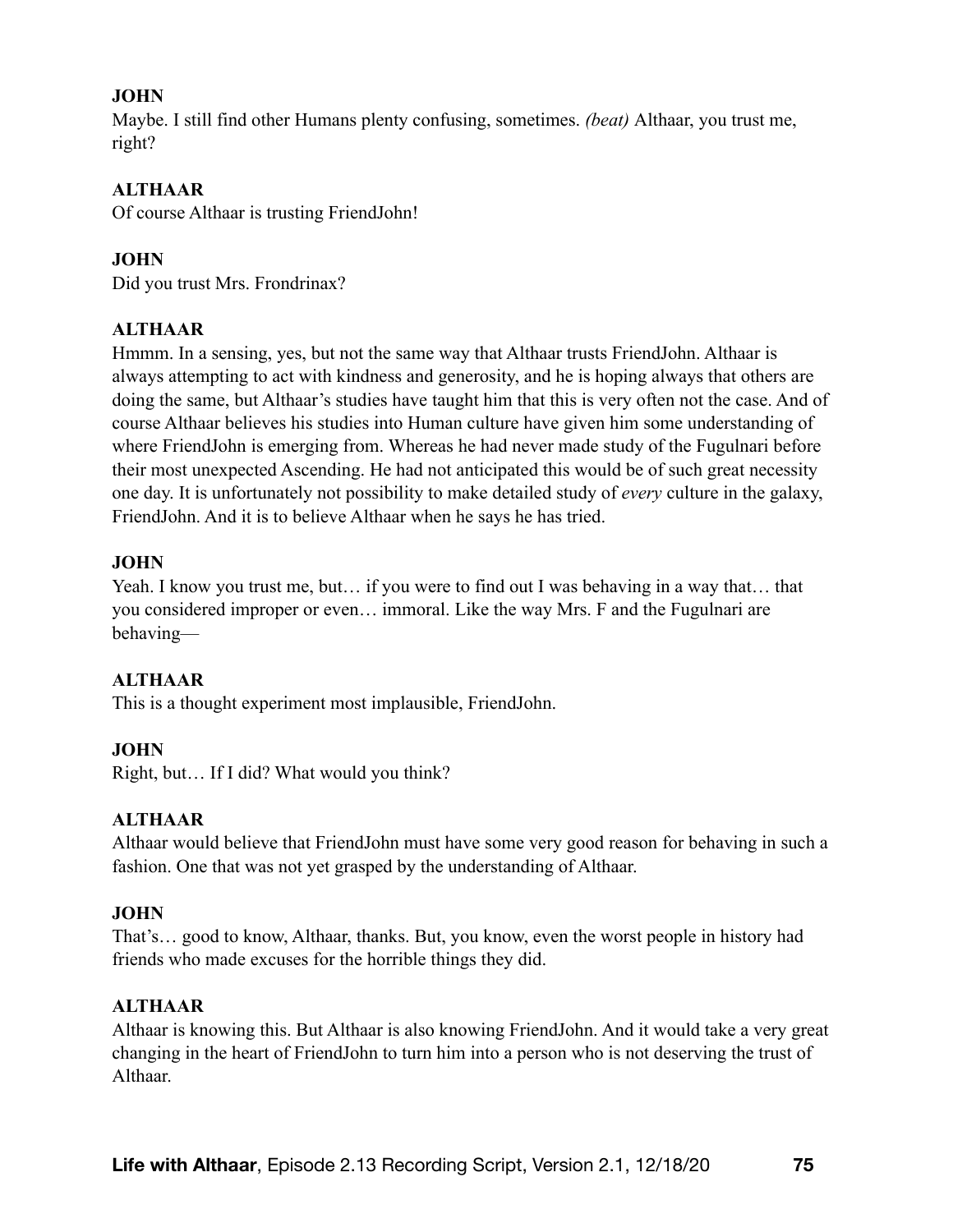### **JOHN**

Thank you, Althaar. You have no idea how much that means to me right now.

#### **ALTHAAR**

And now Althaar believes it is time to follow the excellent advice of FriendJohn, and adjourn for the sleeping! Preceded in the case of Althaar by the letter-dictation. Althaar is wishing you a restful sleep cycle, FriendJohn.

### **JOHN**

Pleasant dreams, FriendAlthaar.

*The doors to both their bedrooms open and close as JOHN and ALTHAAR go in. [scene 16 ] Over speakers all around the Fairgrounds, MRS. FRONDRINAX is heard, backed by soft, but vaguely martial music.* 

### **MRS. FRONDRINAX**

#### *(a lot harder than we've heard her before)*

Hello, residents of the Fairgrounds. This is Frondrinax, of the Fugulnari Committee for the Management of Human Affairs. Well, it's been a day, hasn't it? It has been made clear to the Committee that many Humans on this station are less than appreciative of our work on their behalf. Not only that, but some of these Humans felt the need to act out in a manner both seditious and violent against our perfectly reasonable advisory strictures. Well, this has shown once and for all how much you Humans are in need of a firm hand, and how remiss we have been in allowing you to treat our Friendship Agreement as merely a list of *suggestions*. From now on, the Management Committee will be very clear about what is required to improve the lives of Humans, and we expect our requirements to be followed without question or protest. It's the law, and it's for your own good. If any of you have a problem with that, you're welcome to take it up with your League of Humans government, who I'm sure will be very diligent in keeping us apprised of your complaints, along with who exactly is doing the complaining. That's all for now. Think about where you stand, and await further instructions. Frondrinax out.

*A harsh bleep as MRS. FRONDRINAX cuts her mic. [scene 17] Closing credits music in.* 

### **ANNOUNCER**

You've been listening to *Life with Althaar*, episode twenty-six. This episode was written by Ian W. Hill for Gemini CollisionWorks and starred Derrick Peterson as Xtopps Zuri Washington as Dee Berit Johnson as Althaar Chris Lee as Chip Frinkel Amanda La Pergola as Mrs. Frondrinax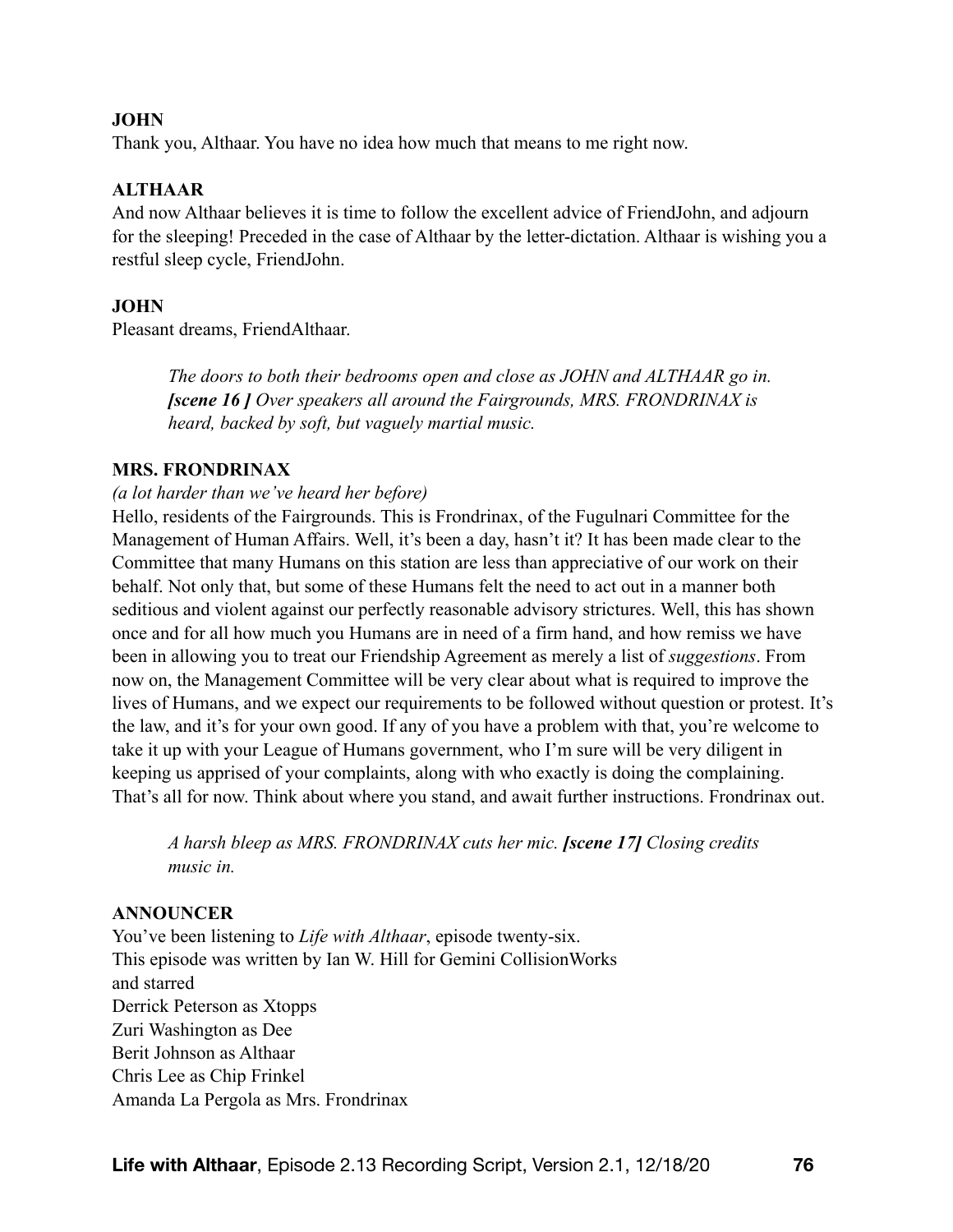John Amir as John B Ivanna Cullinan as Commander Torianna Alyssa Simon as Lieutenant-Commander Frall and Eli Ganias as H.F. and also featured Philip Cruise, Lex Friedman, Ian W. Hill, Anna Stefanic, Linus Gelber, Olivia Baseman, Holly Pocket McCaffrey, David Arthur Bachrach, and Rolls Andre. *Life with Althaar* was created by Berit Johnson and Ian W. Hill Berit is the supervising producer, showrunner, and script supervisor. Ian is the audio producer, sound designer, and technical supervisor. The writers' room consists of Berit, Ian, John, Amanda, Chris, Philip, Lex, and Linus. Theme and Interstitial Music composed and performed by Anna Stefanic Life With Althaar logo and illustration by Dean Haspiel Library Music and Sound Effects licensed from Storyblocks The entire production is copyright 2020 Gemini CollisionWorks. This is the end of season two of *Life With Althaar*! We will be back every other week with our third and final season starting July Second, 2021! But please keep checking our social media for between-season information, and please support our patreon and merch store! So until we return with more Tales from the Fairgrounds, let's check in on our pal Althaar, as he dictates a letter

back home to Iltor…

*[scene 18] Fade up on ALTHAAR in his room, in whatever is his equivalent of a bed, as he talks into his device.* 

### **ALTHAAR**

…and so, most honored teacher Chi'Pwell Risgonsi Frihsplum Gwstrown Burwekkeyontz, these are the facts, as best as Althaar's subjective understanding may convey them. There is the violence, and there is the law, and the violence observed by Althaar was permitted entirely by the law. Because of the arrangement made between the Fugulnari and Human government, which of course Althaar must once again be noting he believes was achieved by much deception, and possibly also by still more violence that has remained thus far concealed. So the great suffering Althaar has observed can not be ended by the law. But it can also not be endured by Althaar. He has seen no way yet to make resolution of this. But he must be asking, if the precedents and principles of Iltor can not make prevention of this suffering, is this not evidence of a great lacking in these precedents and principles? Yes, the risk of making interference in that which may be imperfectly understood is a great one, but is this truly a risk of more weightiness than that of permitting the suffering that may with interference be ended? Is it always the arrogance to look at the actions of another and say, no, you must not do this terrible thing? Are there not times when this may be necessity, to pursue in fullness the aims of friendship and understanding?

*(cont.)*